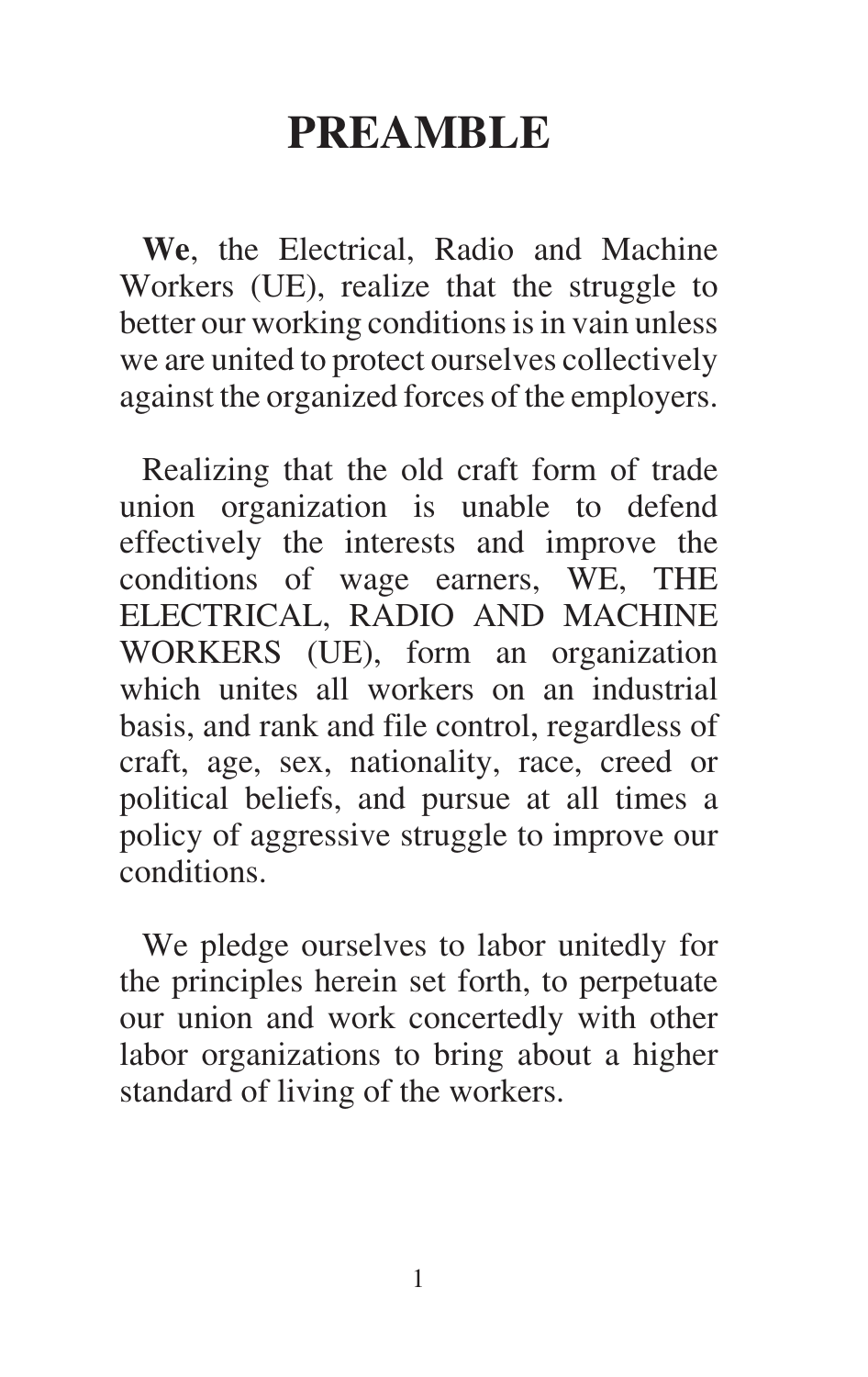# **CONSTITUTION**

## **ARTICLE 1 Name**

*Section A.* This organization shall be known as the UNITED ELECTRICAL, RADIO AND MACHINE WORKERS OF AMERICA (UE).

## **ARTICLE 2 Object**

*Section A.* It shall be the object of the United Electrical, Radio and Machine Workers of America (UE) to protect, maintain, and advance the interests of working people, to organize local unions at places of employment, and to promote the advancement of such bodies.

#### **ARTICLE 3 Jurisdiction**

*Section A.* The jurisdiction of the United Electrical, Radio and Machine Workers of America (UE) shall consist of employees in the private and public sectors who desire organization on the basis of rank and file control in order to pursue a policy of aggressive struggle to improve their conditions.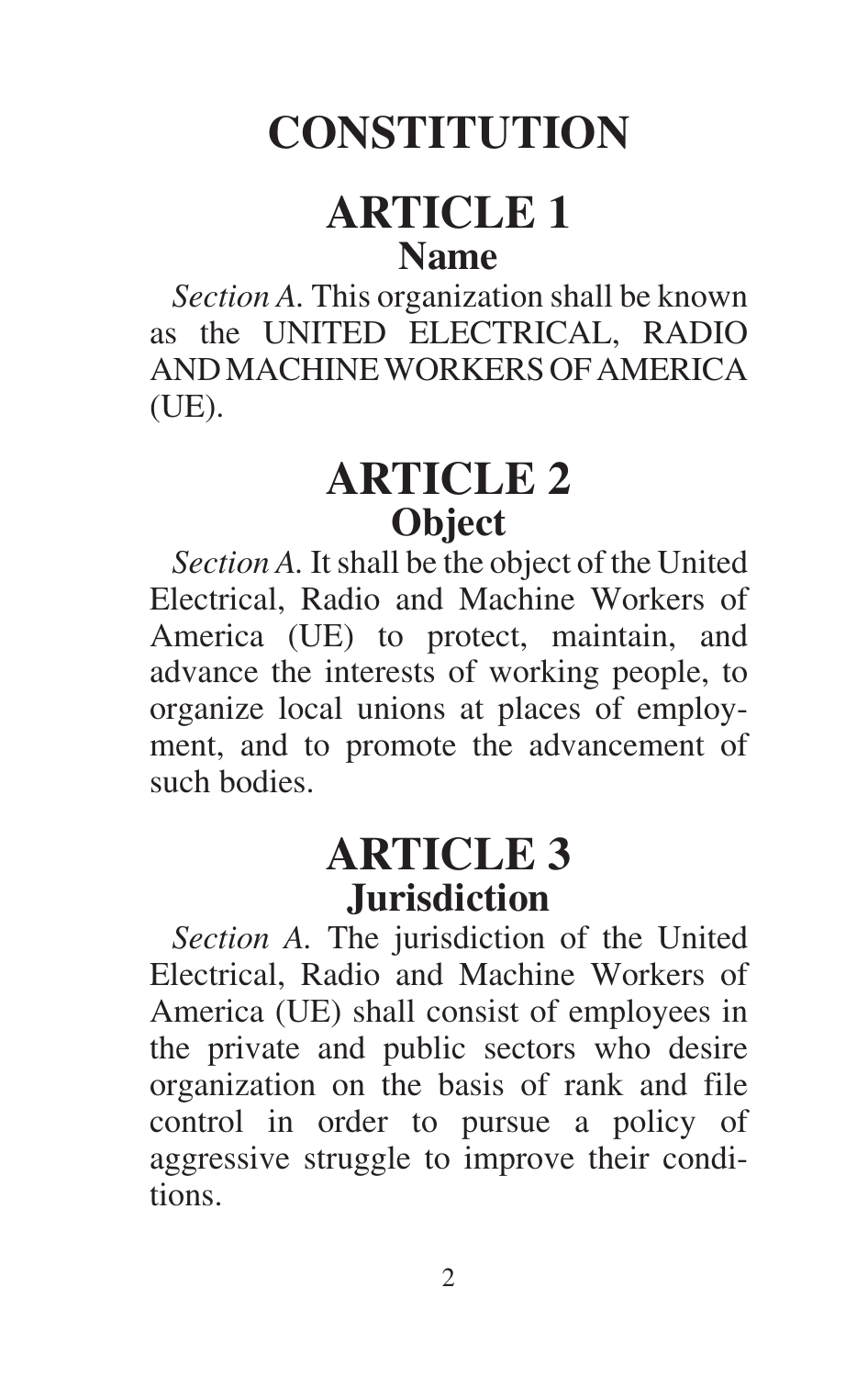#### **ARTICLE 4 Membership**

*Section A*. All working persons whose normal occupation is in conformity with Article 3 "Jurisdiction" are eligible for membership to the UNITED ELECTRICAL RADIO and MACHINE WORKERS OF AMERICA (UE), regardless of skill, age, sex, nationality, color, race, religious or political belief or affiliation, sexual orientation, disability or immigration status.

#### **ARTICLE 5 Officers**

*Section A.* The officers of the United Electrical, Radio and Machine Workers of America (UE) shall be general president, general secretary-treasurer, director of organization, and a general vice-president for each geographical region so agreed upon.

*Section B.* The general officers shall be nominated and elected by the national convention. Nominees shall be good standing members of this union for one year or longer.

*Section C.* The terms of the general officers shall be for two years beginning November 1st and ending October 31st of the second year.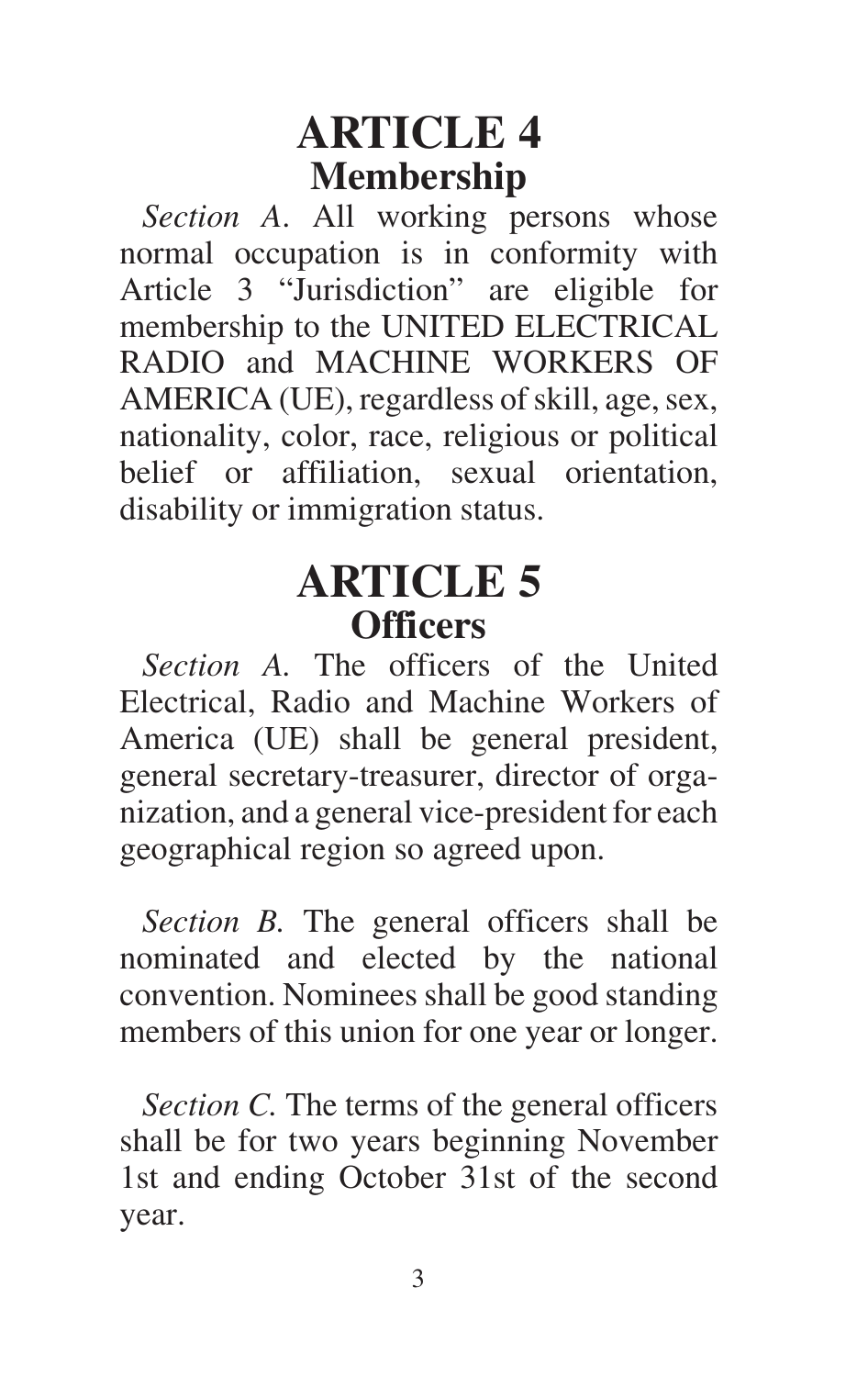#### **ARTICLE 6 The General President**

*Section A.* The general president shall be the chief executive officer of this union, and shall preside over the general executive board, enforce all laws, be ex-officio member of all general committees, but will have no vote except in case of a tie.

*Section B.* The general president shall be paid a salary not to exceed an amount equal to the highest weekly wage paid in the industry, and not more than fifty-six thousand, eight hundred five dollars and twelve cents (\$56,805.12) per year, effective December 1, 2008 and fifty-eight thousand, five hundred nine dollars and thirty-six cents (\$58,509.36) per year, effective December 1, 2010.

*Section C.* When on union business the general president shall be paid for expenses incurred, such as traveling and subsistence when away from the city wherein the national office is situated. Such expense is to be itemized and paid by the general secretarytreasurer from the general fund.

*Section D.* The general president shall coordinate the work of the general vice presidents in each region for the maintenance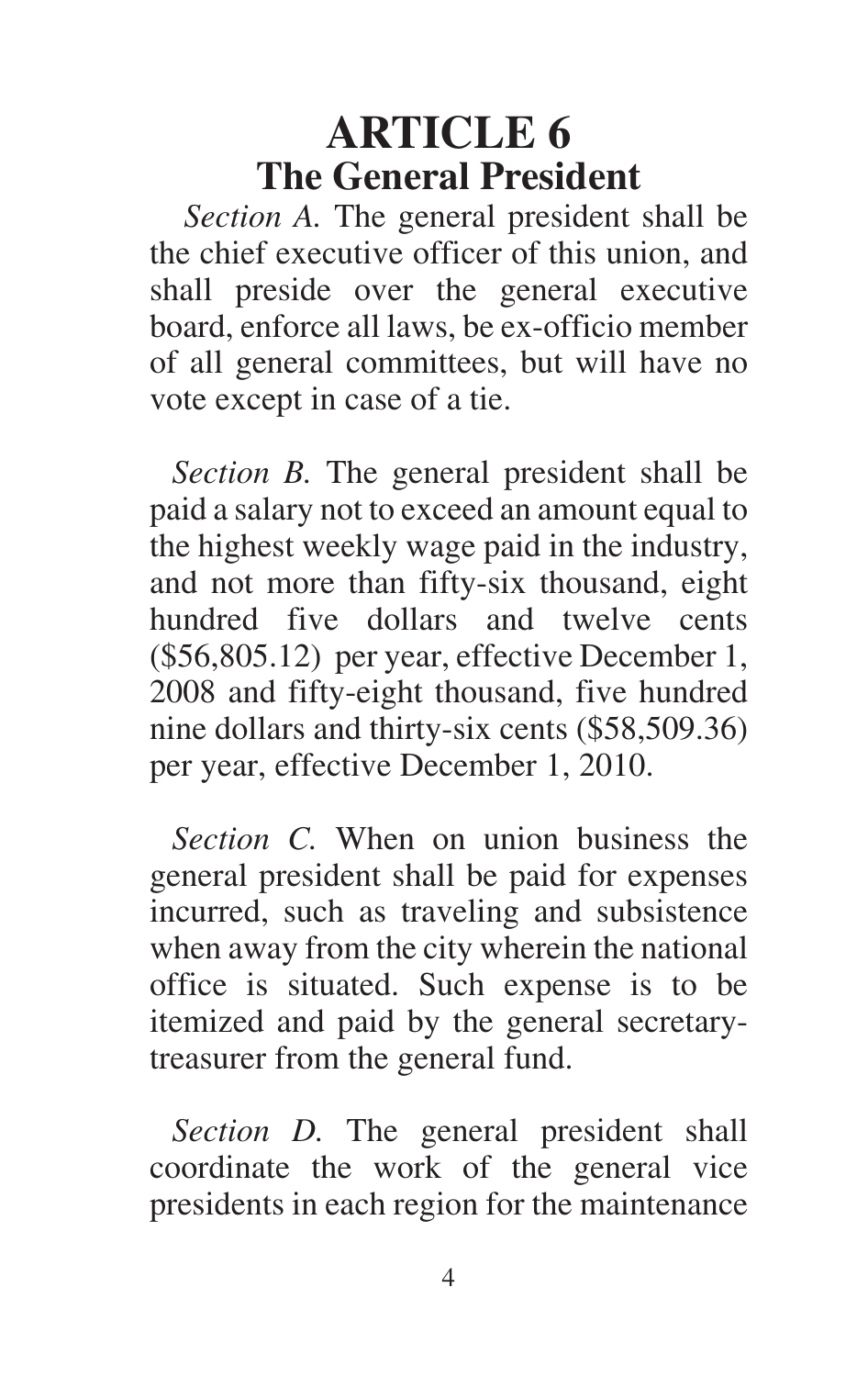and improvement of conditions of employment within the jurisdiction of the union. The general president shall make a report of his or her activities to the general executive board, copies of which shall be sent to each local.

*Section E.* In case of death, resignation or recall of the general president, the general executive board shall select a temporary successor from among its members for the remainder of the term.

*Section F.* The general president shall decide all questions involving the interpretation of the National Constitution of the United Electrical, Radio and Machine Workers of America (UE) between conventions subject to the approval of the general executive board.

#### **ARTICLE 7**

#### **The General Secretary-Treasurer**

*Section A.* The general secretary-treasurer shall keep all records of the general executive board, receive, receipt and account for all monies, pay all bills authorized by the general executive board, or a sub-committee thereof; conduct all correspondence pertaining to his or her office; be ex-officio member of all general committees and boards; furnish all supplies pertaining to the national organiza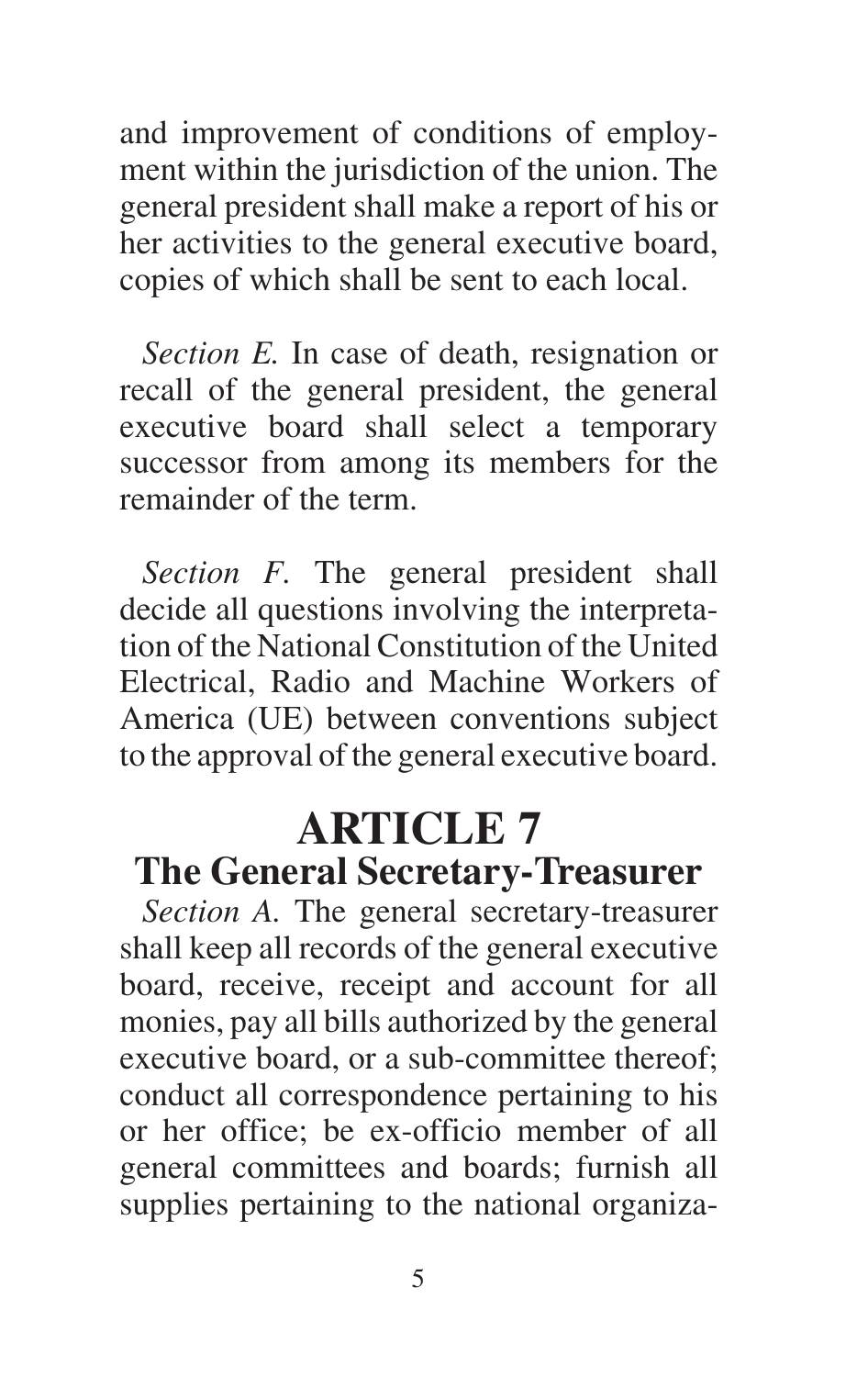tion; issue all credentials; report monthly to locals, giving amount of all receipts and expenditures; deposit all monies as directed by the executive board within five business days of receipt of same; give bonds satisfactory to the general executive board and perform such other duties with the approval of the general executive board as may be deemed necessary to a proper and effective administration in the financial matters of the union. All checks of the United Electrical, Radio and Machine Workers of America (UE) must bear two signatures; the signature of the general president and the general secretary-treasurer shall normally be necessary, but in the event of the inability of either one, the general executive board shall appoint an official alternate signer. The general executive board shall appoint the official alternate signer at its first session after the convention.

*Section B.* The books of the United Electrical, Radio and Machine Workers of America (UE) shall close June 30th of each year.

*Section C.* The general secretary-treasurer shall be paid a salary not to exceed an amount equal to the highest weekly wage paid in the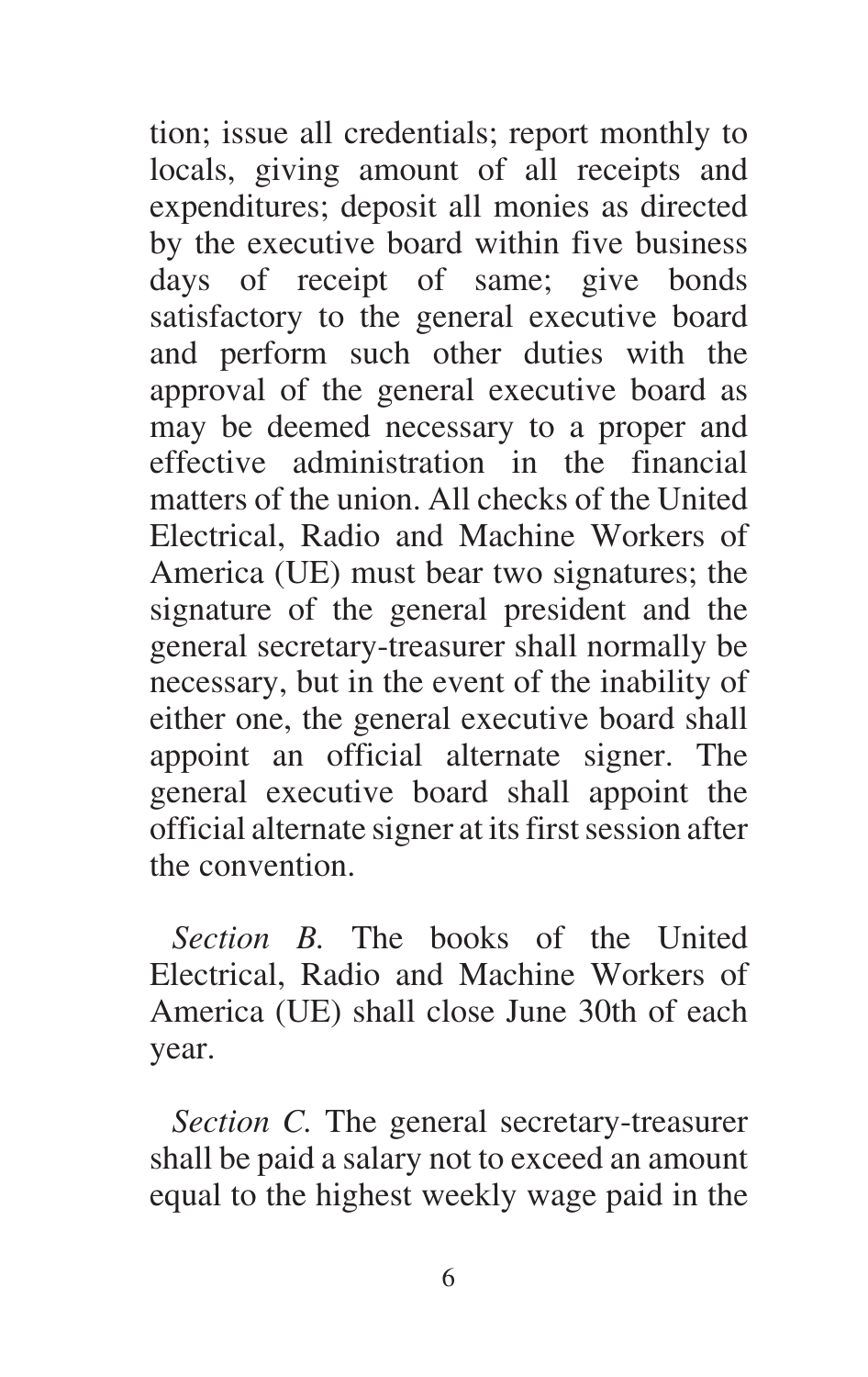industry, and not more than fifty-six thousand, eight hundred five dollars and twelve cents (\$56,805.12) per year, effective December 1, 2008 and fifty-eight thousand, five hundred nine dollars and thirty-six cents (\$58,509.36) per year, effective December 1, 2010.

*Section D.* In case of death, resignation or recall of the general secretary-treasurer, the general executive board shall select a temporary successor from among its members for the remainder of the term.

## **ARTICLE 8 The Director of Organization**

*Section A.* The director of organization shall coordinate the work of the international representatives and field organizers hired by the general officers and paid from the general fund. The director of organization shall substitute for the general president in any of his or her duties during an absence or upon the general president's request. The director of organization shall submit a report to the general executive board, regional councils and locals. The director of organization shall be, between executive board meetings, answerable to the general president.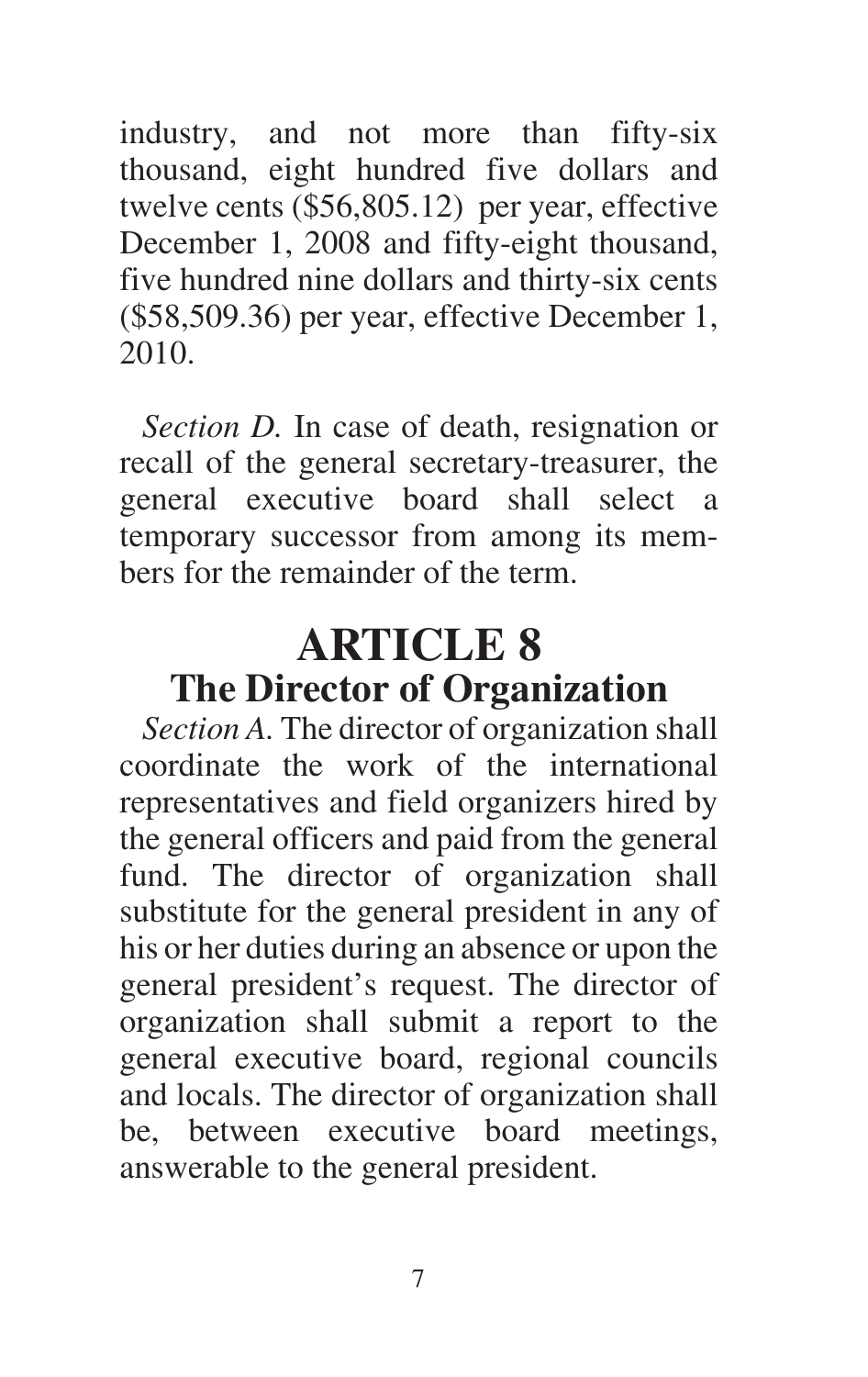*Section B.* The director of organization shall be paid a salary not to exceed an amount equal to the highest weekly wage paid in the industry, and not more than fifty-six thousand, eight hundred five dollars and twelve cents (\$56,805.12) per year, effective December 1, 2008 and fifty-eight thousand, five hundred nine dollars and thirty-six cents (\$58,509.36) per year, effective December 1, 2010.

*Section C.* In case of death, resignation or recall of the director of organization, the general executive board shall select a temporary successor for the remainder of the unexpired term.

#### **ARTICLE 9 The Trustees**

*Section A.* Three (3) trustees, one (1) from each region and three (3) alternates, one from each region**,** shall be nominated and elected by the national convention. Nominees shall be good standing members of the union for one year or longer. They shall not be members of the general executive board.

*Section B.* The duties of the trustees shall be to audit all books and records of the national office quarterly, or by order of the general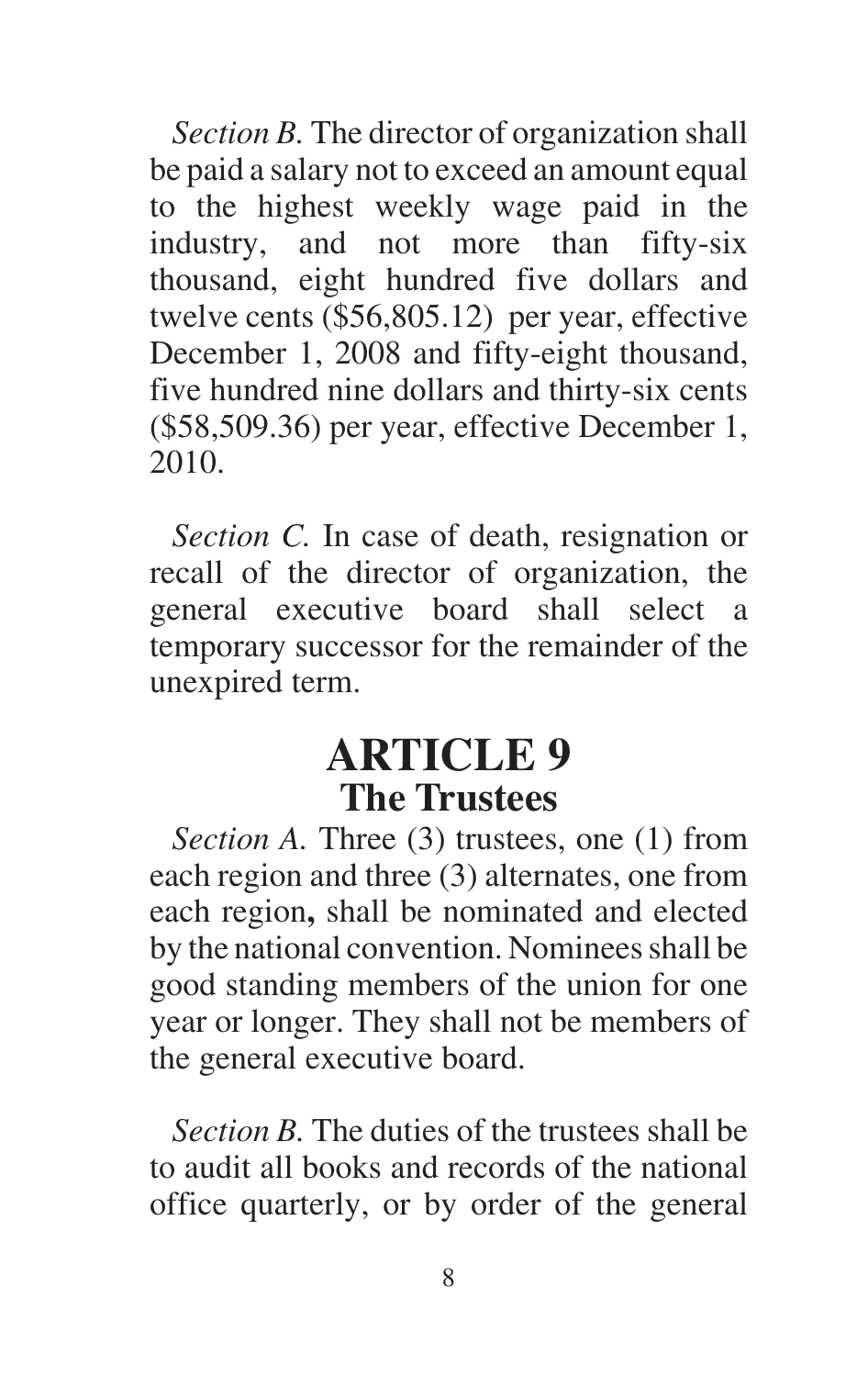executive board; to take inventory at least once a year, and safeguard all the properties of the union and make their report at the convention. The trustees shall make a written report to the convention.

*Section C.* The terms of the trustees and alternates shall be for two years beginning November 1st and ending October 31st of the second year.

#### **ARTICLE 10 The General Executive Board**

*Section A.* The general executive board shall be composed of the general president, general secretary-treasurer, director of organization, three general vice presidents, three regional secretaries, and duly elected at-large rankand-file delegates designated by the respective geographical regions.

Regions with 2,500 or more full per capitas paid to the national union shall be entitled to elect one (1) rank-and-file delegate-at-large. Regions with 3,500 or more full per capitas paid to the national union shall be entitled to elect two (2) rank-and-file delegates-at-large. Regions with 4,500 or more full per capitas paid to the national union shall be entitled to elect three (3) rank-and-file delegates at large.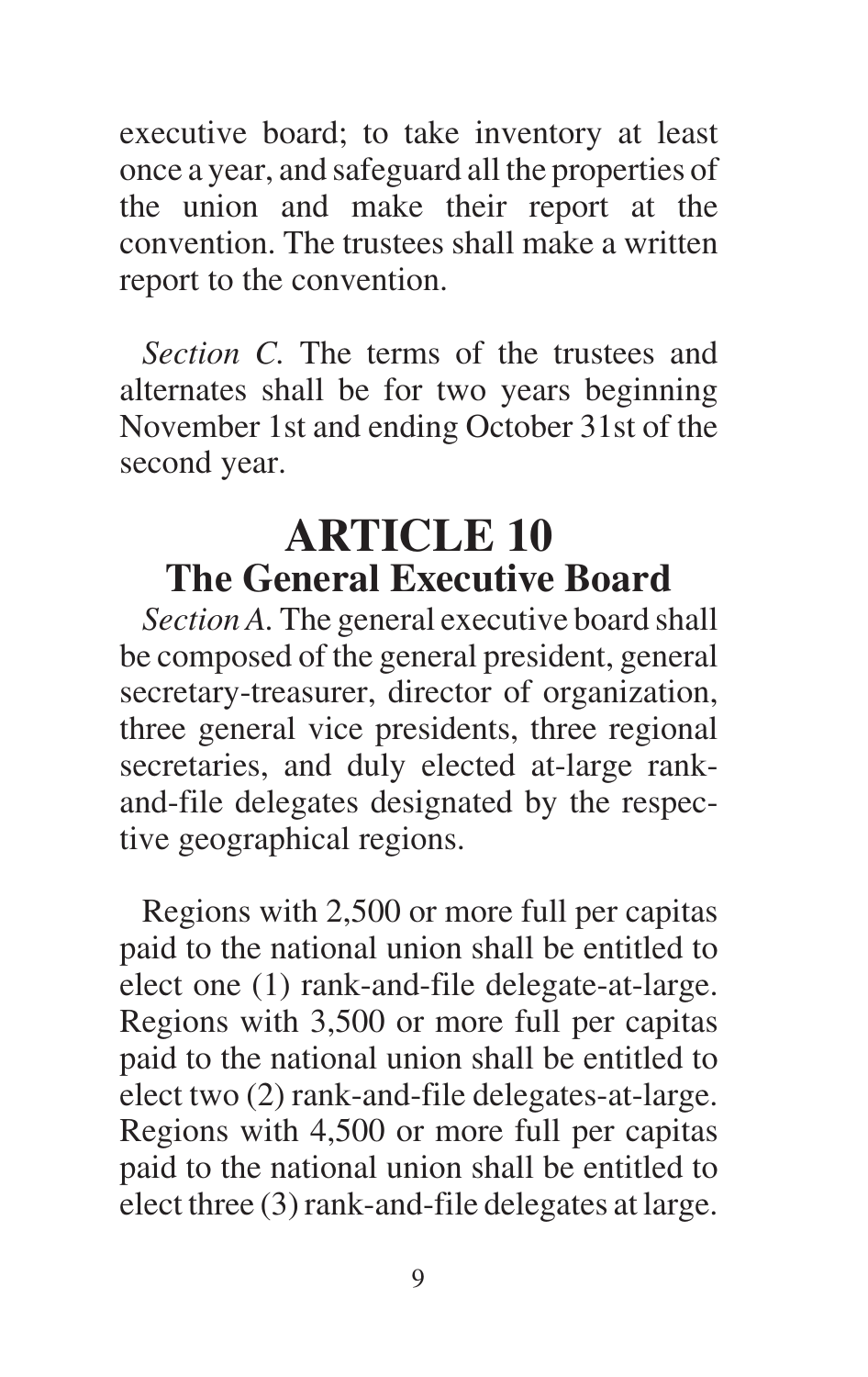Regions with 5,500 or more full per capitas paid to the national union shall be entitled to elect four (4) rank-and-file delegates-at-large. No region shall be eligible to elect more than four (4) rank-and-file delegates-at-large. Eligibility shall be based upon the prior twelve month average of full per capitas paid to the national union as of January 1 of each year.

The general executive board by a majority vote shall advise and control the course of action of any or all of the general officers, except as otherwise provided.

*Section B.* All decisions of the general executive board shall be decided by a majority vote of those members present.

*Section C.* Two-thirds of the membership of the general executive board shall constitute a quorum.

*Section D.* A vacancy in the general executive board shall be filled by the geographical region which the vacating member represents.

*Section E.* The general executive board at any time may require from any officer a full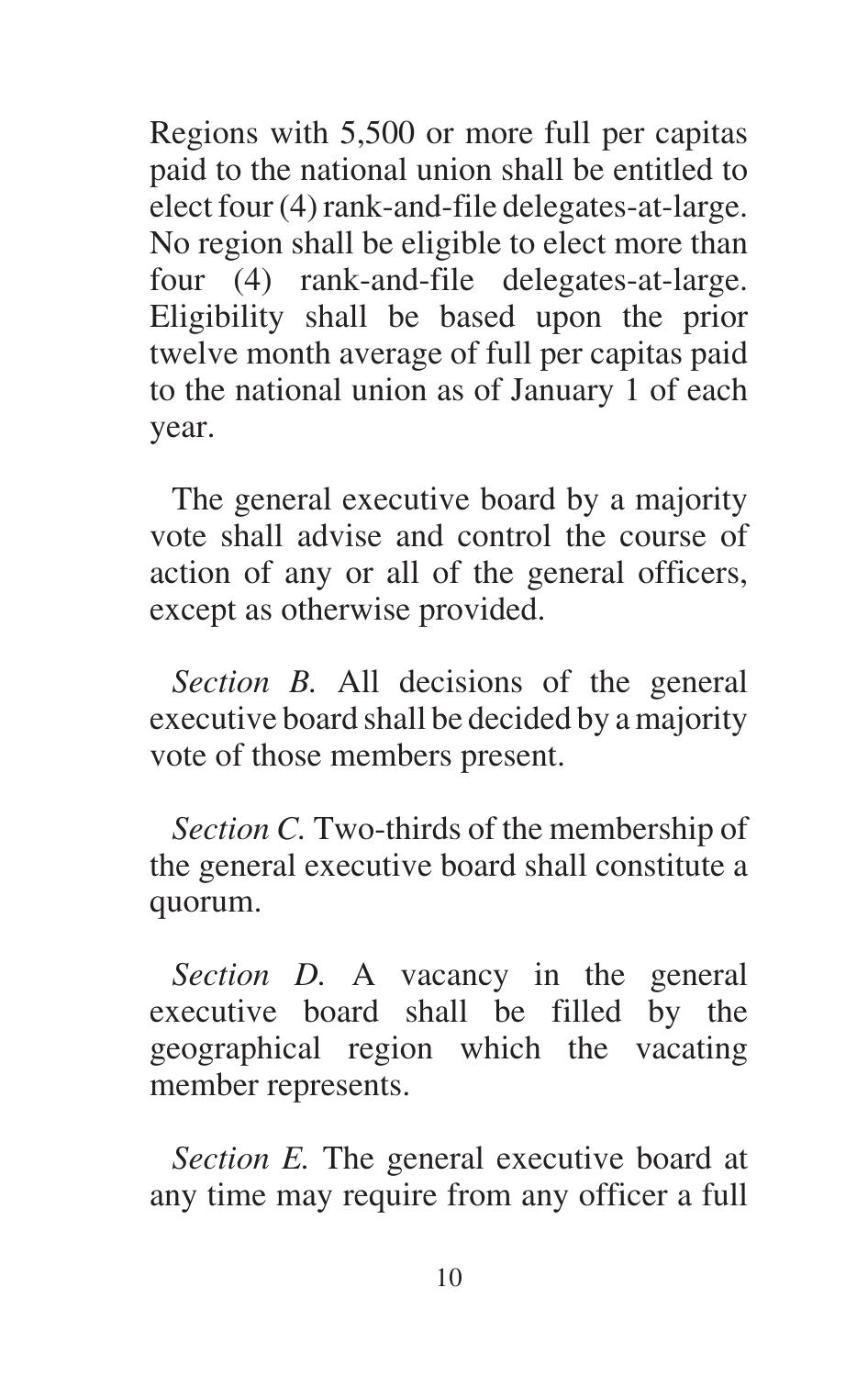and detailed statement of account of any action or business done in the name of the union.

*Section F.* Where not defined in the constitution, the general executive board may fix the compensation to be paid to any officer, member, or other person employed by the National Union provided that such compensation shall not exceed the maximum weekly wage paid in the industry and determine the financial arrangements necessary to ensure that the business of the union functions in an orderly way. They shall perform all of the duties necessary to a proper administration of the affairs of the union consistent with the constitution and shall be furnished a complete itemized account of all expenses entailed in the administration of the National Union.

*Section G.* The general executive board shall issue all charters and shall use every possible means to organize new local unions within its jurisdiction and to coordinate its efforts with the locals along the same lines.

*Section H.* The general executive board shall have the power to revoke the charter of any affiliated local in circumstances which arise which threaten the existence of such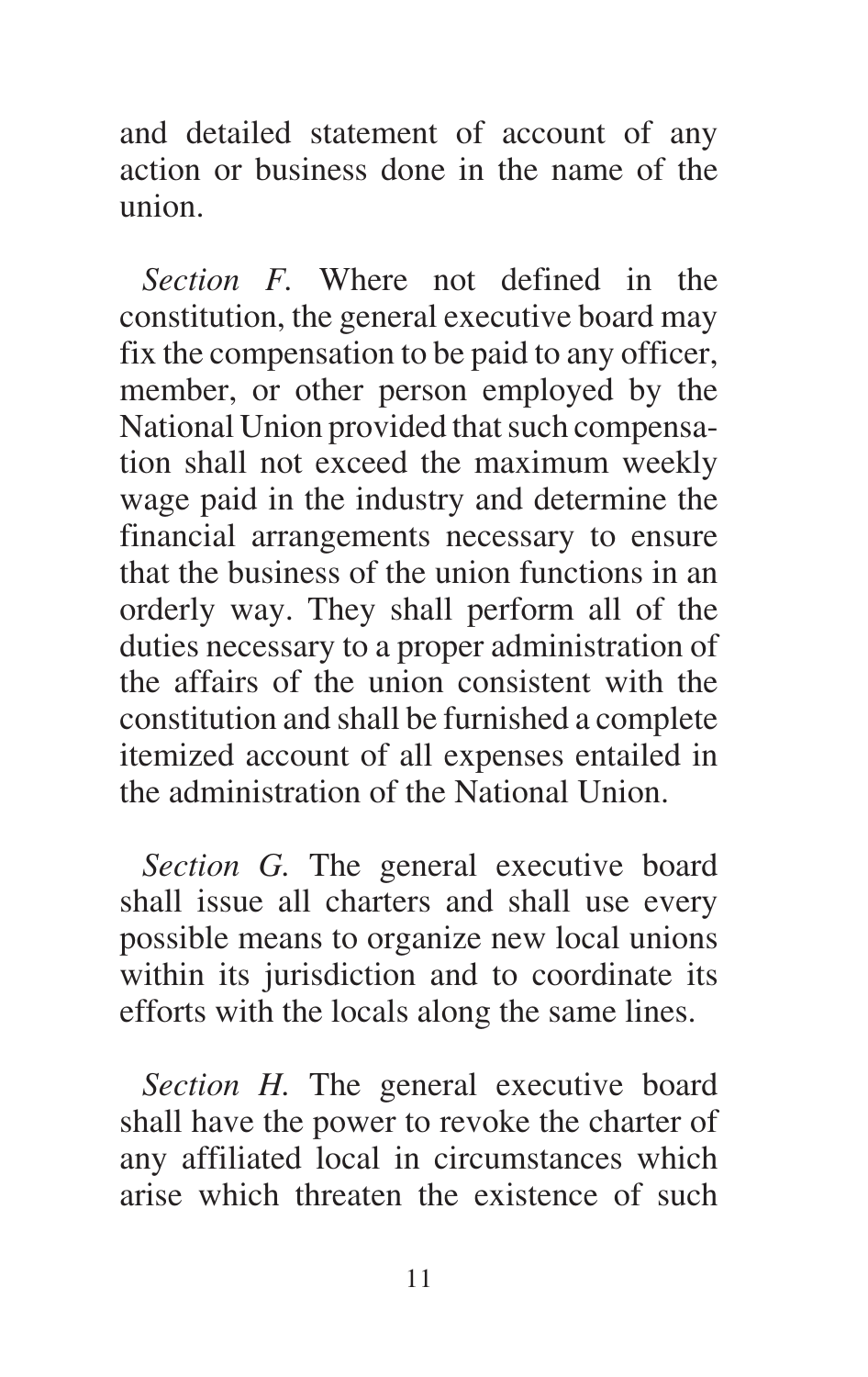local or might injure the local, regional, or national membership. The general executive board shall have the power to call special meetings of the membership of any local union in order to give the membership an opportunity to correct any condition which might lead to revocation of charter. Reasonable notice shall be given to the officers and membership of the local in question on the calling of a special meeting. Revocation shall not be final until ordered by a majority of the delegates of a regular convention of the United Electrical, Radio and Machine Workers of America (UE), or by a majority of the national membership through a referendum vote. A local must initiate petition for a referendum as per the whole procedure used in Recall of Officers, Article 11, *Section A.*

If a local's charter is revoked by the general executive board in accordance with this section, upon notice of such revocation to the local affected, the local secretary and trustees and other persons having custody of funds and property of the Local shall send such funds and property to the general secretarytreasurer or to his or her designated representative. The general secretary-treasurer shall hold this property intact until the action of the next National Convention or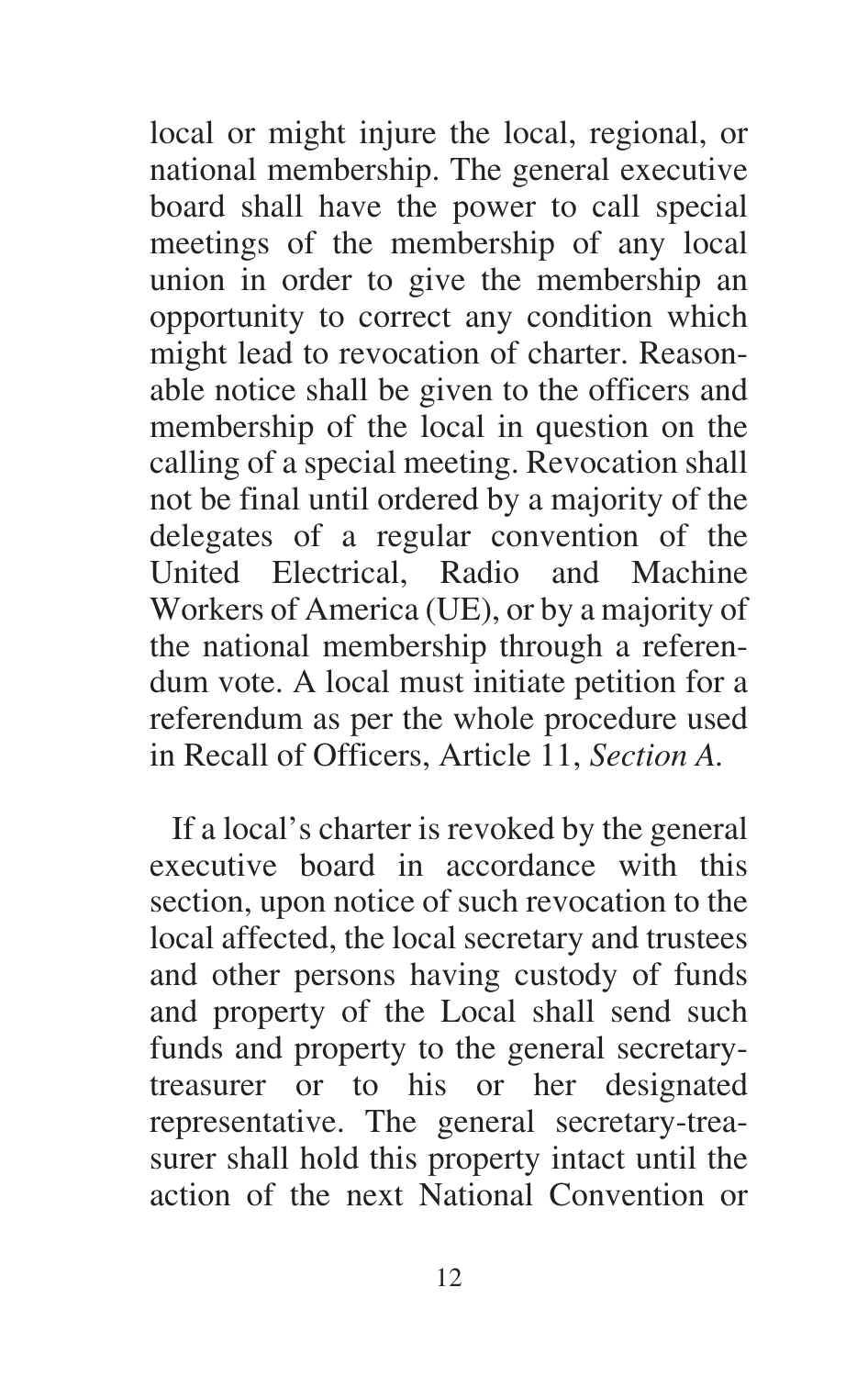until the action of the national membership through a referendum vote as provided in Article 11, *Section A.*

*Section I.* The general executive board shall have the power to suspend any affiliated local in circumstances which might lead to revocation of charter. The general executive board shall have the power to call special meetings of the membership of any local in order to give the membership an opportunity to correct any condition which might lead to suspension of charter. In case of suspension, the general executive board shall assist the membership in attempting to remedy the conditions which led to suspension. During the period of such suspension, such local shall not be entitled to representation at any meeting or convention of the United Electrical, Radio and Machine Workers of America (UE) or any subdivision thereof.

The general executive board shall have the power to designate a representative to take custody and control of and to safeguard all the books, funds and property of the suspended local during such period of suspension. Officers of such local and any other person having custody or control of the books, funds and property of such suspended local shall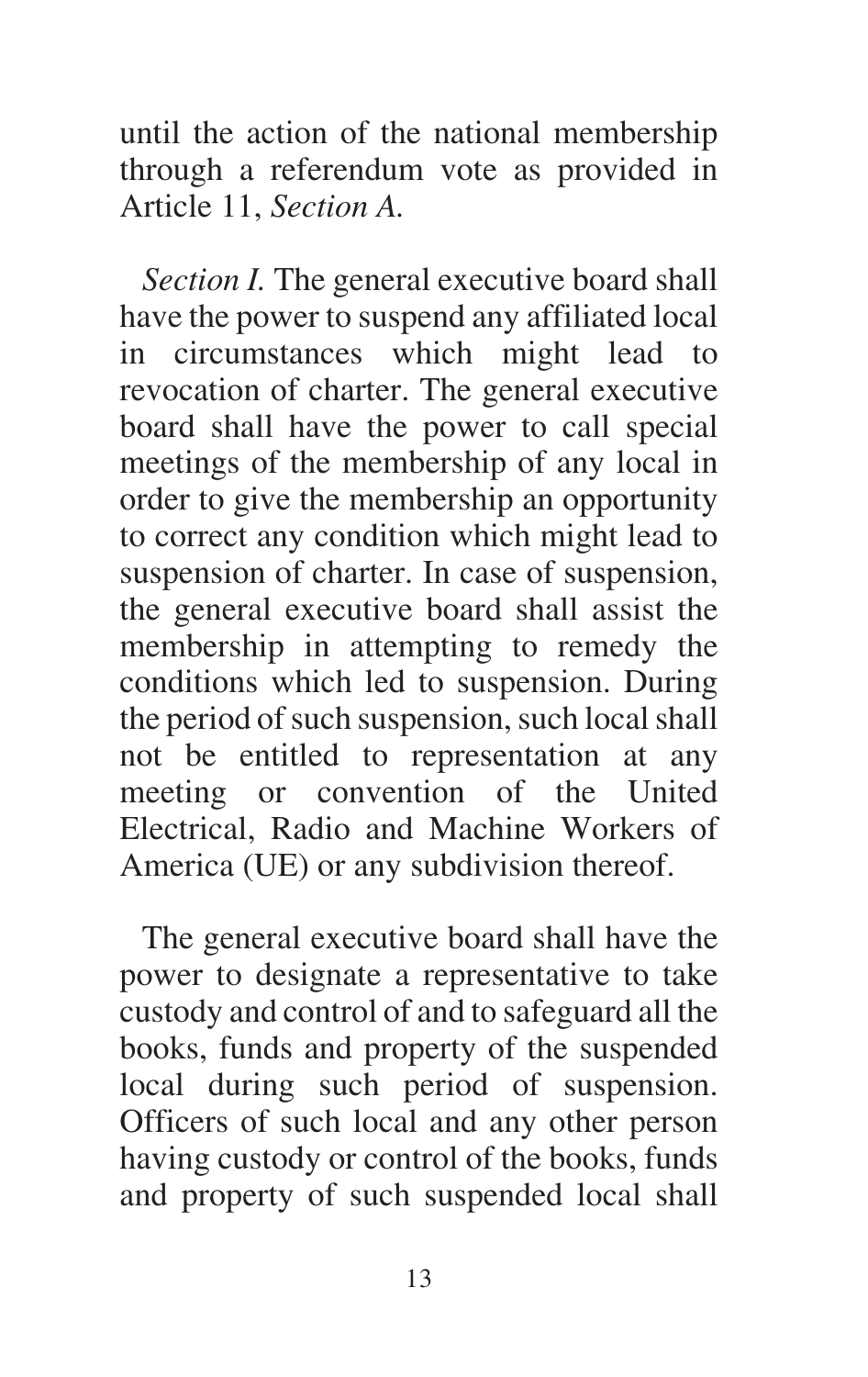promptly turn them over to the representative designated by the general executive board.

*Section J.* The general executive board shall have the power to have the books of the national union, local unions, regional councils, conference boards and regular shops' funds audited by a public accountant at any time it deems necessary. It shall order an annual audit of the books of the national union by a public accountant. The expense of such audits shall be borne by the national office.

A local union may request the national office to make an examination of the books of the said local. The expense of this examination shall be borne by the local making the request. All examinations shall be made by an auditor selected by the national union.

*Section K.* The general vice presidents, regional secretaries, and at-large rank-andfile delegates who are members of the general executive board shall not receive any salary for such office from the national union, but shall be paid for time lost, traveling and subsistence expense incurred in attending meetings of the general executive board. The general executive board shall meet at least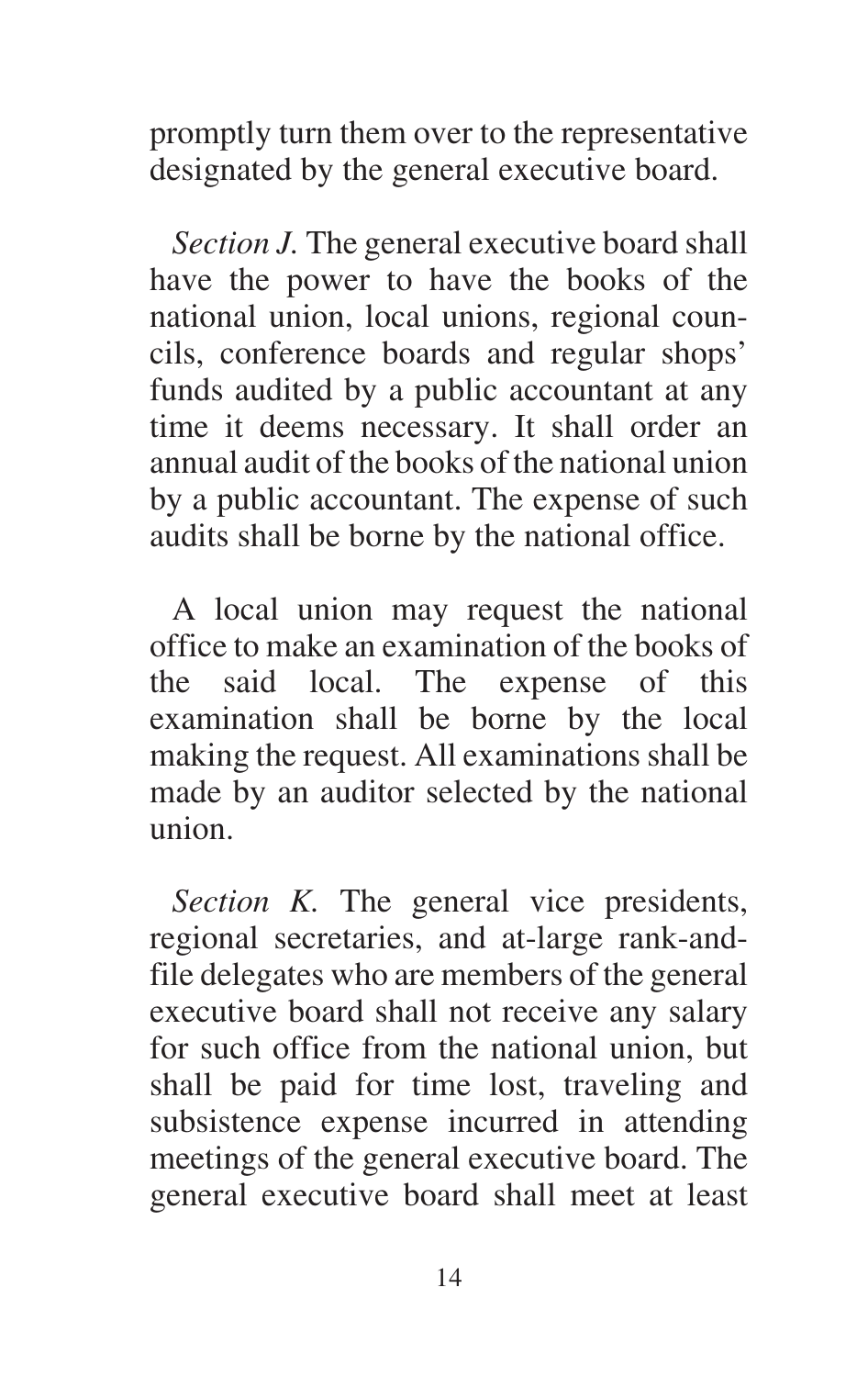three times per year at a place determined by the general executive board.

*Section L.* Where not defined in the constitution the general executive board shall have the power to take the necessary steps that will ensure an effective administration of the affairs of the United Electrical, Radio and Machine Workers of America (UE). The general executive board shall execute the instruction of the convention and between conventions shall be the highest authority of the United Electrical, Radio and Machine Workers of America (UE).

## **ARTICLE 11 Recall of General Officers**

*Section A.* Any local in good standing may initiate a petition for the recall of any general officer by the following procedure. The local initiating the petition must first receive official endorsement from locals comprising not less than twenty-five percent (25%) of the total membership as determined by the paid per capita on the average of the three previous months, before submitting petition to the trustees through the national office. The trustees shall then order the petition to be sent to every local in good standing, which shall take an aye and nay vote upon sustaining the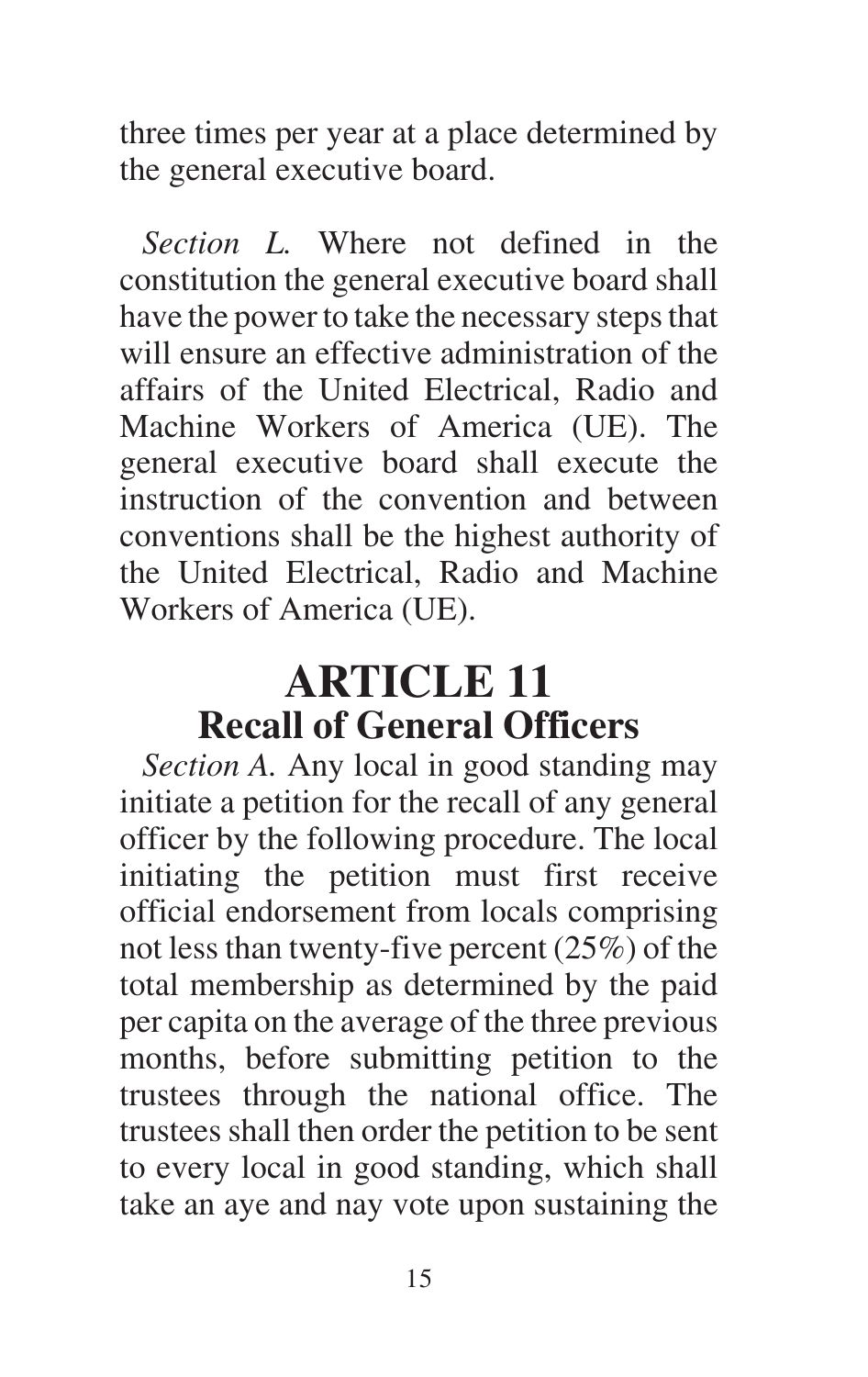recall. All local action pertaining to initiation of petition for recall and all local action on sustaining of recall shall be acted upon at a special meeting. Locals shall return the officially sealed results to the trustees within forty-one (41) days of receiving same. The trustees shall then announce results of the vote to the locals.

*Section B.* For the recall of a general vice president, the local initiating the petition must first receive official endorsement from locals comprising not less than twenty-five percent (25%) of the total membership within the officially prescribed geographical region (as determined by paid per capita of the average of three (3) months previous) before submitting the petition to the trustees through the national office. The trustees shall then order the petition to be sent to every local in good standing within the region, which shall take an aye and nay vote upon sustaining the recall. All local action pertaining to initiation of petition for recall and all local action on sustaining of recall shall be acted upon at a special meeting. Locals shall return the officially sealed results to the trustees within forty-one (41) days of receipt of same. The trustees shall announce the result to the locals.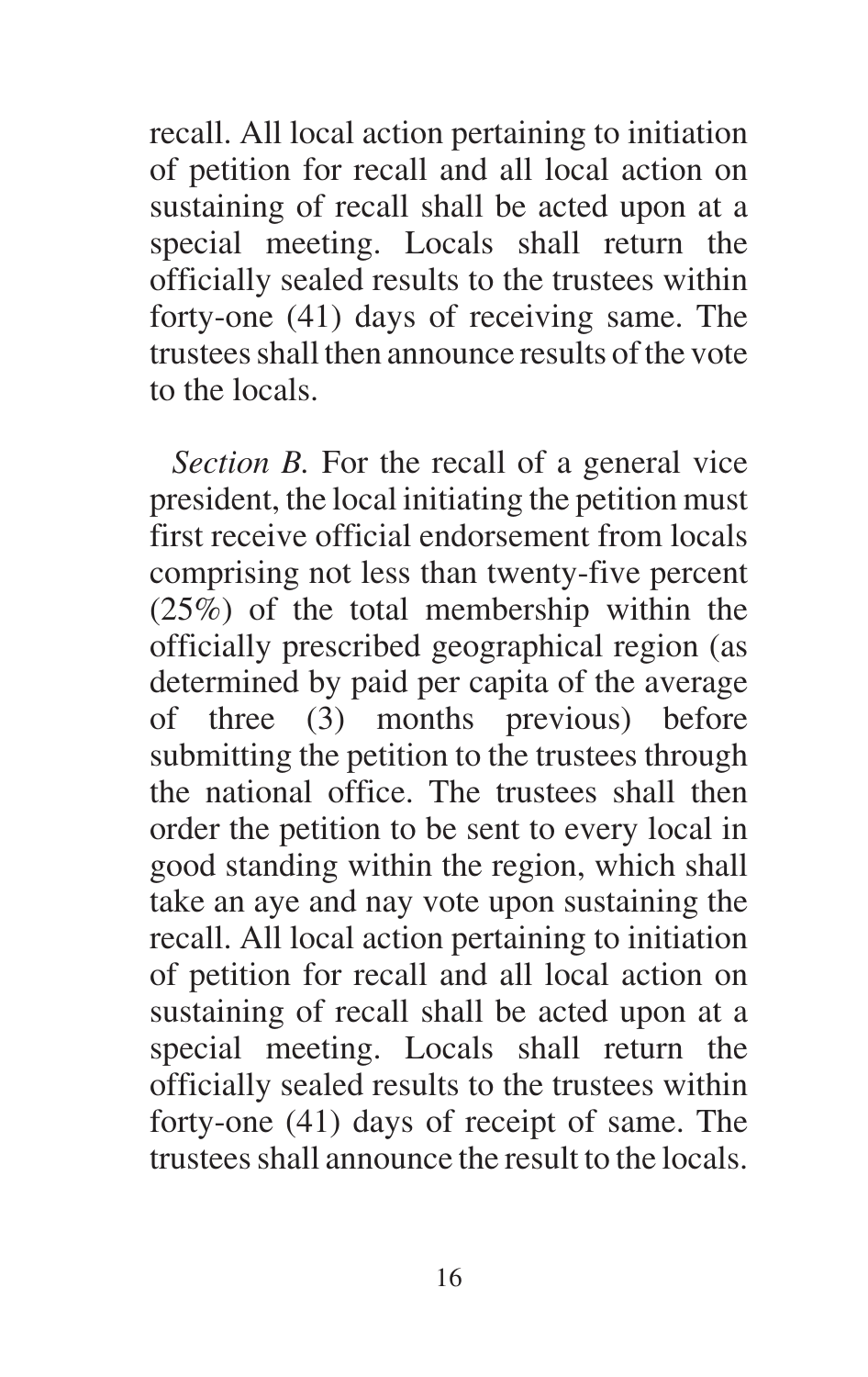#### **ARTICLE 12 Organizational Department**

*Section A.* The organizational department shall consist of the director of organization and all international representatives and field organizers hired by the national union. All decisions of the general officers pertaining to the organizational department are subject to review and approval by the general executive board.

*Section B.* The general executive board shall have the right to review the appointment of international representatives, with due deference given to the wishes of the membership in the region to which the representatives are appointed. The duties of the international representative shall be to direct the organizational work in the region in conjunction with the vice president and regional council. The international representative shall be responsible to the general officers for his or her work and shall be subject to recall by the general executive board. He or she may represent the national office on special assignments to any local or region. Before undertaking to fulfill such assignments, he or she shall make contact with the general vice president of the given geographical region.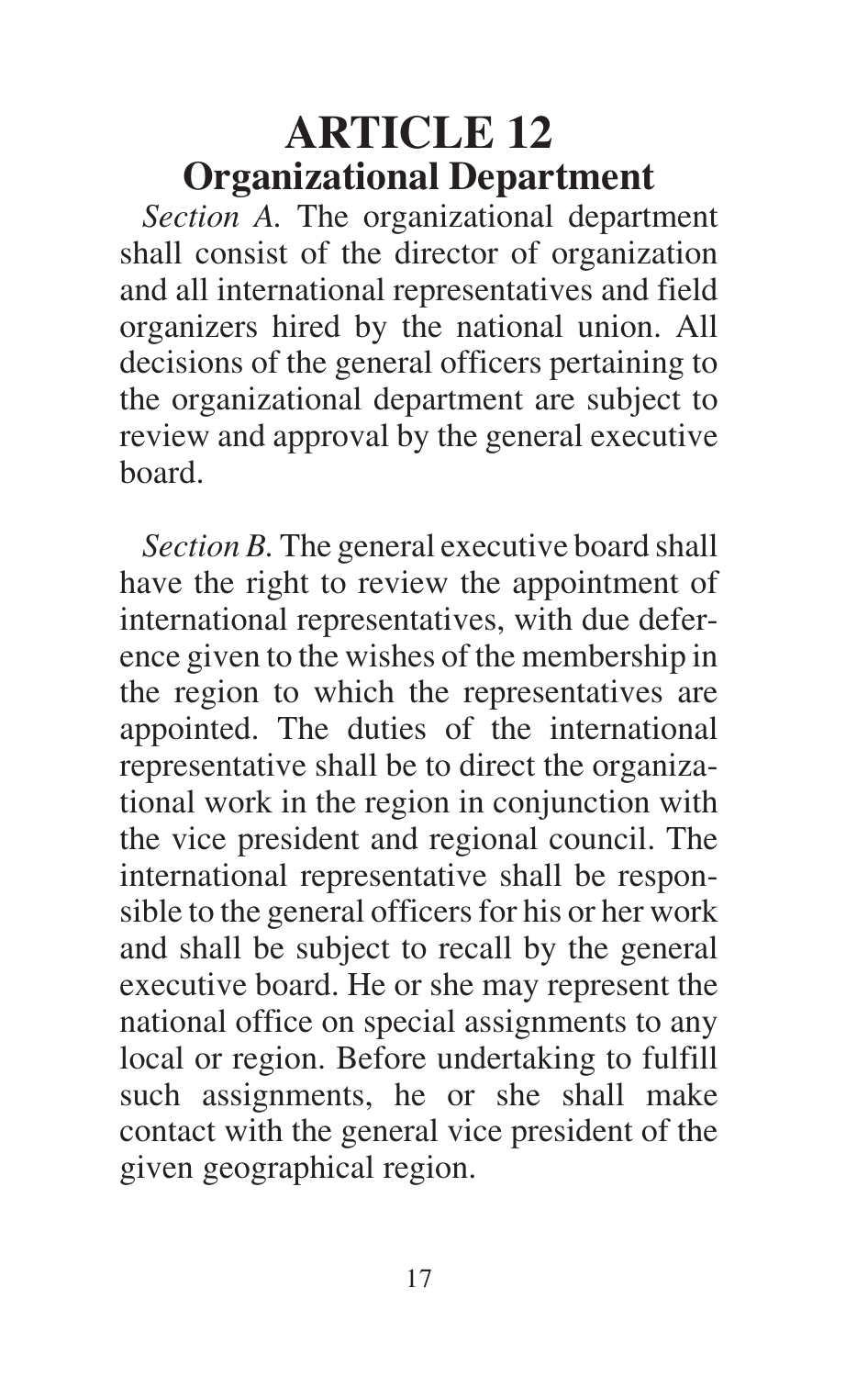*Section C.* The general officers may appoint additional field organizers to be paid from the general fund whose duties shall primarily be the organization of new shops and locals. Field organizers shall be chosen with due deference to the wishes of the membership of the geographical region to which such field organizer is assigned. They shall be under the supervision of the general officers and shall work in conjunction with the general vice presidents, regional councils and international representatives and shall be subject to recall by the general executive board.

*Section D.* Salary of the international representatives shall not exceed nine hundred twenty dollars and eighty-seven cents (\$920.87) per week, effective December 1, 2008 and nine hundred forty-eight dollars and fifty cents (\$948.50) per week, effective December 1, 2010.

Salary of field organizers shall not exceed eight hundred seventy-five dollars and seventy-six cents (\$875.76) per week, effective December 1, 2008 and nine hundred two dollars and three cents (\$902.03) per week, effective December 1, 2010.

*Section E.* Effective December 1, 2007,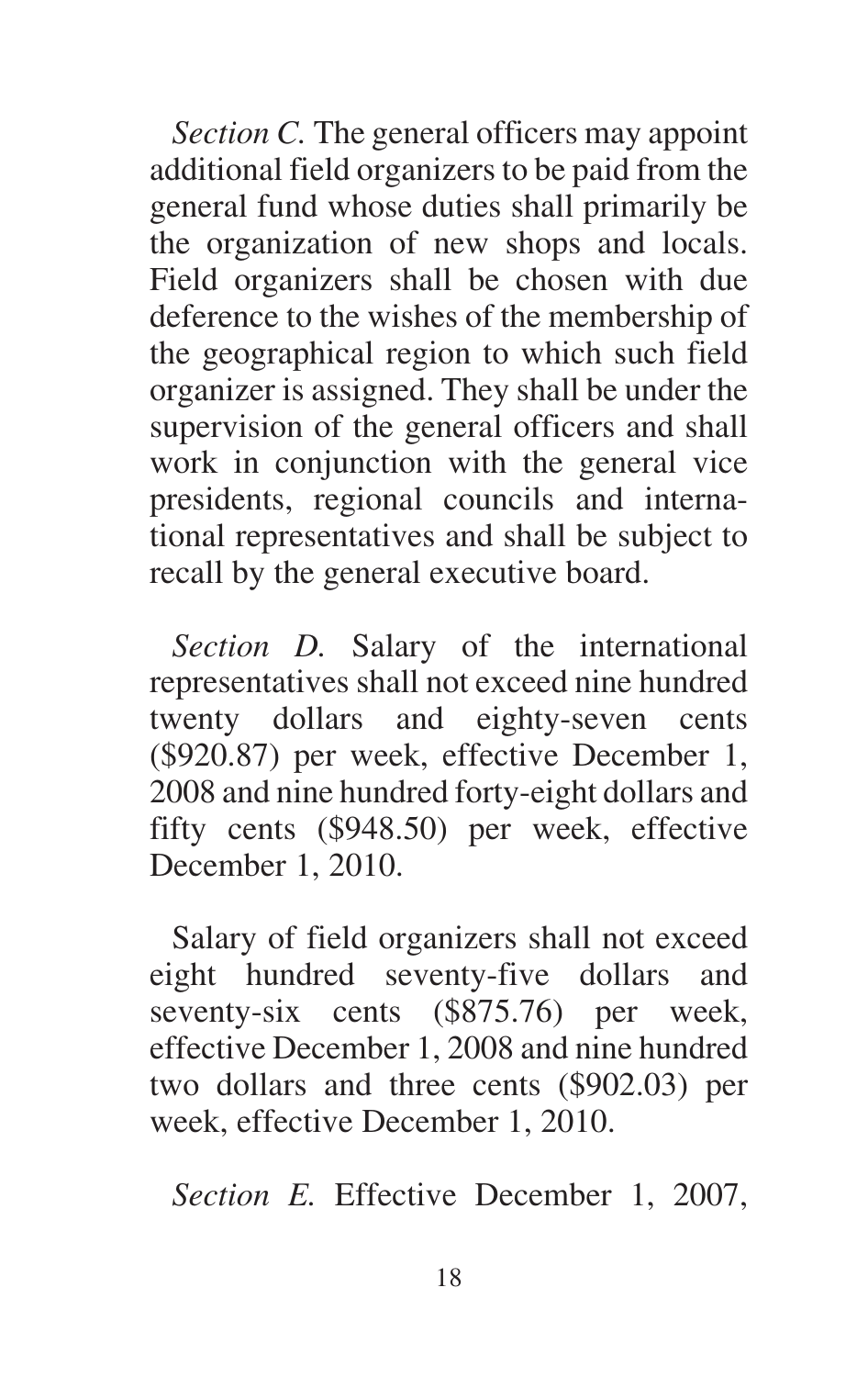twenty-eight dollars (\$28.00**)** per day shall be allowed for meals, plus traveling expenses, when the international representatives and field organizers are away overnight from their home city on union business.

All members of the organizational staff, full or part-time, shall be reimbursed for expenses necessary for the carrying out of their assignments, subject to the approval of the general officers.

#### **ARTICLE 13 The Regional Councils**

*Section A.* The United Electrical, Radio and Machine Workers of America (UE) shall be composed of the following geographical regions:

1. Northeast Region. Maine, New Hampshire, Vermont, Rhode Island, Massachusetts, Connecticut and New York State (the area east of Utica while north of White Plains).

2. Eastern Region. New York State (the area west of Utica or south of White Plains), New Jersey, Maryland, Delaware, Virginia, Washington, D.C., North Carolina, Pennsylvania, West Virginia and Ohio (the area south or east of Tiffin).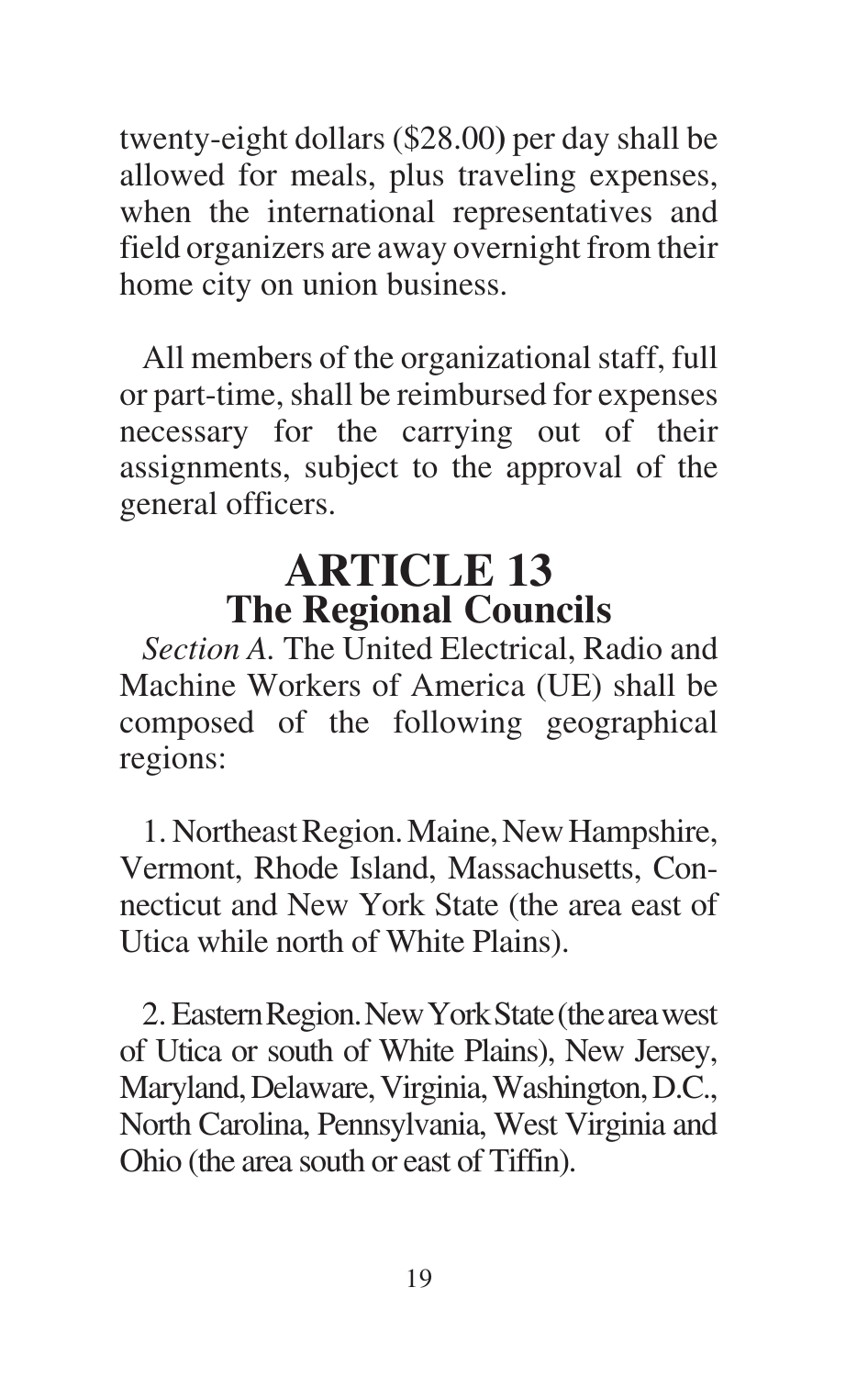3. Western Region. Northwest Ohio (the area north and west of Tiffin), Indiana, Illinois, Wisconsin, Minnesota, Iowa, South Dakota, Nebraska and California.

A regional council may initiate a petition to revise boundary lines of its region. Such petition shall be submitted by the regional council to the general executive board. The general executive board, after conducting an investigation, shall render a decision by a majority vote, the effective date to be determined by the general executive board. The decision of the general executive board may be appealed in accordance with the provisions in the national constitution.

*Section B.* A regional council shall be established within each geographical region. The purpose of the regional council shall be to secure mutual protection, harmonious action, and close cooperation among all locals within a given geographical area, in all matters relating to the United Electrical, Radio and Machine Workers of America (UE). The regional councils will meet at least two times per year.

*Section C.* The locals in each region shall elect a general vice president, a regional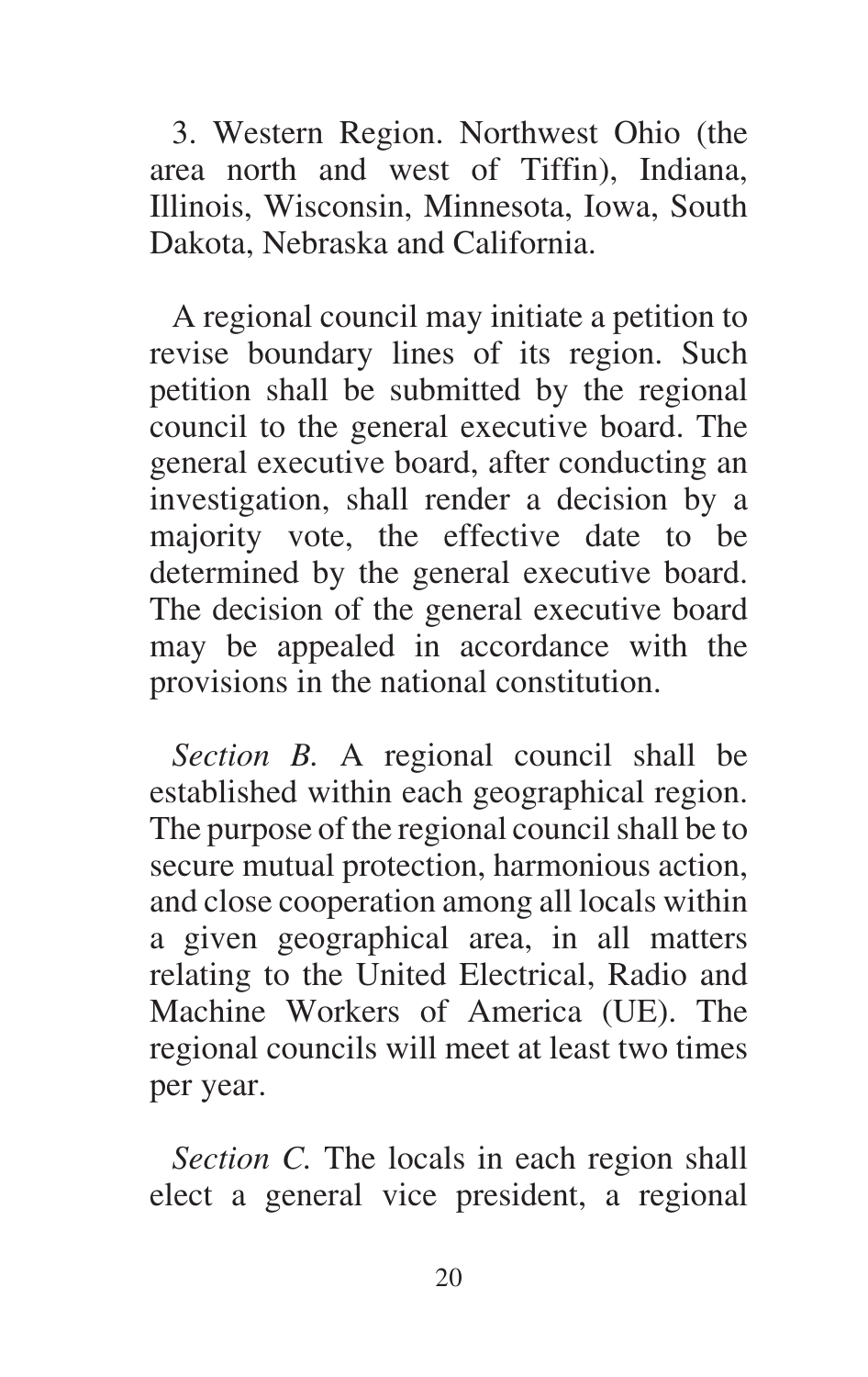secretary and an allotted number of rank-andfile delegates-at-large from that region to serve as members of the general executive board. The general vice president and the regional secretary shall not be members of the same local. The general vice president, regional secretary or any other regional representative shall not be on the full-time payroll of the national union. The terms of the general vice president and regional secretary or any other regional representative shall be for one year beginning May 1st and ending April 30th of the following year.

A delegate-at-large must have been a member of UE for one (1) year or longer and be a member of their respective regional council executive board. Delegates-at-large shall not be members of the same local union, or a member of the same local as the regional secretary. One delegate-at-large may be from the same local as the regional president.

*Section D*. It shall be the duty of the general vice president to act as chairperson of the regional council**,** to preside over all meetings of the regional council, to act as ex-officio member of all committees appointed or elected by the regional council, to represent the general executive board in disputes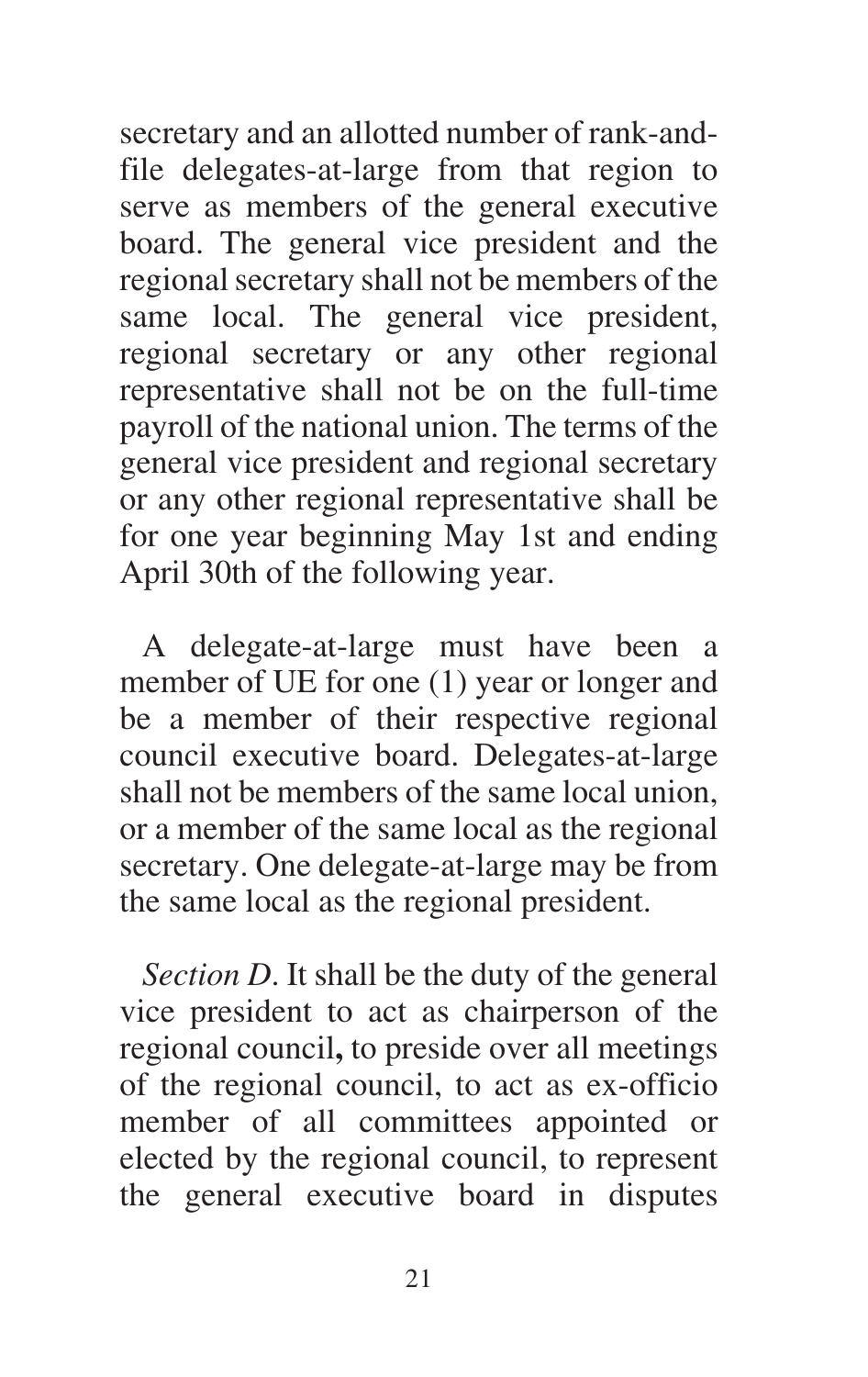between locals within the jurisdiction of the regional council, to work in conjunction with the organizational department in order to assure proper coordination of the efforts of the regional council and the organizational department.

*Section E.* Each local within the jurisdiction of a given region shall become affiliated to the regional council. The per capita tax from locals to the regional council shall be decided by the regional council. The minimum per capita tax shall be two dollars (\$2.00) per member per month, unless special approval is given by the general executive board. Each regional council shall determine the proportion and method of representation of locals to the regiona**l** council**.**

*Section F.* Sub-regions shall be formed in geographic areas within each region. Such sub**-**regions within the territory of a regional council shall be supervised by the regional council. None of the activities or actions of a sub-region shall conflict with the activities or actions of the regional council or the national union. Each sub-region will meet at least one time per year.

*Section G.* Each regional council shall adopt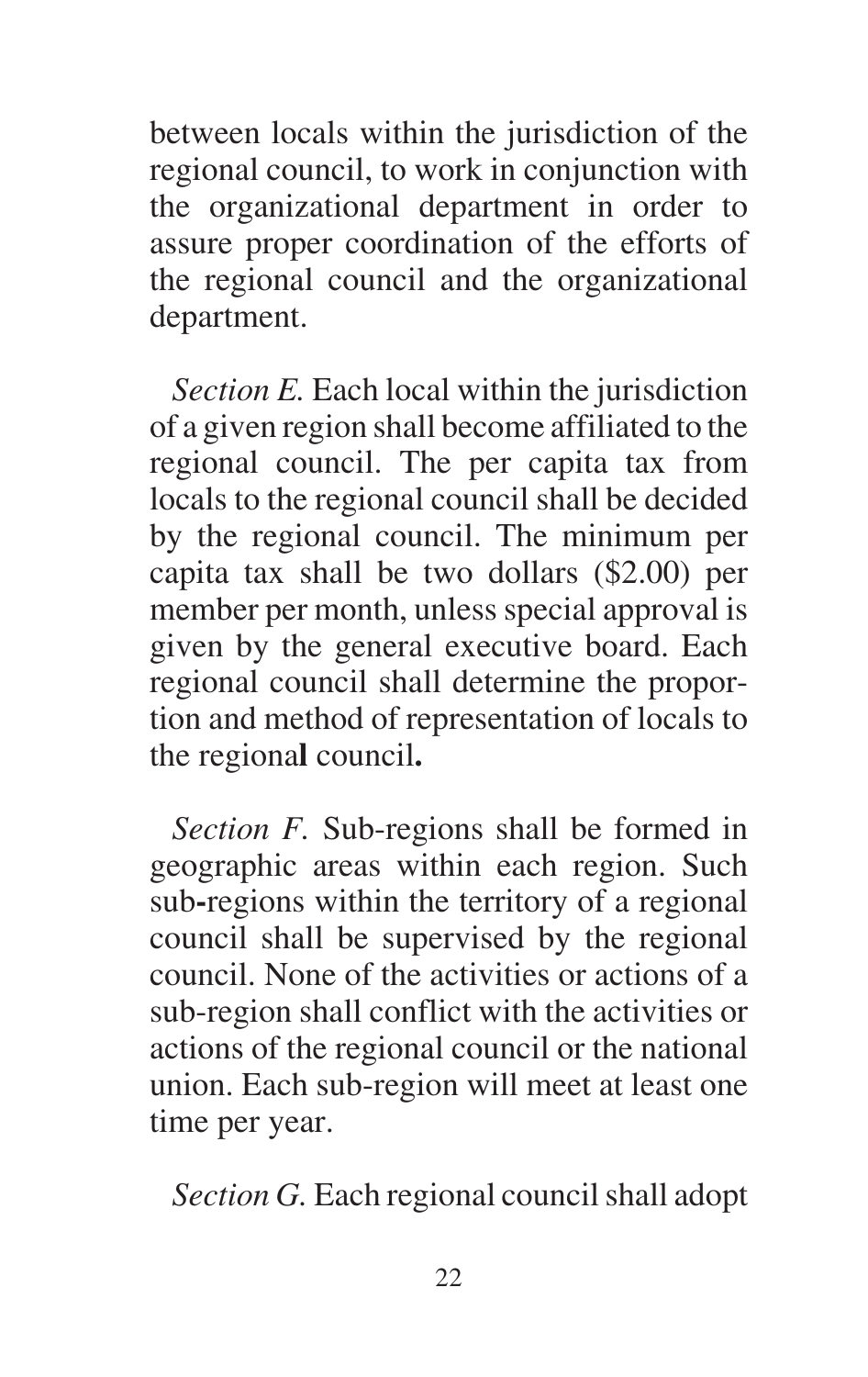a constitution and by-laws which must not be in conflict with the Constitution and By-laws of the United Electrical, Radio and Machine Workers of America (UE). Each regional council shall send a copy of its constitution and by-laws, and any amendments and modifications thereof, to the national office within 30 days after adoption for approval by the general executive board. If any regional council constitution and by-laws is not approved by the general executive board it shall not be effective and pending such approval, the region shall be governed by the national constitution. Where amendments or modifications have not received the approval of the general executive board such amendments or modifications shall not be effective with respect to the matters covered by them and the national constitution shall govern pending such approval.

A copy of the regional council constitution, by-laws and amendments and modifications thereto shall be distributed to all affiliated locals.

The regional council constitution and bylaws shall contain provisions for appeals by local union members against local union decisions and penalties as provided for in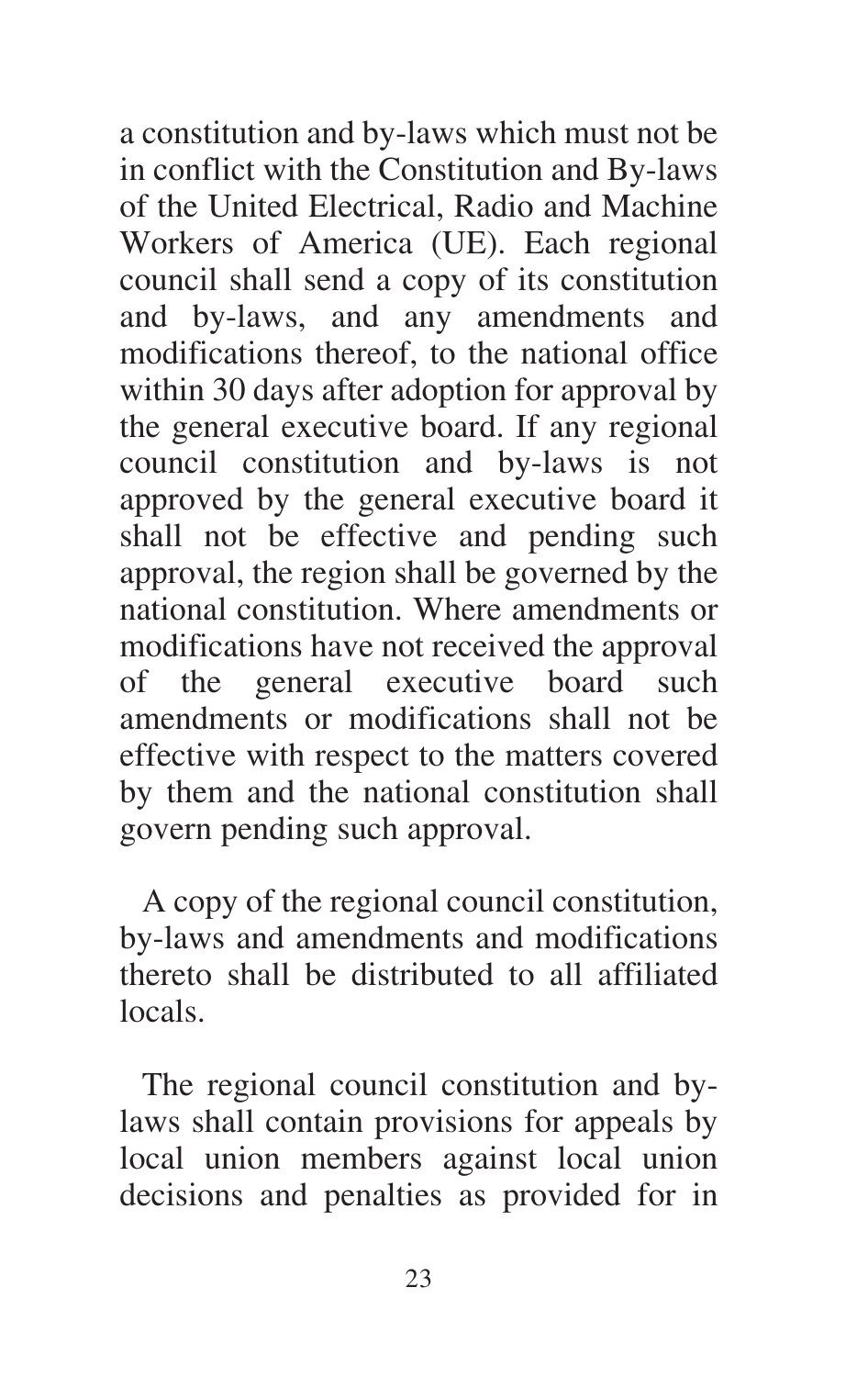Article 24, Sections A and B, and provisions for nominating and electing all regional officers as provided for in Section H of this Article.

*Section H.* Each regional council shall set up in its regional council rules and by-laws, nomination and election machinery, for the purpose of electing all regional officers. The names of the general vice president, secretary and delegates-at-large elected by the region as members of the general executive board shall be in the national office by May 1st. Such machinery must ensure that each local's membership has the opportunity to register its choice either by secret referendum or by a majority vote of the regional council whose delegates are elected by secret ballot in accordance with procedures established by each local union in the region.

*Section I.* The national office shall issue a charter to each of the regional councils upon receipt of application from the president and secretary of the region. The charter fee shall be fifty dollars (\$50.00). This sum shall cover the charter, seal, book on parliamentary procedure, and fifty (50) national constitutions.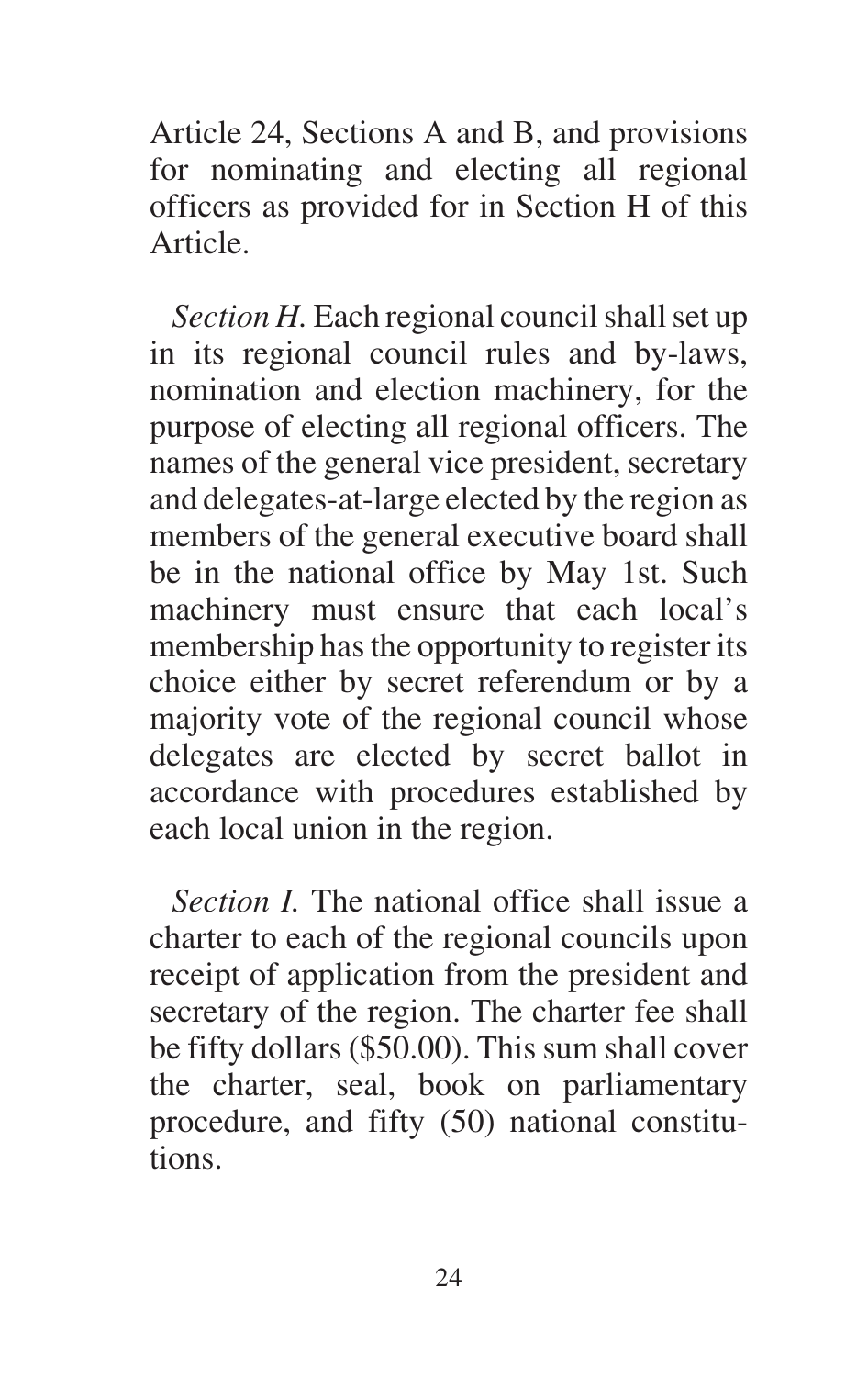*Section J.* Regional councils shall be allowed four delegates and four votes at the national convention.

#### **ARTICLE 14 Chartering of Locals**

*Section A.* The general executive board shall determine in each case whether a charter shall be granted covering one or more plants.

Matters affecting jurisdiction of locals shall be determined by the general executive board.

*Section B.* The charter application (local union) shall be accompanied by fifteen (15) signed application blanks and a fee of fifty dollars (\$50.00). The general secretarytreasurer shall issue a charter and supply a seal, full bookkeeping supplies, ten (10) constitutions, book on parliamentary procedure and gavel, all of which shall be covered by the fee of fifty dollars (\$50.00).

#### **ARTICLE 15 Revenue**

*Section A.* A Local shall pay to the national union monthly per capita in accordance with the chart in Appendix A by demonstrating to the general executive board that the average wage of that work site (shop) falls within the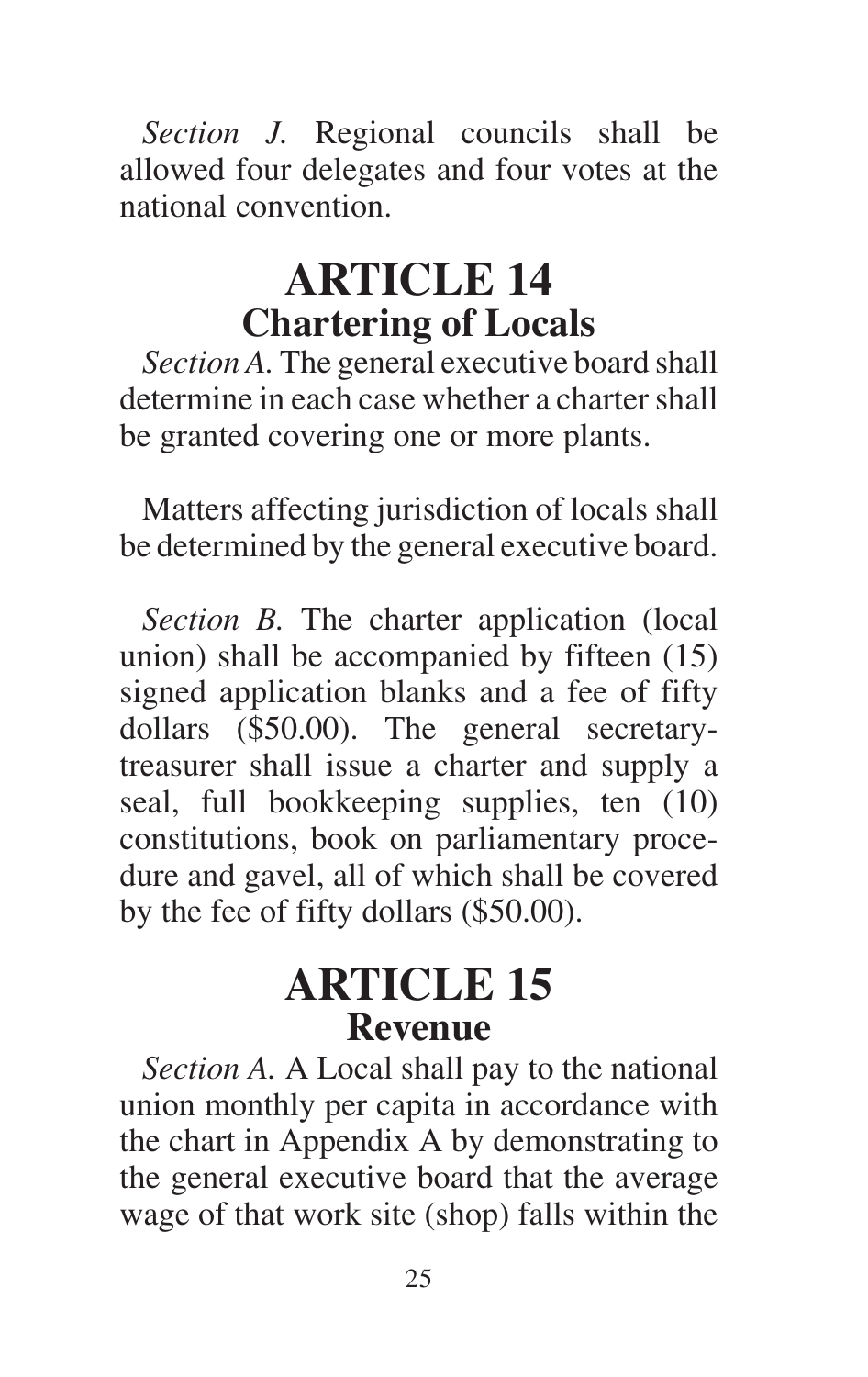corresponding wage range. Locals shall submit to the national union a wage breakdown of that work site (shop) as of December 1 of each year.

Effective December 1, 2005, per capita for members who regularly work twenty (20) hours or less per week shall be one half the amount specified in the chart in Appendix A. Per capita for members not covered by a collective bargaining agreement, except for those engaged in renegotiating a collective bargaining agreement, shall be one half the amount specified in the chart in Appendix A. The general secretary-treasurer shall provide the general executive board a list of locals that are paying the reduced per capita amount specified in this paragraph, indicating the number of members for whom the reduced per capita is being paid.

Any affiliation fees of the national union shall be paid from the general fund.

*Section B.* One dollar (\$1.00) of each per capita will be placed to the credit of the strike and defense fund, the remaining balance of per capita will be placed to the credit of the general fund.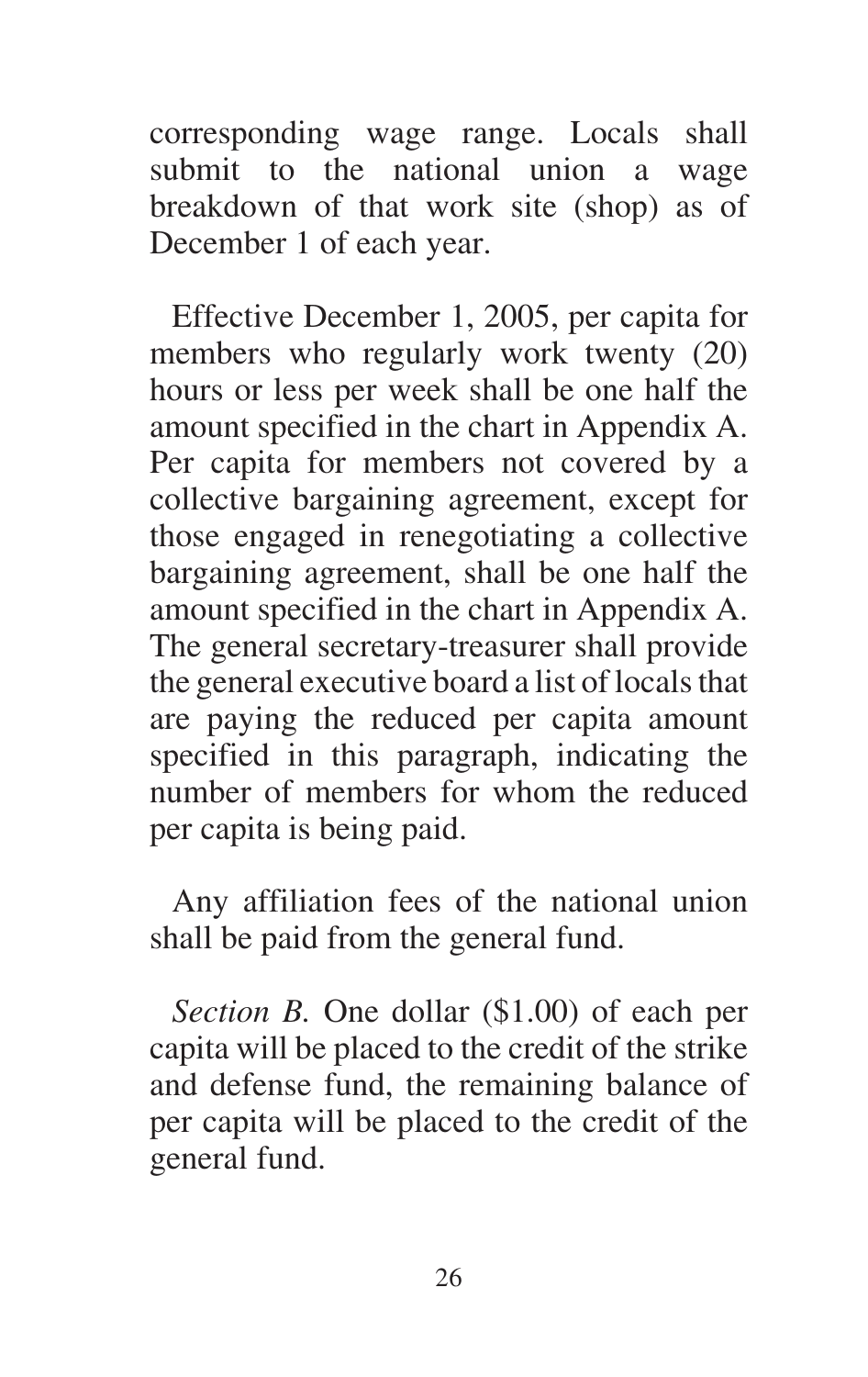Each member shall be entitled to the official UE news organ, the cost of which shall come out of the general fund.

*Section C.* Each fund so designated shall be kept distinct and separate and shall be recorded in the bank statement and official financial reports. Transfers of monies from one fund to another can only be made through a convention vote, and then ratified by the membership.

*Section D.* An amount of five dollars (\$5.00) of the initiation fees collected by each local shall be sent to the general secretarytreasurer. Monies accruing from this source shall be credited to the general fund.

#### **ARTICLE 16 Strike and Defense Fund**

*Section A.* No strike shall be called by any local without the general president, or a representative of the general president, having made an effort to adjust the dispute. It shall be the duty of the local president or any other officer acting in that capacity to notify immediately the general president if a strike is proposed or pending. The general president shall act immediately upon notification of a proposed or pending strike.

*Section B.* Locals on strike shall receive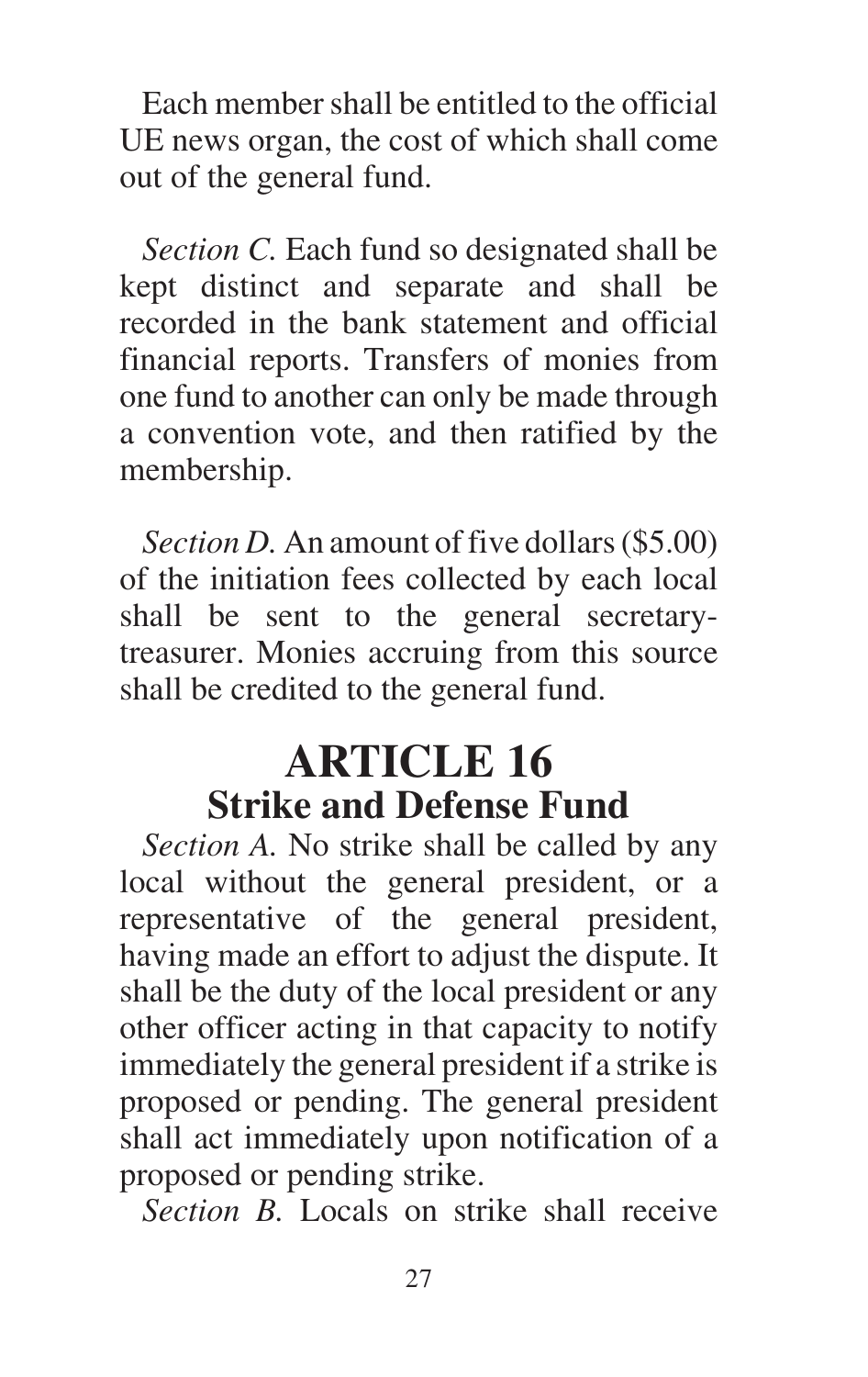financial assistance from the strike and defense fund provided that the general president has been notified and the strike is conducted in conformity with UE principles, policies and the UE Constitution.

Per capita which is lost to the general fund as the result of an approved strike shall be transferred to the general fund from the strike and defense fund.

*Section C.* Any strike related to the negotiation of a new collective bargaining contract or the renewal of an existing collective bargaining contract and all contract settlements must be approved by vote of the membership of the local or locals involved, or in the case of an amalgamated local by vote of the shop involved. No representative of the United Electrical, Radio and Machine Workers of America (UE) shall negotiate alone with the employer.

#### **ARTICLE 17 News Organ**

*Section A.* The general executive board shall issue an official news organ to serve as a source of information and education to the membership. The general secretary-treasurer shall be the editor of the official news organ.

*Section B.* A special subscription rate of one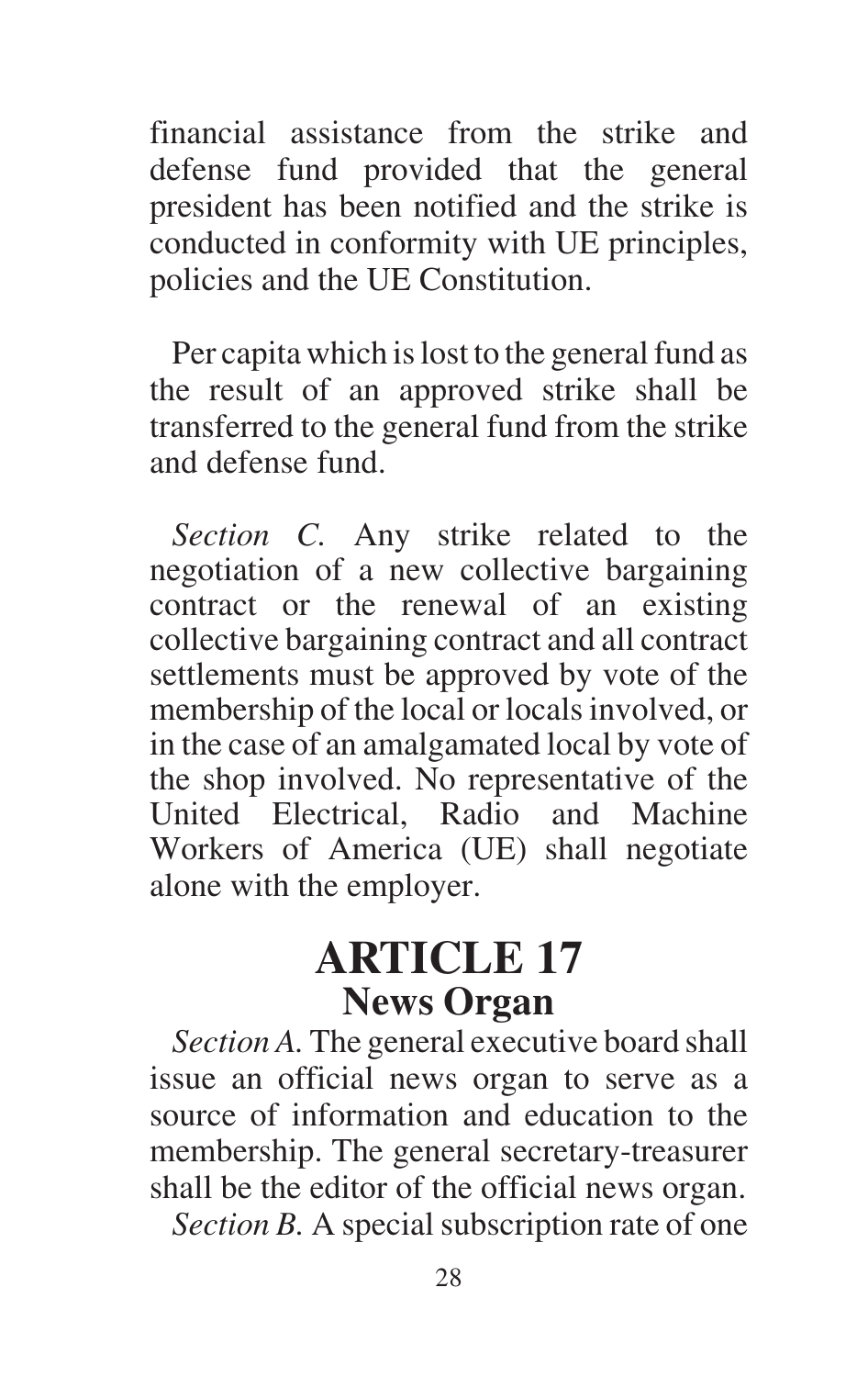dollar (\$1.00) per year for the news organ shall be made available upon request to all retired members of the United Electrical, Radio and Machine Workers of America (UE) who at the time of retirement were members in good standing. Such subscription rate shall be paid directly by the retired member to the national union.

#### **ARTICLE 18 Affecting Locals**

*Section A.* The locals shall order and buy supplies from the national office which are necessary for conformity with the bookkeeping system in the national office. The general secretary-treasurer shall furnish same upon receipt of monies.

*Section B.* Each local shall furnish the national office with a list of its members, and shall send the names of each new member, names of members withdrawn, and any other change that may affect such list.

*Section C.* Local unions shall charge not less than ten dollars (\$10.00) for each new member for initiation fee and reinstatement fee, but in no event shall the amount exceed thirty dollars (\$30.00). Five dollars (\$5.00) of the amount collected shall be forwarded to the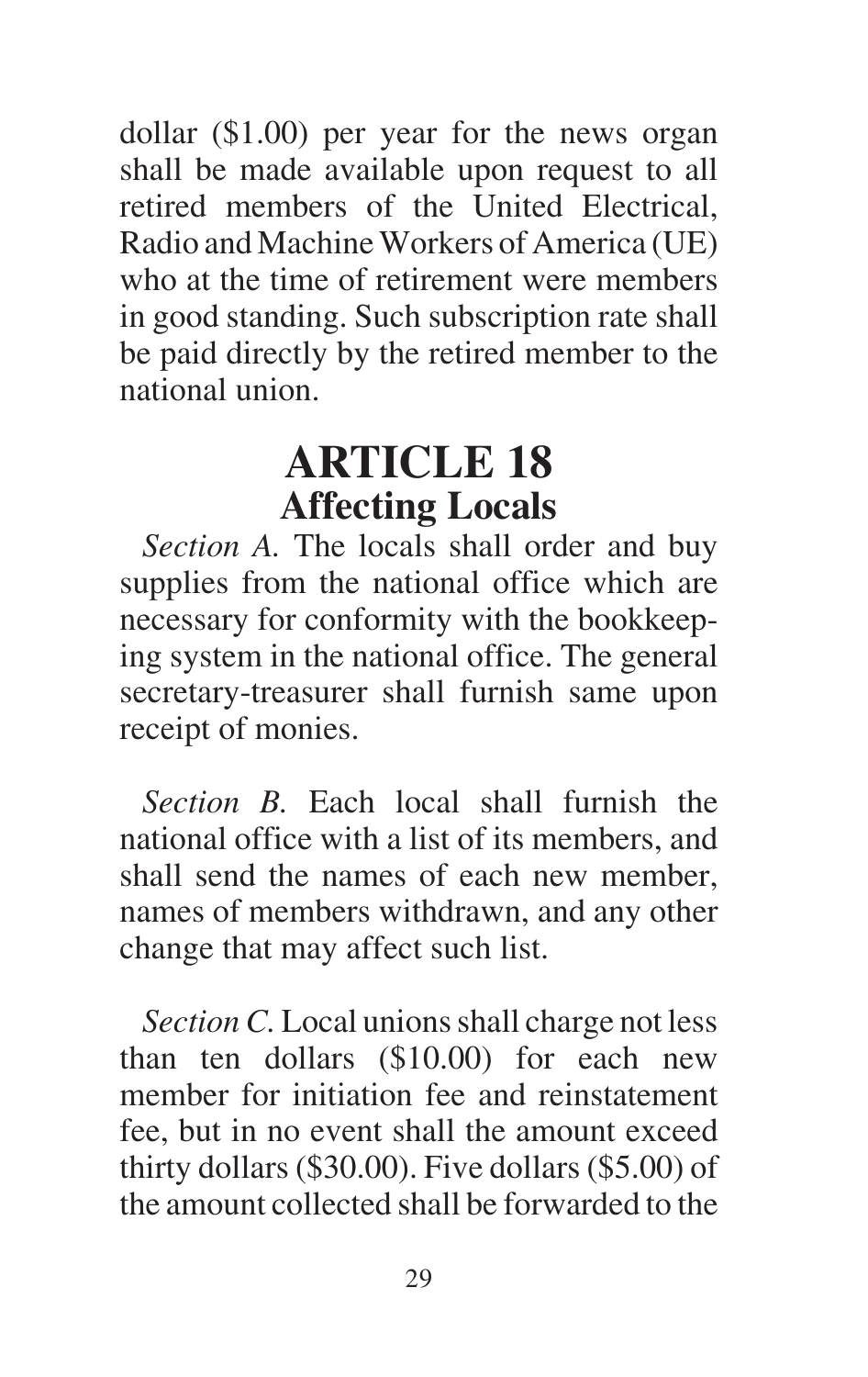national office. A local may request permission from the general executive board to waive the collection of initiation fees for new members. The general executive board may approve such request.

*Section D.* A local shall have minimum dues in accordance with the chart in Appendix B by demonstrating to the general executive board that the average hourly wage at that work site (shop) is within the corresponding wage range. Locals shall submit to the national union a current wage breakdown of that work site (shop) as of December 1 of each year.

Effective December 1, 2009 minimum dues for members who regularly work twenty (20) hours or less per week shall be no less than one half the dues amount required for their wage rate in Appendix B, per month. Minimum dues for members not covered by a collective bargaining agreement, except for those engaged in negotiating a collective bargaining agreement, shall be no less than one half the dues amount required for their wage rate in Appendix B, per month.

The following provision is hereby incorporated in all local constitutions and by-laws: The monthly or weekly dues shall be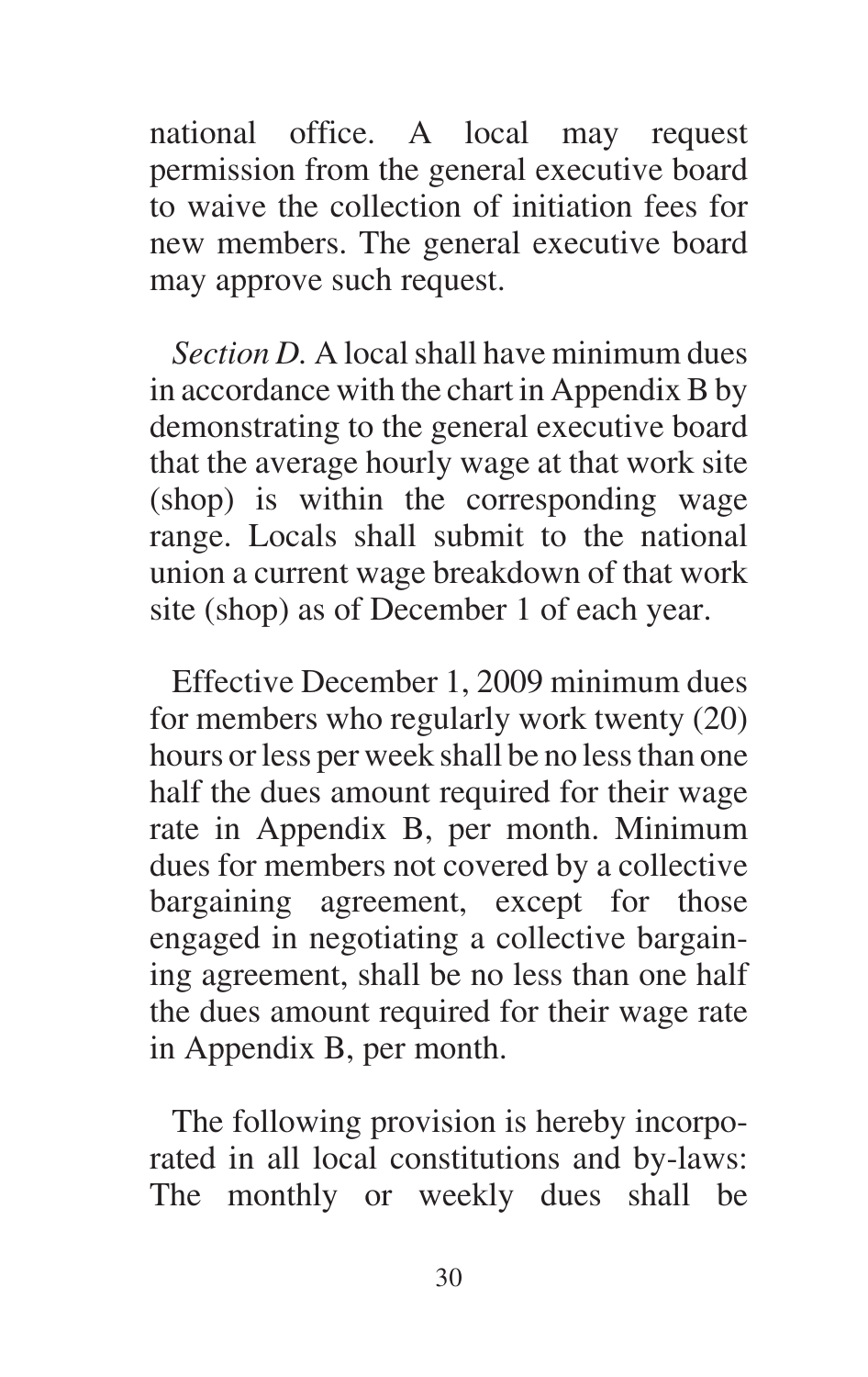automatically increased by a percentage that is no less than the average percentage of any negotiated wage increase and/or cost of living increases. Such dues increases shall go into effect no later than the date of the wage and/or cost of living increases.

*Section E.* The definition of a good standing, delinquent or suspended member shall be determined by the constitution of the local to which the member belongs, but in no case shall a member be considered in good standing or entitled to any rights and privileges if the member is more than three months in arrears.

*Section F.* Per capita forms shall be furnished by the United Electrical, Radio and Machine Workers of America (UE). Any member paid five (5) days or more in any given month shall pay full monthly dues. Where dues are collected on a weekly basis any member paid one day in any given week shall pay the full weekly dues.

Locals may charge no more than one dollar (\$1.00) per month for unemployment dues.

For each unemployment dues collected, thirty cents (\$.30) shall be forwarded to the office of the National Union to cover the cost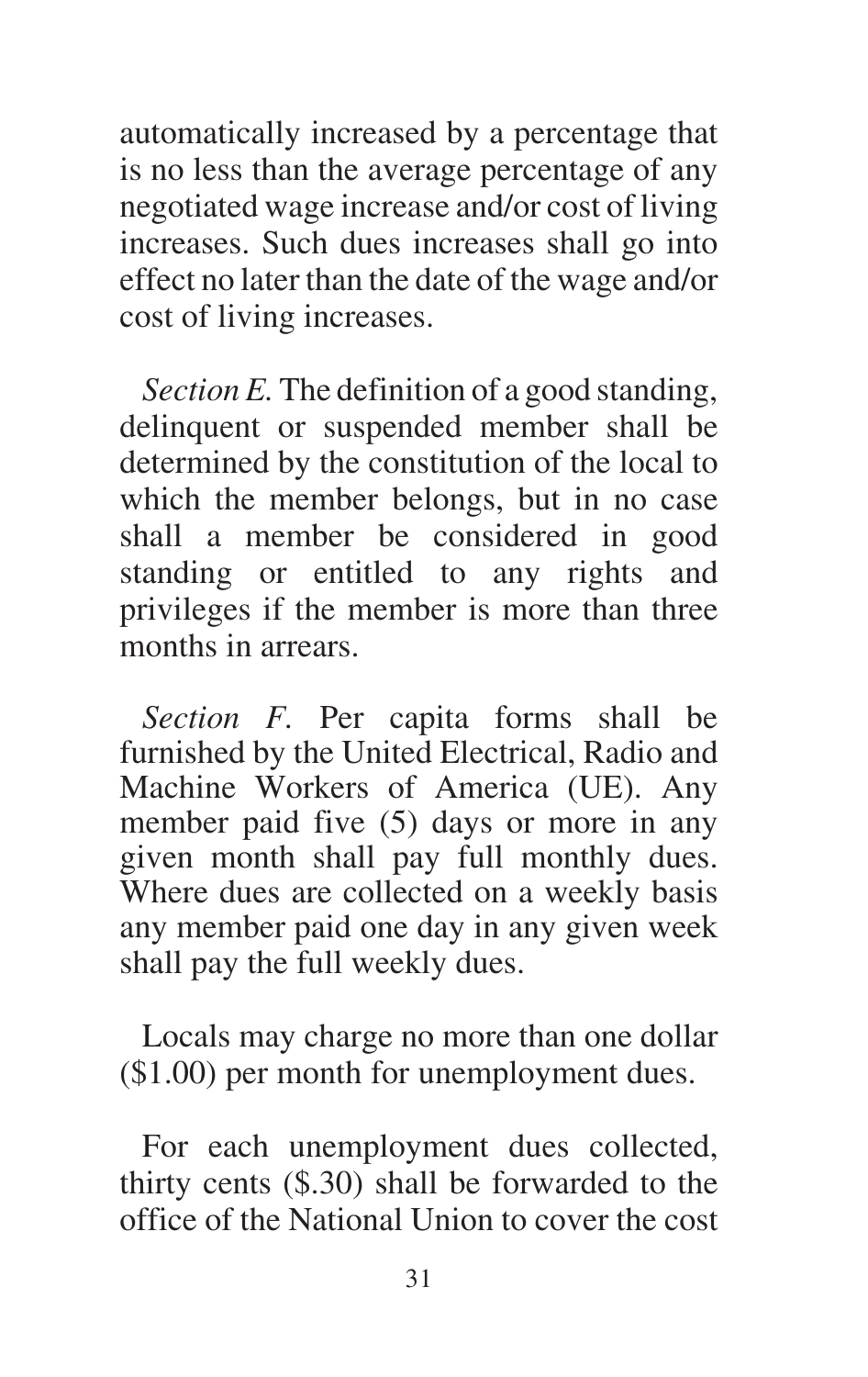of the news organ.

*Section G.* A local calling a strike in accordance with the provisions of the constitution shall, immediately after the strike is called, submit all information pertaining to the strike to the general secretary-treasurer on forms supplied by the national office. At the conclusion of the strike, the local shall submit the final report of the strike to the general secretary-treasurer.

*Section H.* Each local shall establish a local strike defense fund. Rules governing such local strike defense fund shall be incorporated in the local constitution and by-laws.

*Section I.* The officers officially handling union funds shall give adequate bond. All fees for such bonds shall be paid by the local union. If a local fails to comply with the provisions of this section relating to bonds,<br>the general secretary-treasurer shall be the general secretary-treasurer shall be empowered to secure an appropriate bond for the officers officially handling union funds of the local. The fees for such bond shall be paid by the local. The general executive board shall have the authority to take such action as may be deemed necessary to enforce the provisions of this section.

*Section J.* The books and records of each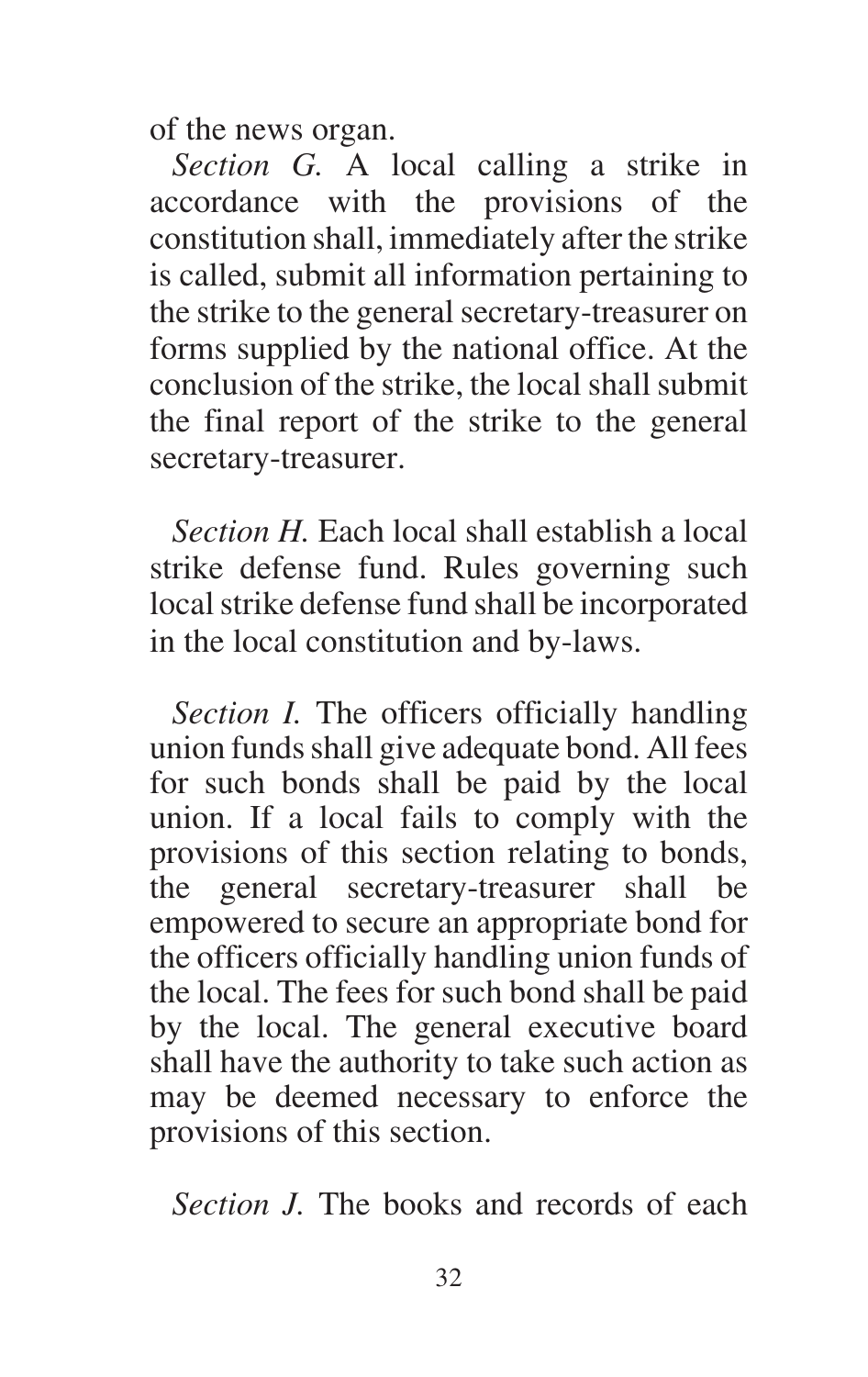local union shall be audited at least every three months. The president and secretary of the local union shall send an official notice to the general secretary-treasurer confirming that the local's books and records have been audited. This notice shall state what the conditions of the books and records are. Such official notification shall be witnessed by the local trustees. The general secretary-treasurer shall submit report of such notice at each regular meeting of the general executive board. If a local fails to comply with the provisions of this section relating to audits, the general secretary-treasurer shall be empowered to have such an audit made. The cost of such audit shall be borne by the local. The general executive board shall have the authority to take such actions as may be deemed necessary to enforce the provisions of this section.

*Section K.* Within ten (10) days after the signing of any collective bargaining agreement, or any amendment or modification of or any addition to any collective bargaining agreement, the local involved shall send three (3) copies of such agreement, or any amendment or modification of or addition to such agreement, to the office of the national union.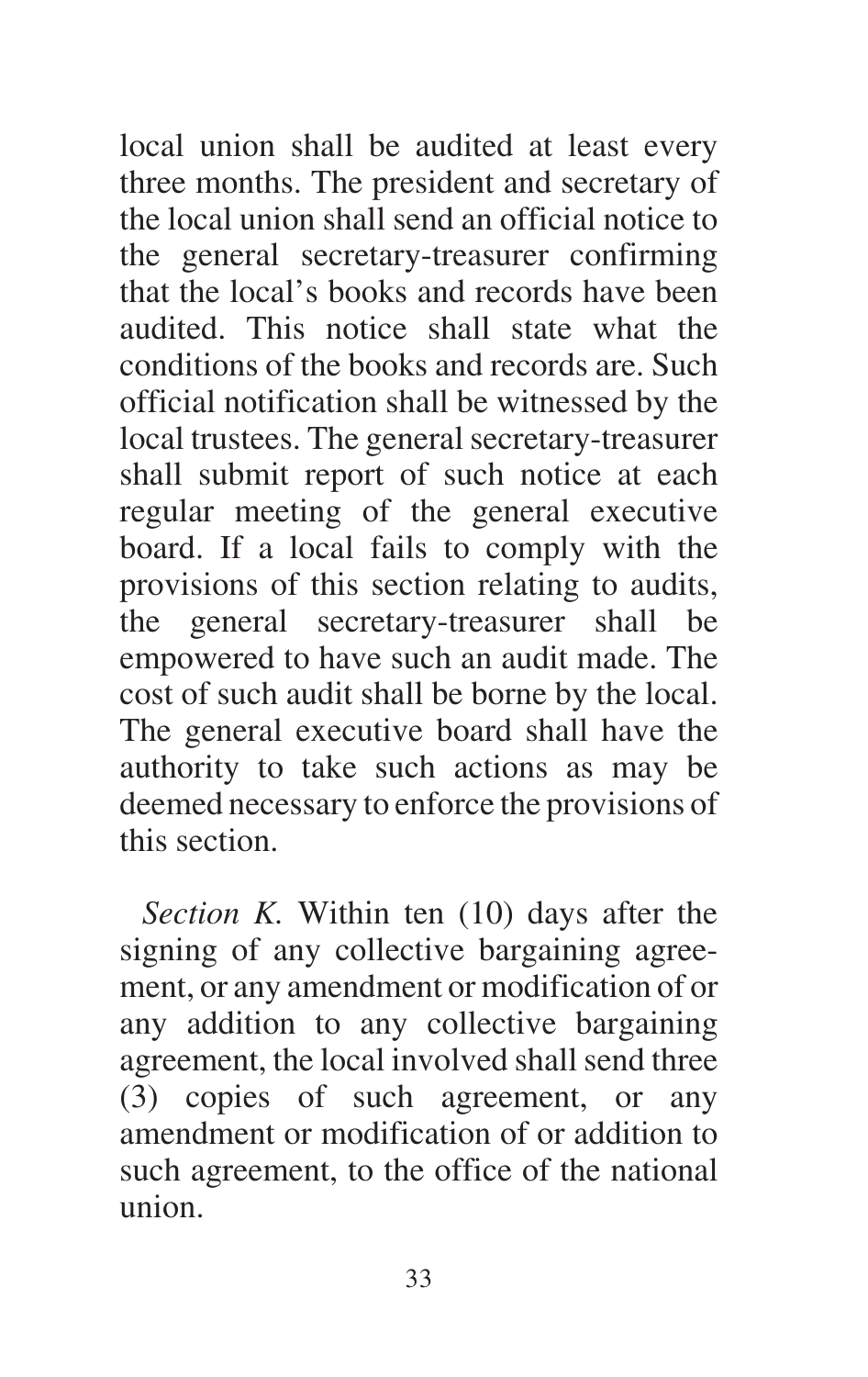*Section L.* Each local financial secretary shall, by the 20th of each month, submit to the general secretary-treasurer a financial report for the previous month covering the amount of per capita and initiations due to the national office. A check or money order covering the amount due shall accompany these monthly financial statements.

*Section M.* Any local failing to send in to the national office by the 20th of the month the financial report for the previous month and the per capita and initiations due on such report, shall be notified by the general secretary-treasurer and declared delinquent.

*Section N.* Any local failing to send in the monthly report and per capita and initiations due within 25 days from the date of delinquency shall be suspended.

*Section O.* Seven days before the actual suspension date, the general secretarytreasurer shall send by registered or certified mail the notice of suspension and shall order an audit of the local's books before the suspension date becomes effective. The local officers shall submit all books and records for such an audit to the designated national office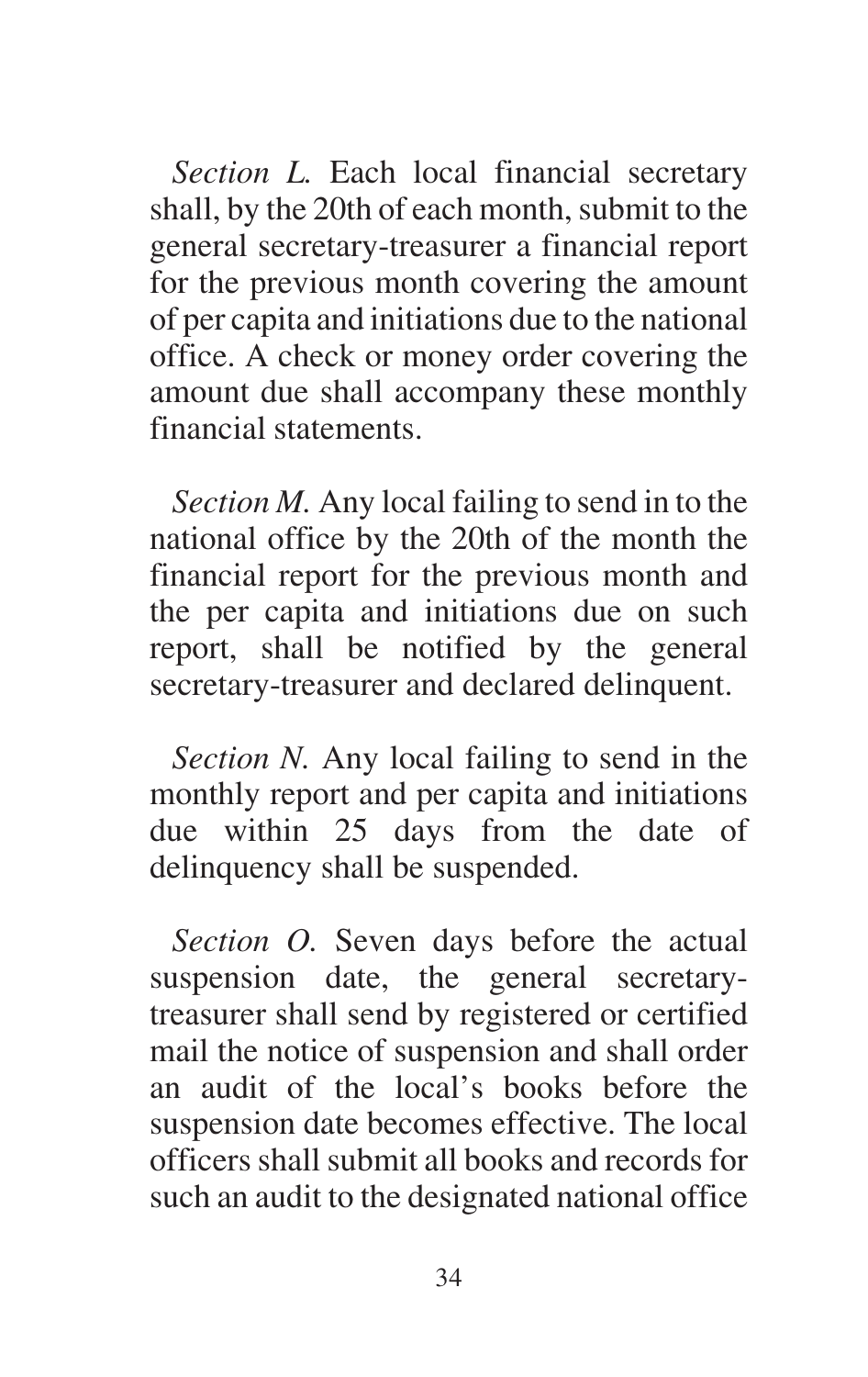representative. The general executive board shall then take whatever action it deems necessary.

*Section P.* If a local disbands, the local secretary and trustees shall send all funds and property belonging to the local to the general secretary-treasurer. The general secretarytreasurer shall hold this property intact for one year. If within that time, an application is made by at least fifteen (15) former members, a charter will be reissued and the funds and the property returned. Should no application be made within the year, the funds and property shall revert to the national union to be used for organizing the unorganized.

#### **ARTICLE 19 Assessments**

*Section A.* Assessments upon the membership by the national union can only be levied by convention or by referendum vote of the locals.

#### **ARTICLE 20 Withdrawals, Transfers and Individual Affiliation**

*Section A.* Withdrawals shall be issued by a local when it is determined that such member is no longer working within the jurisdiction of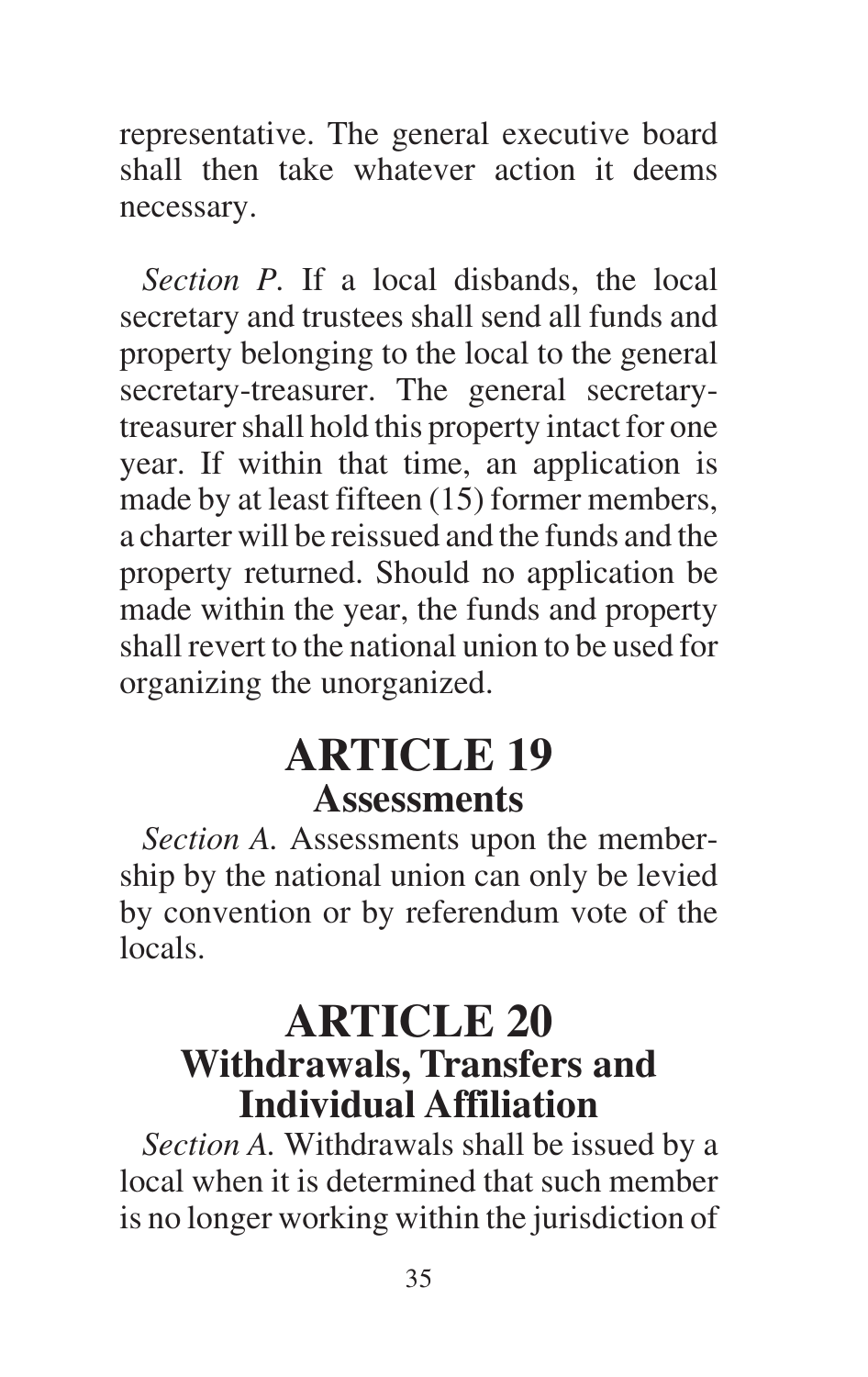any local of the United Electrical, Radio and Machine Workers of America (UE) and is a member in good standing of the local at the time of request. Such withdrawal cards shall serve as a paid-in-full initiation fee in any local in the United Electrical, Radio and Machine Workers of America (UE). Withdrawal cards shall be supplied by the national office.

*Section B.* In localities where there are not a sufficient number of workers in the jurisdiction of UE to organize a local, the national union may affiliate those eligible to membership directly with the national union. The initiation fee for such individual affiliation and the monthly dues shall be in accordance with Article 18, Sections C and D of the constitution, which shall be paid directly to the national office and transferred in full to the general fund. Any member directly affiliated with the national union when securing employment in a locality where a local union exists shall transfer his or her membership to such local union. Groups of individual affiliated members comprised of twenty (20) or fewer individuals will have voice but no vote at Regional meetings and the UE Convention.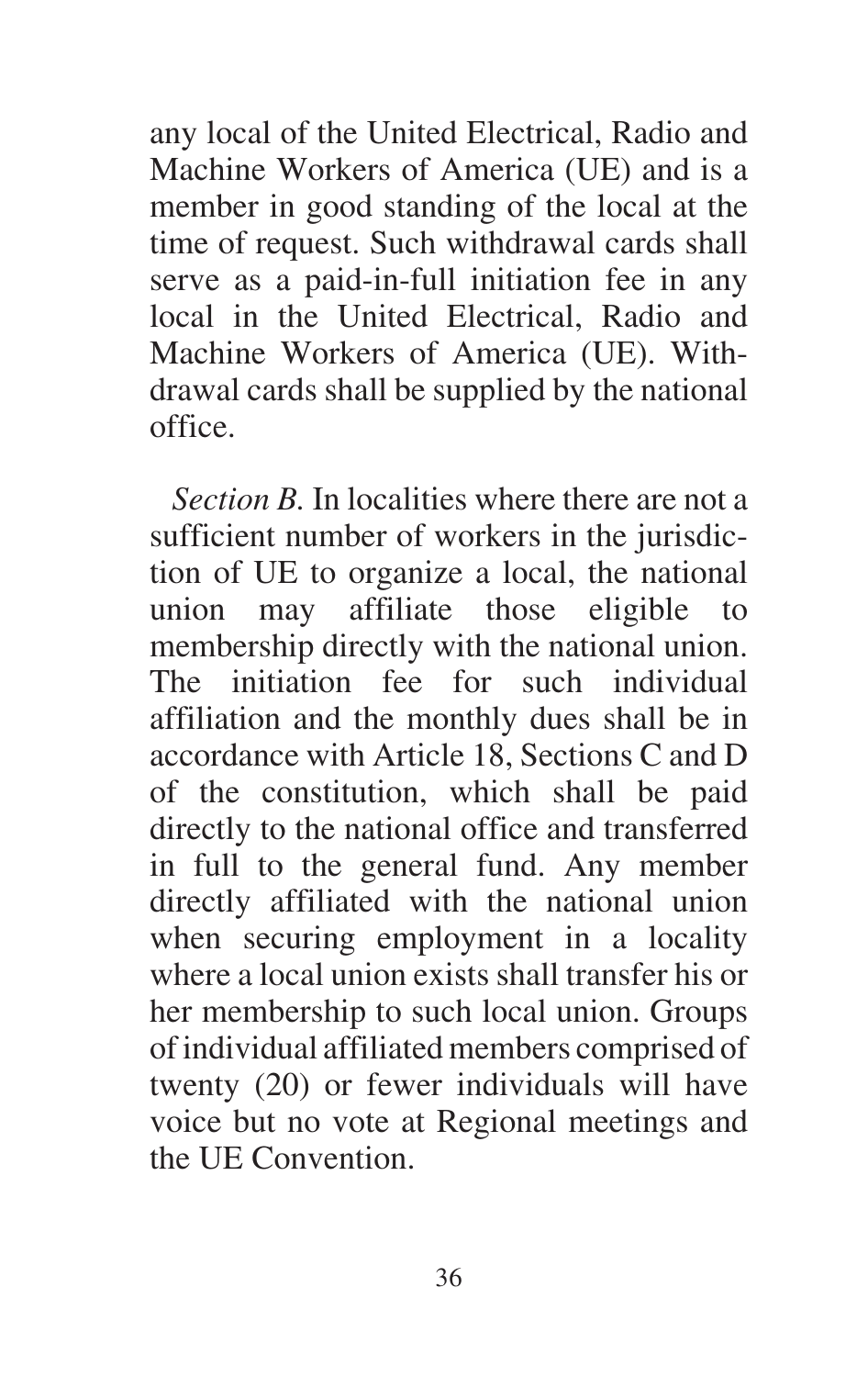#### **ARTICLE 21 Local Constitutions and By-Laws**

*Section A.* The affiliated local unions shall adopt their own constitutions and by-laws provided that these do not conflict with the constitution and by-laws of the United Electrical, Radio and Machine Workers of America (UE). A copy of the local constitution shall be distributed by the local to all of its new members. All locals shall send copies of their constitution and by-laws and any amendments and modifications thereof to the national office within thirty days after adoption for approval by the general executive board. If any local constitution is not approved by the general executive board it shall not be effective and, pending such approval, the local shall be governed by the national constitution. If a local constitution has been approved by the general executive board but amendments or modifications thereto have not received such approval, such amendments or modifications shall not be effective and in respect to the matters covered by such amendments or modifications, the national constitution shall govern pending such approval. Newly formed local unions shall be covered by the national constitution until such time as the local constitution is approved by the general executive board.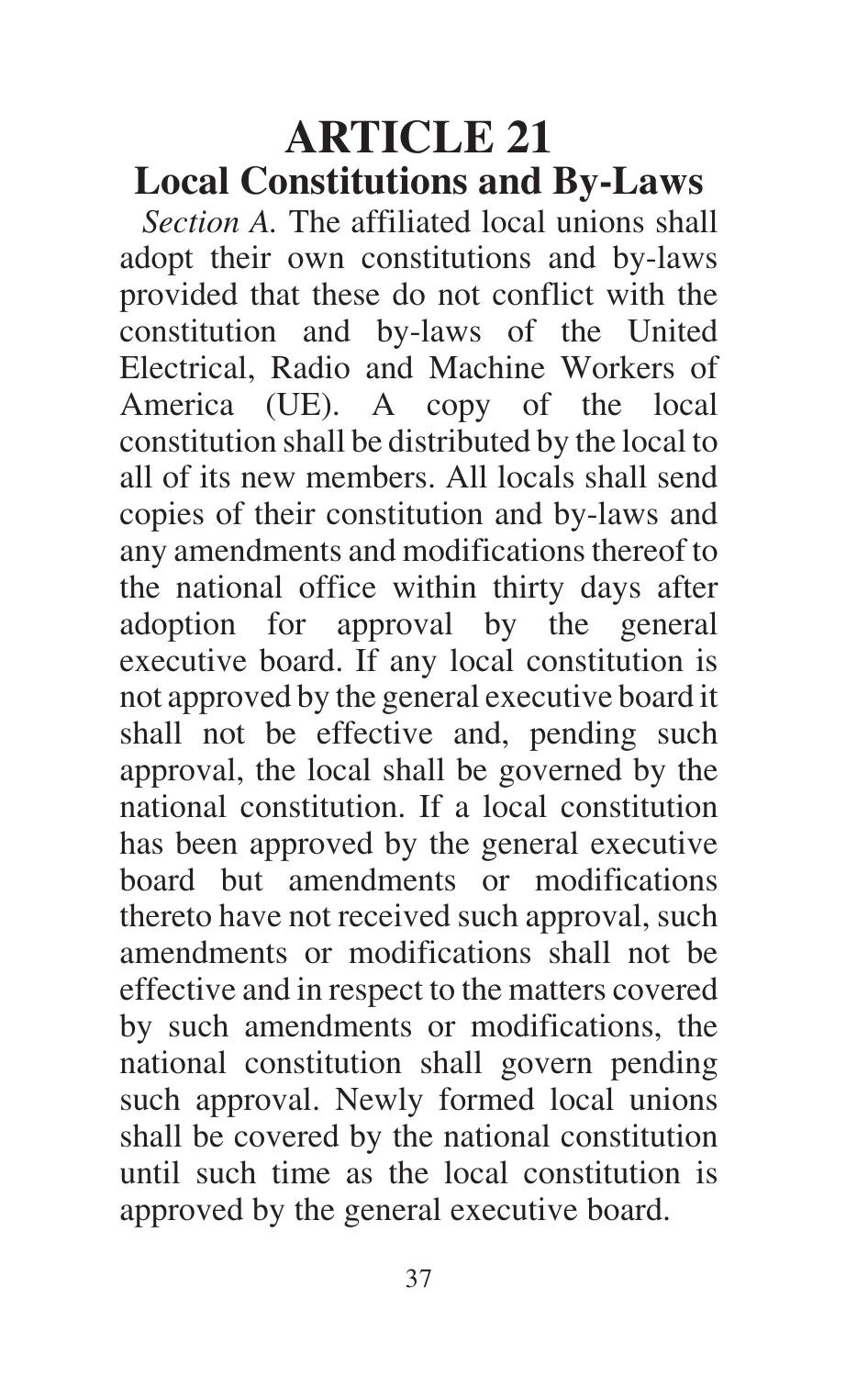*Section B.* Action upon and the adoption of a local constitution and amendments thereto shall require appropriate advance notice and information to the membership and the affirmative vote of a majority of the members present and voting at a local membership meeting.

*Section C.* Any challenge to the conduct or results of a local union election must be filed with the secretary of the local union holding the election within five (5) days after the official announcement of the election results. The executive board shall promptly investigate such challenge and make recommendations for its disposition to the next regularly scheduled meeting or special meeting. The disputed office shall be filled in accordance with the decision of the local union membership, subject to the appeals procedure provided for in Article 24. The local union shall inform the general president within fifteen (15) days of its decision.

#### **ARTICLE 22 The Convention**

*Section A.* A convention of the United Electrical, Radio and Machine Workers of America (UE) shall be held every two years in odd numbered years, in the months of September or October.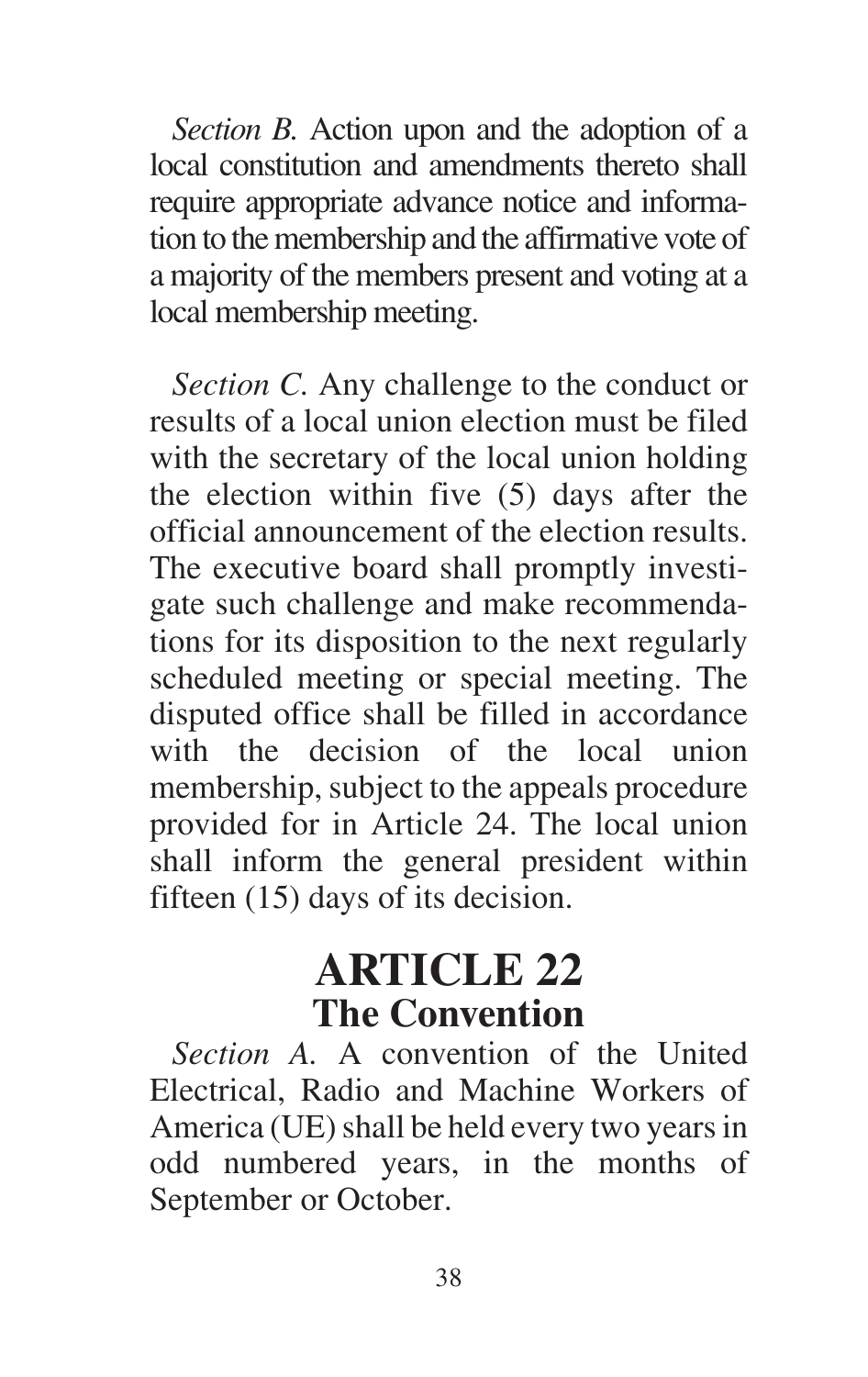*Section B.* No less than one hundred twenty (120) days prior to the convention the general secretary-treasurer shall send out the convention call and blank credentials to the financial secretaries of all affiliated locals. A letter will be sent to the local presidents. All credentials and the names of the delegates and alternates elected by secret ballot among the members in good standing, in accordance with the procedures established by each local union, shall be returned to the general secretary-treasurer no later than one month prior to the convention.

*Section C.* The basis of representation shall be one vote for every one hundred members or major fraction thereof. The number of votes that a local is entitled to shall be figured over an average paid per capita from July 1st to June 30th. For the purpose of calculating a local's voting strength for the national convention and regional meetings, as well as the tabulation of ratification and referendum votes on national and regional union matters, members who pay a reduced per capita in accordance with Article 15, Section A, shall be counted as one member for every two reduced per capitas paid.

*Section D.* Locals that are affiliated with the United Electrical, Radio and Machine Workers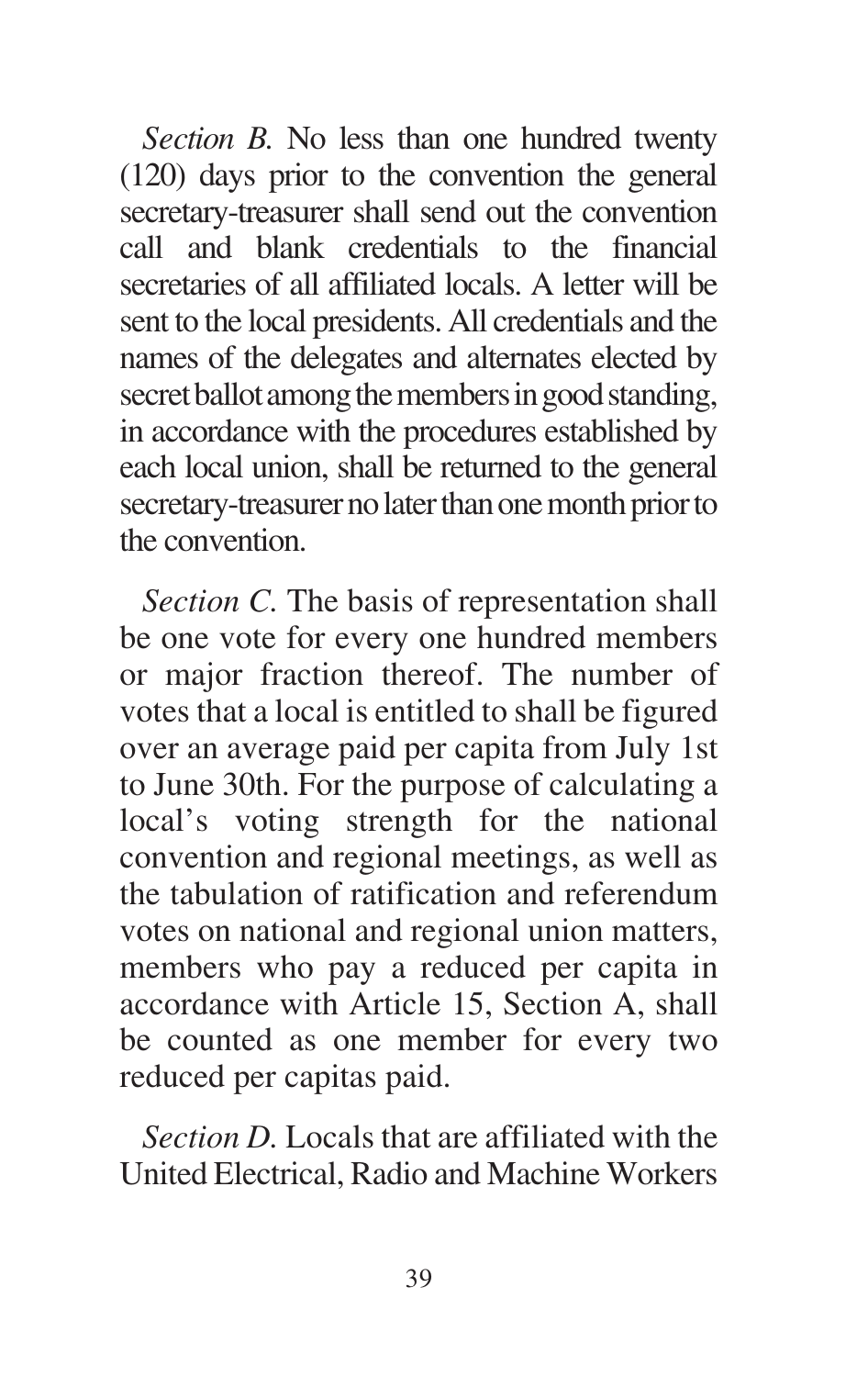of America (UE) longer than three (3) months as of June 30th, but less than one (1) year, shall be given representation on the basis of a monthly average paid per capita for the period of time for which they have been affiliated.

*Section E.* Any local affiliated with the United Electrical, Radio and Machine Workers of America (UE) for less than three (3) months as of June 30th shall be entitled to one (1) vote.

*Section F.* Locals of the United Electrical, Radio and Machine Workers of America (UE) will be entitled to delegates to the national convention on the following basis: locals having three hundred members or less three delegates; one additional delegate for each additional one hundred members or greater fraction thereof. No local shall have more than fifteen (15) delegates, irrespective of the number of members.

*Section G.* Delegates attending the convention shall have full voting strength of their local by a division of votes per delegate per local.

*Section H.* Not more than three (3) locals within any given region, each local having less than five hundred (500) members, if they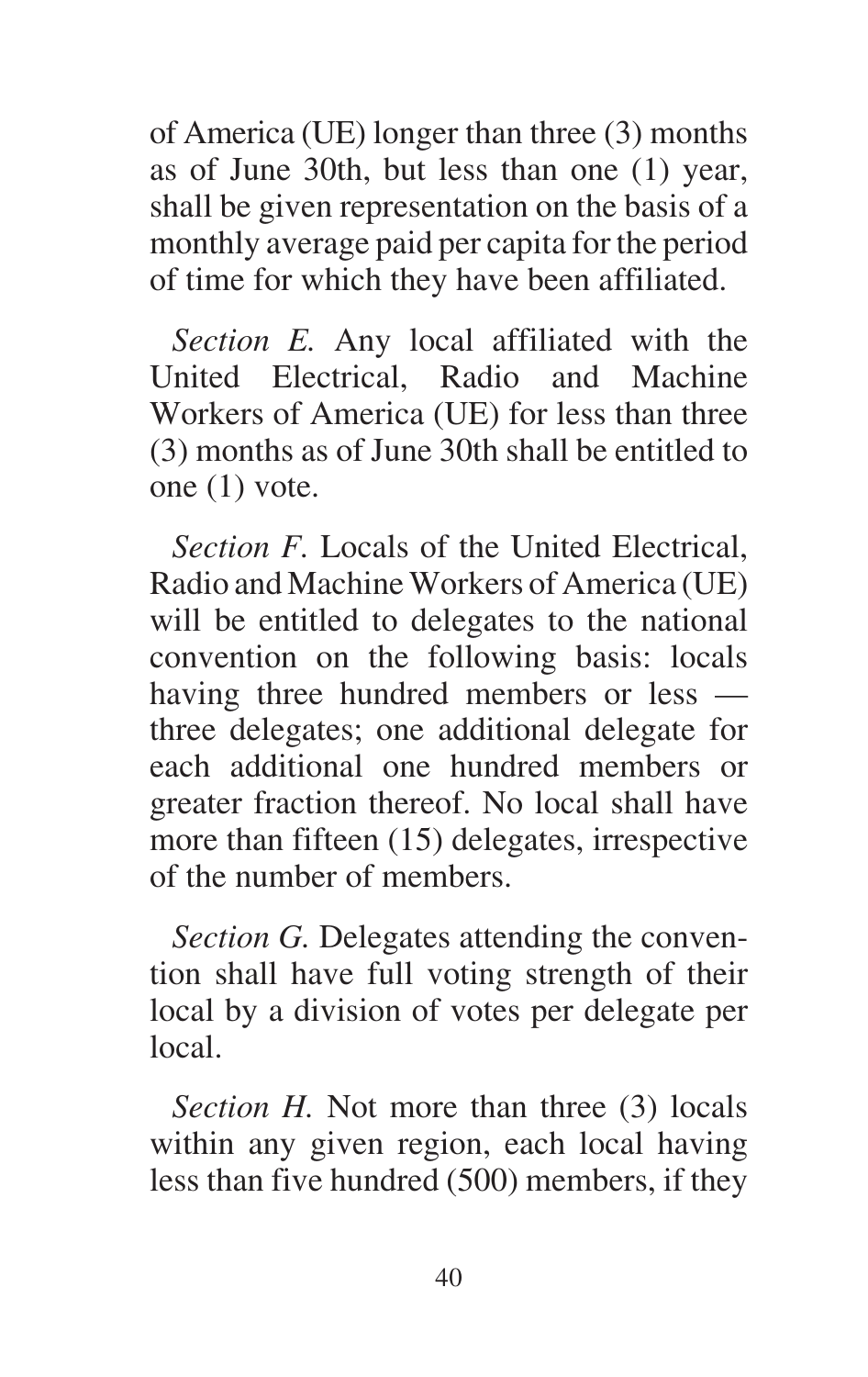desire in the interest of economy may combine to send one delegate, a member of one of the locals, to represent them at the national convention. Such delegate must be elected by a majority vote in each of the locals so combining, and voting power of such combined locals shall be based on their combined membership as if it were one local. There shall be no vote by proxy at the Convention of the United Electrical, Radio and Machine Workers of America (UE).

*Section I.* All proposed resolutions and amendments to the constitution shall be sent by the local or regional recording secretary to the general secretary-treasurer to reach his or her office no later than one month prior to the convention. The general secretary-treasurer shall compile same in the order in which they are received and shall indicate the locals or regions from which each one was received. The general secretary-treasurer shall distribute all resolutions, amendments to the constitution, reports and all written data to the appropriate convention committees. No amendments to the constitution or resolutions shall be received from any delegate at the convention except by order of the convention.

*Section J.* The general executive board may submit resolutions and amendments to the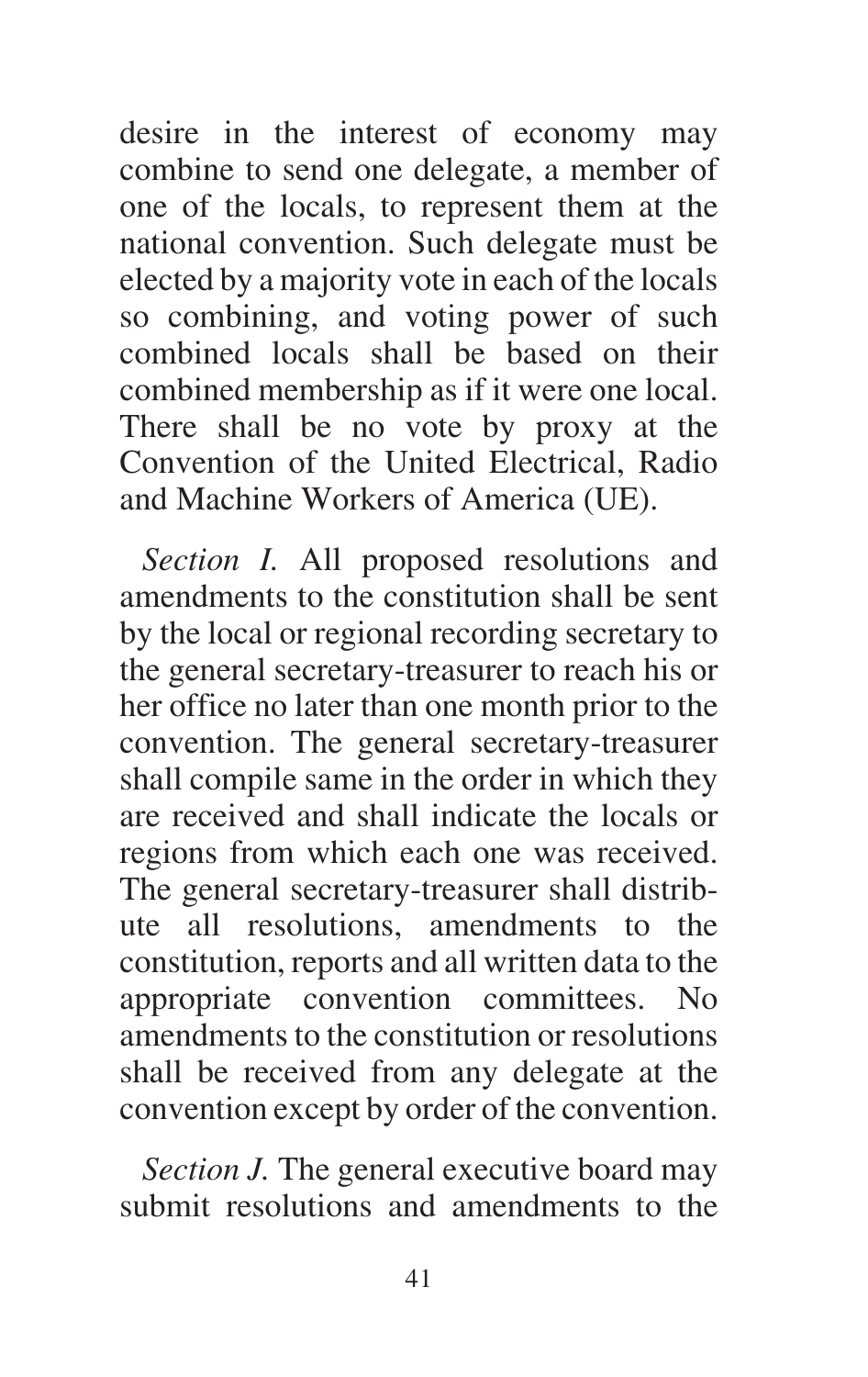constitution in the same manner and date as that of the locals. Such resolutions and amendments shall be marked as submitted by the general executive board.

*Section K.* No local shall be entitled to representation at convention unless all indebtedness up to June 30th has been paid. Locals must pay such obligations before July 31st.

*Section L.* All committees except the Credentials Committee shall be nominated and appointed by the general executive board and ratified by convention. The assembled convention shall have the power to elect other members to any committee that they see fit.

Prior to the opening date of the convention, the executive board shall meet and constitute itself or a subcommittee as the Credentials Committee for the convention. Appeals from its decisions shall lie to the floor of the convention. The convention shall not be constituted for business until after the Credentials Committee shall have examined and reported on credentials of all delegates present at the scheduled time on the opening date of the convention. Credential contests submitted to the Credentials Committee after the convention has opened shall be ruled on by the committee no later than 24 hours after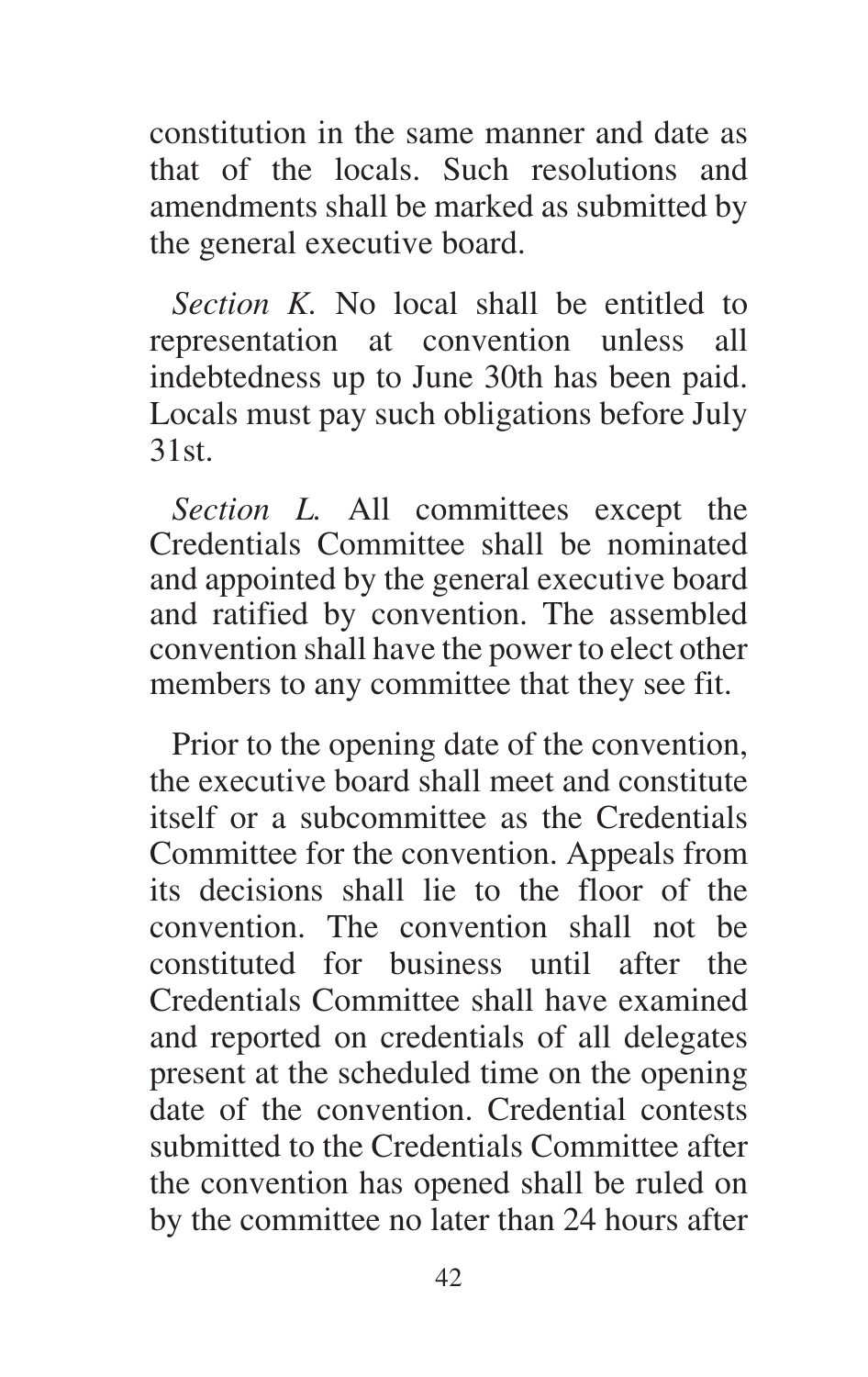submission in writing of the pertinent information to the committee, subject to extension of time by the convention.

*Section M.* Each committee shall have the power to elect its own chair and secretary.

*Section N.* The following committees shall be classified as standing committees: Credentials Committee, Constitution Committee, Publicity and Education Committee, Resolution Committee, Rules and Order Committee, Committee on Organizing, Policy Action Committee and any other committee so decided upon by convention with the exception of the Committee on Arrangements.

*Section O.* The convention sergeant-at-arms shall be appointed at the general executive board meeting from the geographical region in which the convention is to be held.

*Section P.* Within forty-five (45) days after the convention, each local shall call a special meeting for the purpose of receiving the convention report and to act on all amendments to the constitution adopted by the convention. A majority of those present and voting shall determine the approval or rejection of such amendments to the constitution.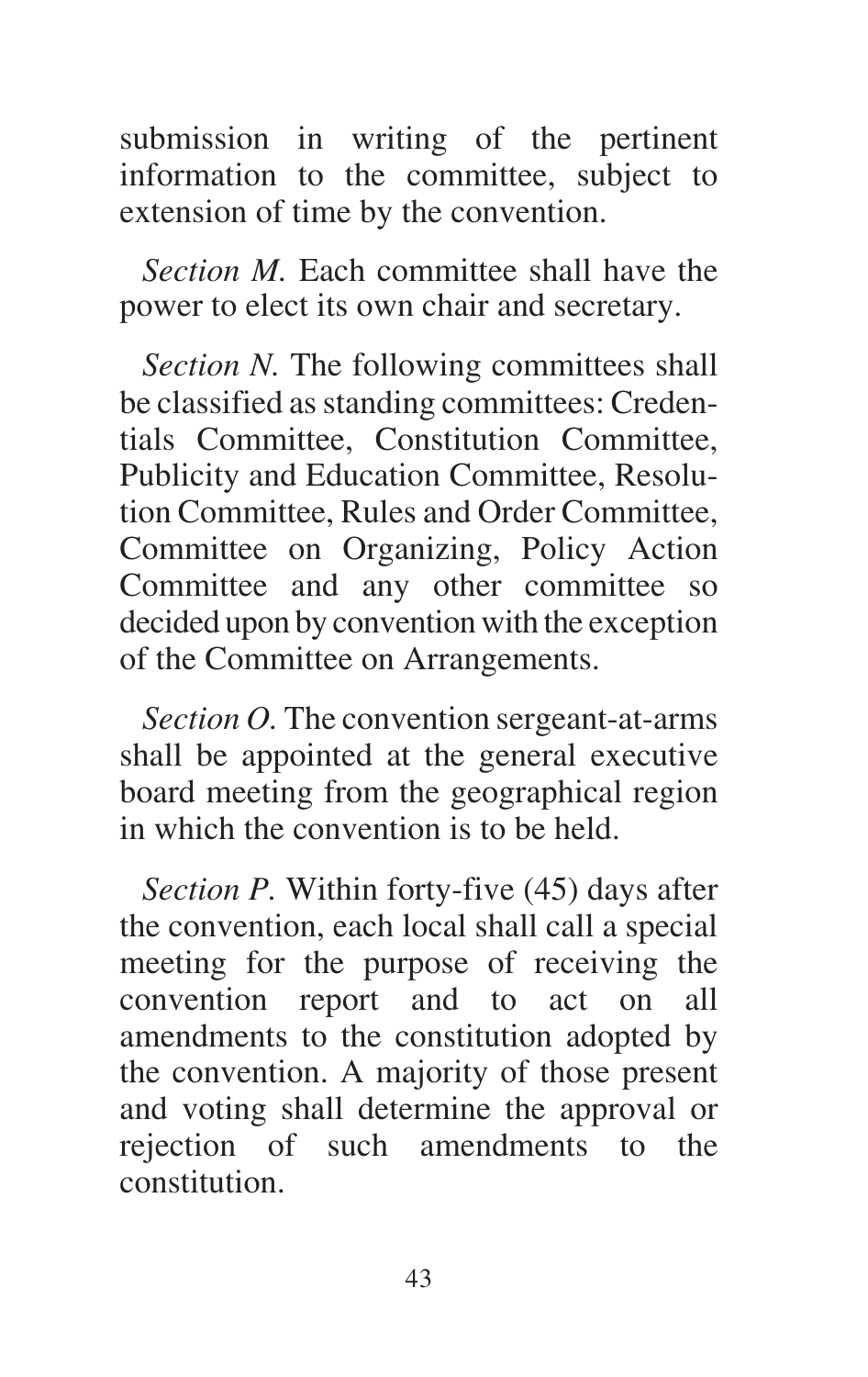*Section Q*. The non-approved paragraphs shall be recorded in the minutes and a statement signed by the president and secretary of the local shall be sent to the trustees by registered mail within fifty (50) days after convention.

*Section R*. The trustees shall tabulate the vote of the locals by crediting each local with the number of votes as determined by convention basis of representation. Any local in good standing not informing the trustees by registered mail within fifty (50) days after the convention of its action on the amendments shall be counted as voting in the affirmative.

#### **ARTICLE 23 Appeals to the Convention**

*Section A.* Any member, local, or regional council may appeal to the convention against any decision of the general executive board.

#### **ARTICLE 24 Duties and Rights of Membership**

*Section A.* Each member at initiation shall pledge to support the Constitution of the United Electrical, Radio and Machine Workers of America (UE) and obey all lawful orders of the General Executive Board, in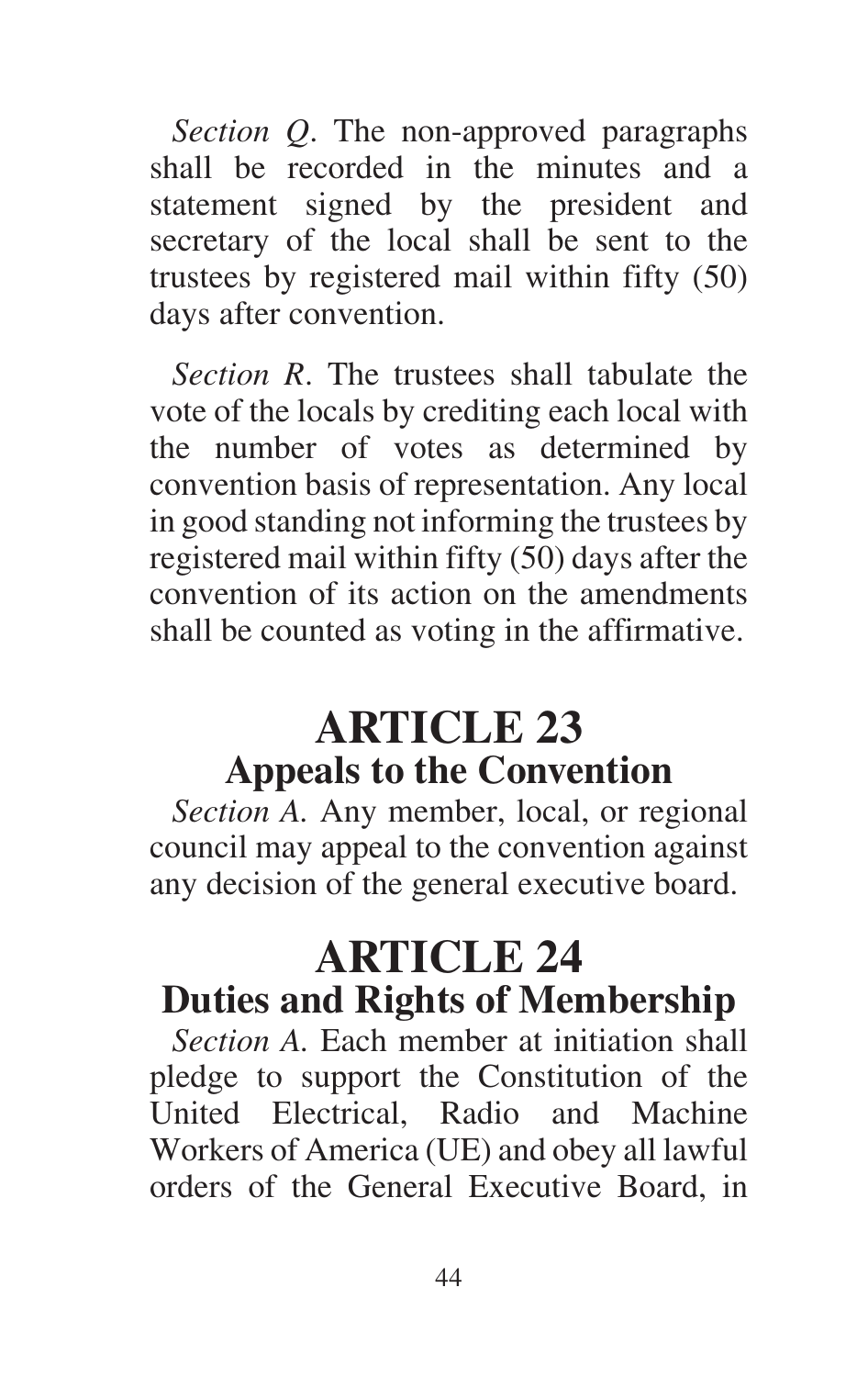addition to the obligation required by the local union of which he or she becomes a member.

*Section B.* If a member of this union commits an offense against the constitution and by-laws or the general good and welfare of his or her local union, or of the national union, he or she shall be given an impartial trial by his or her local union as provided in the by-laws of said local union. The offense for which he or she is charged is to be presented in writing to the local union by the member making the charges, who at the time, must be a member in good standing of the United Electrical, Radio and Machine Workers of America (UE). A copy of said charges is to be given to the member under charges by the local recording secretary. Either plaintiff or defendant shall have the right to appeal to the regional council (not sub-region). The regional president upon receipt of the appeal, or the regional council when in session, shall have the power to appoint from the regional council a committee to investigate the facts and hold hearings as deemed necessary. If a local does not finally act on charges within 60 days after the charges have been filed with the local, the plaintiff shall have the right to appeal to the regional council in the same manner as though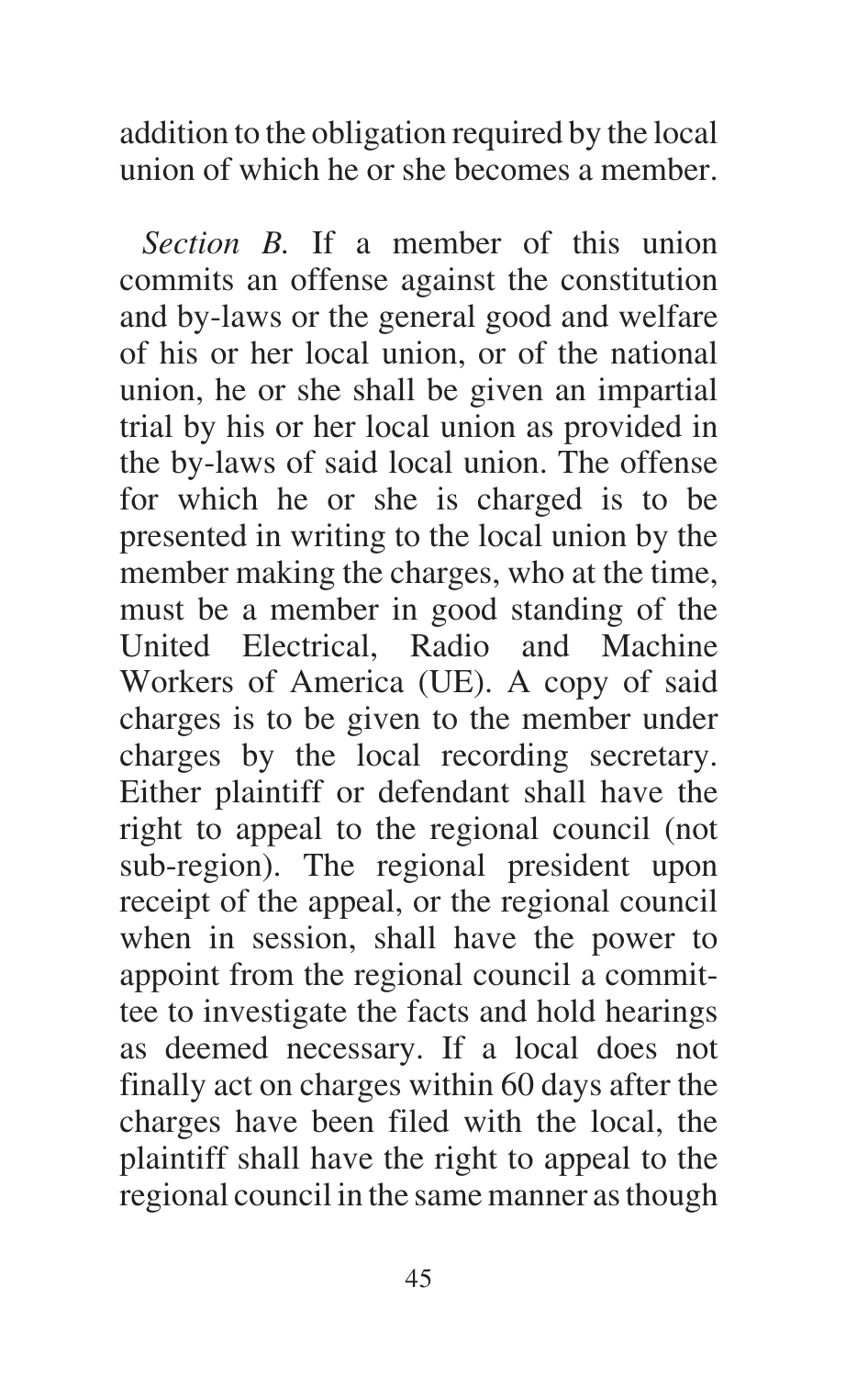the local had refused to sustain the charges. A decision of the regional council shall be rendered to appellant within one hundred twenty (120) days of receipt of appeal. Appeals can further be taken to the General Executive Board of the United Electrical, Radio and Machine Workers of America (UE), and from that body to the ensuing convention. The decision of the local shall be final until otherwise decided by a higher body.

*Section C.* A delegate or representative at a meeting or convention of the United Electrical, Radio and Machine Workers of America (UE), or any subdivision thereof, must be a member in good standing at the local, region and national levels of the United Electrical, Radio and Machine Workers of America (UE), and may only be a delegate or representative of his or her local, except as provided in Article 22 of the Constitution and By-Laws of the United Electrical, Radio and Machine Workers of America (UE).

*Section D.* If a member of this union commits the offense of engaging in raiding or secession activities, the following procedure shall be followed notwithstanding any other provisions of this constitution or of any local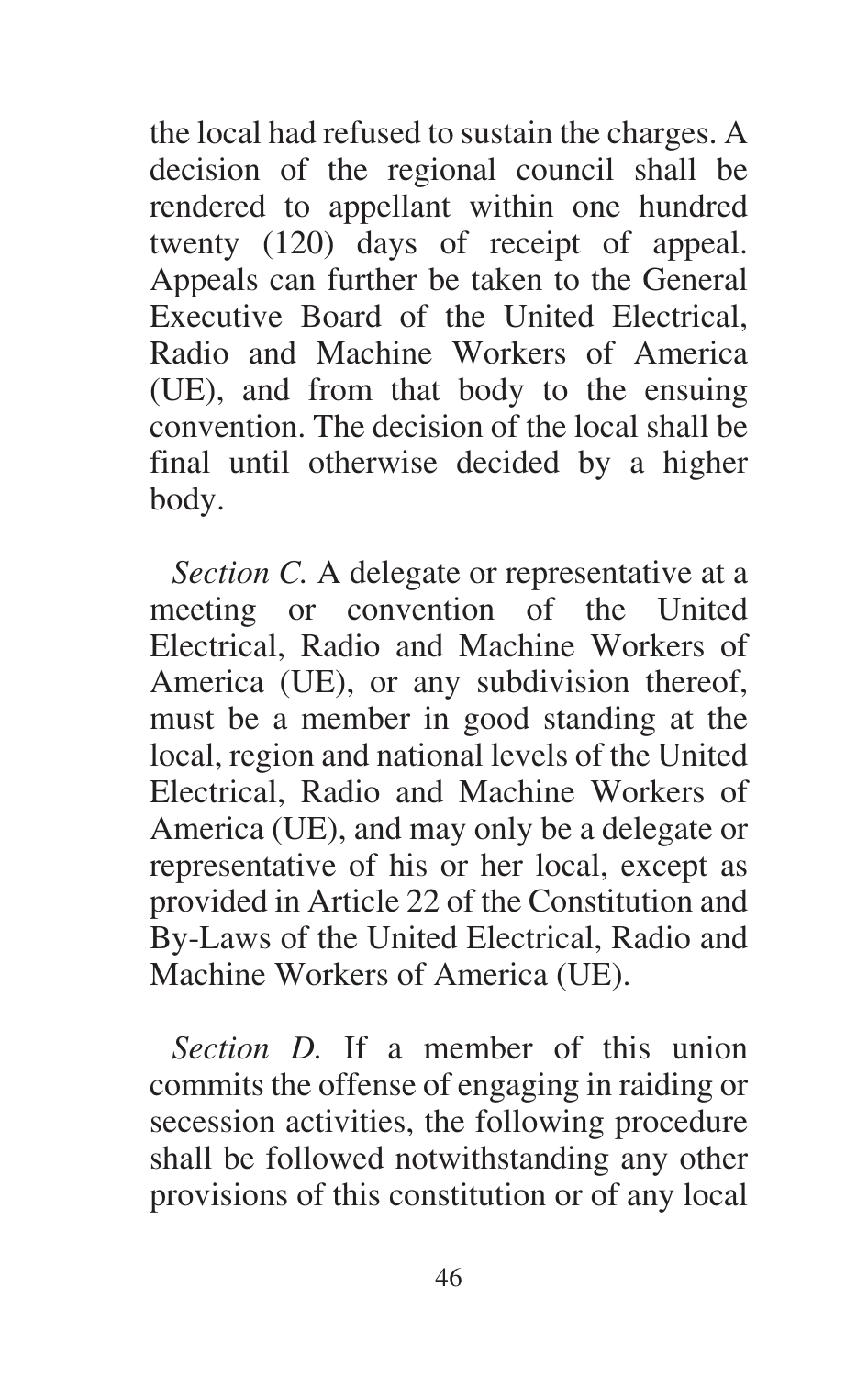or regional constitution. He or she shall be given an impartial trial by his or her local union. Such charges must be presented in writing by the member making the charges to the local of which the accused is a member. The member making the charges must be a UE member in good standing. A copy of said charges is to be given to the accused by the local recording secretary. A decision on such charges shall be made by the local not later than ten days after receipt of the charges by the local. Either plaintiff or defendant shall have the right to appeal to the regional council**,** which regional council shall have the power to elect from its body a committee to investigate the facts and hold hearings as deemed necessary. A decision of the regional council or of the regional executive board between meetings of the region shall be rendered to appellant not later than seven days from the receipt of the appeal by the regional council. Appeals can further be taken to the UE general executive board and from that body to the ensuing convention. The decision of any lower body shall be final until otherwise decided by a higher body. If a local does not comply with the provisions of this section, the general executive board shall have the power to assume jurisdiction on such charges of raiding or secession pending before any such local.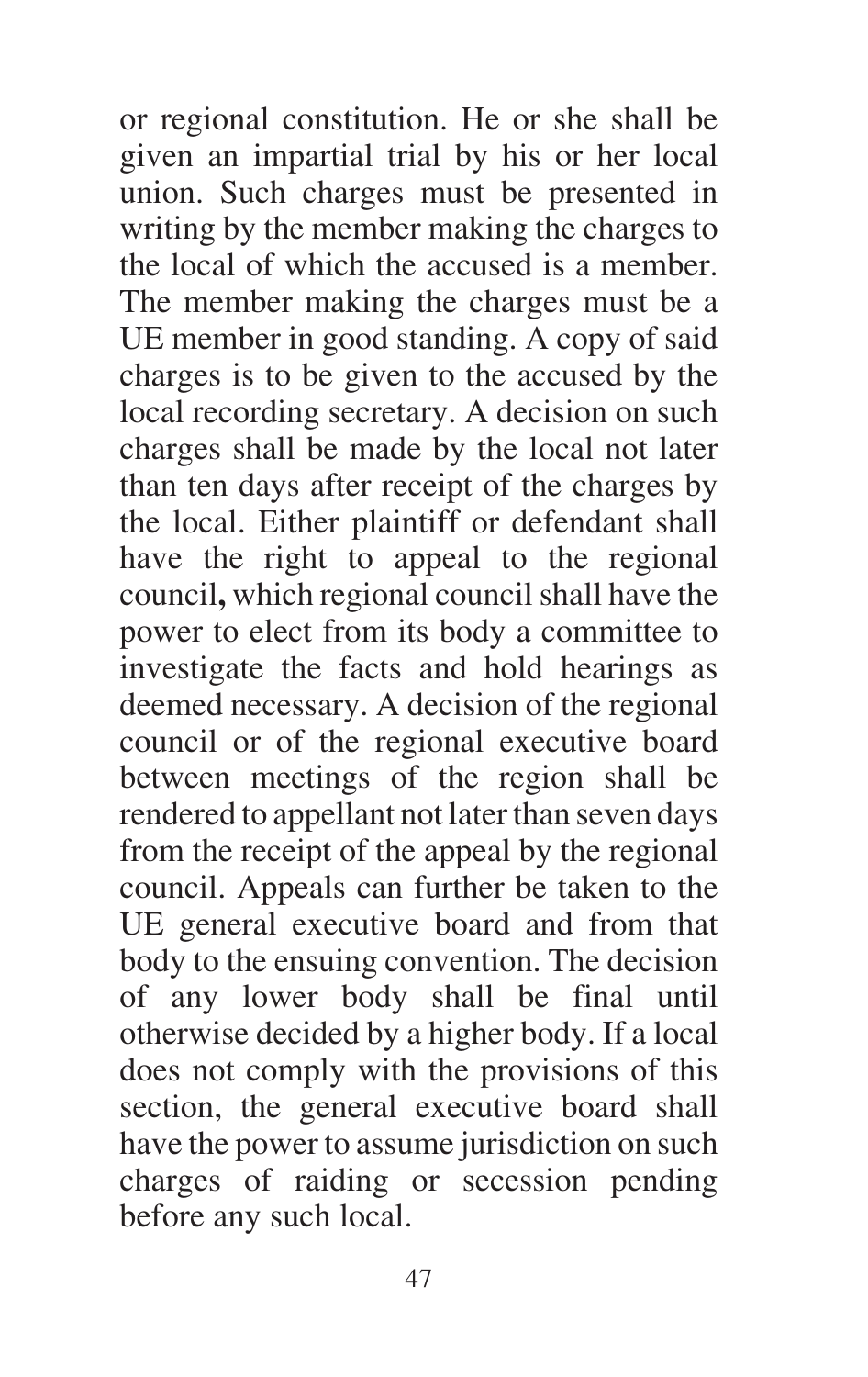In such cases hearings may be conducted by the general executive board as a trial body, or by a committee of the general executive board designated by it. If the hearing is held by a committee of the general executive board, said committee shall file its report and recommendation to the general executive board, which shall have the final authority to render a decision. Between meetings of the general executive board, the general president shall have the authority to designate a committee of the general executive board to hear, report and make recommendations to the general executive board.

In such cases the general executive board shall, after trial, determine the innocence or guilt of the accused and shall have the power to reprove, suspend, or to remove the member from office or any other official representative capacity in the union, or to expel him or her from UE membership.

An appeal from the decision of the general executive board may be taken to the ensuing convention. The decision of the general executive board shall be final until otherwise decided by the convention.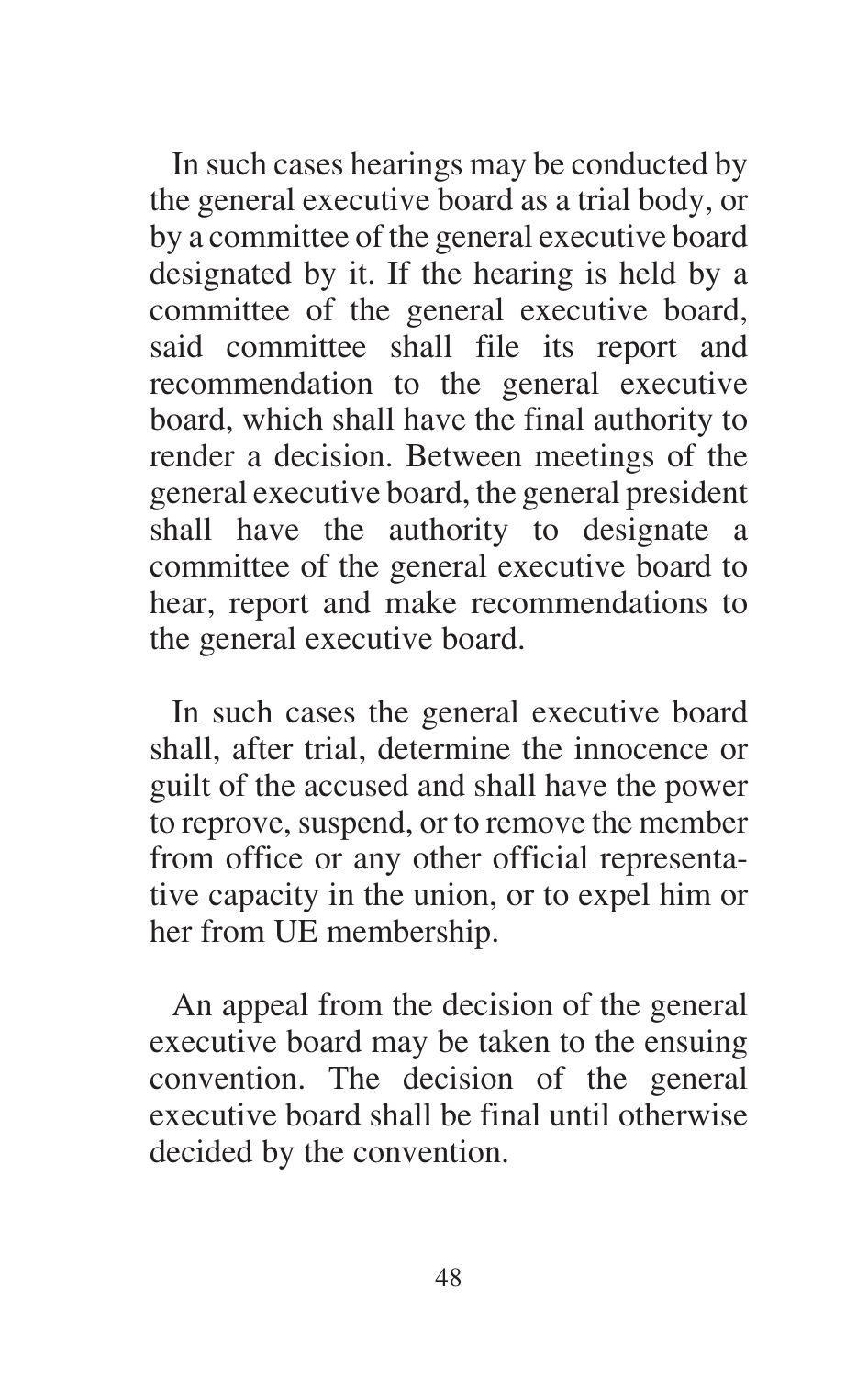If a region does not comply with the provision of this section in respect to the time for hearing and determining appeals in cases of raiding or secession, the general executive board shall assume jurisdiction on such appeal and have full authority to act thereon as though the appeal had been filed with the general executive board.

Local and regional constitutions shall be amended to conform with the provisions of this section.

#### **ARTICLE 25 UE Rank-and-File Principles**

Rank and file control is established in each organizational unit in the UE structure by the membership and leadership of that unit locals, regions, and national.

1. The local membership and leadership run the local union.

2. The regional membership run the region through their elected regional delegates, regional executive board and regional officers.

3. The national membership through their elected convention delegates, general execu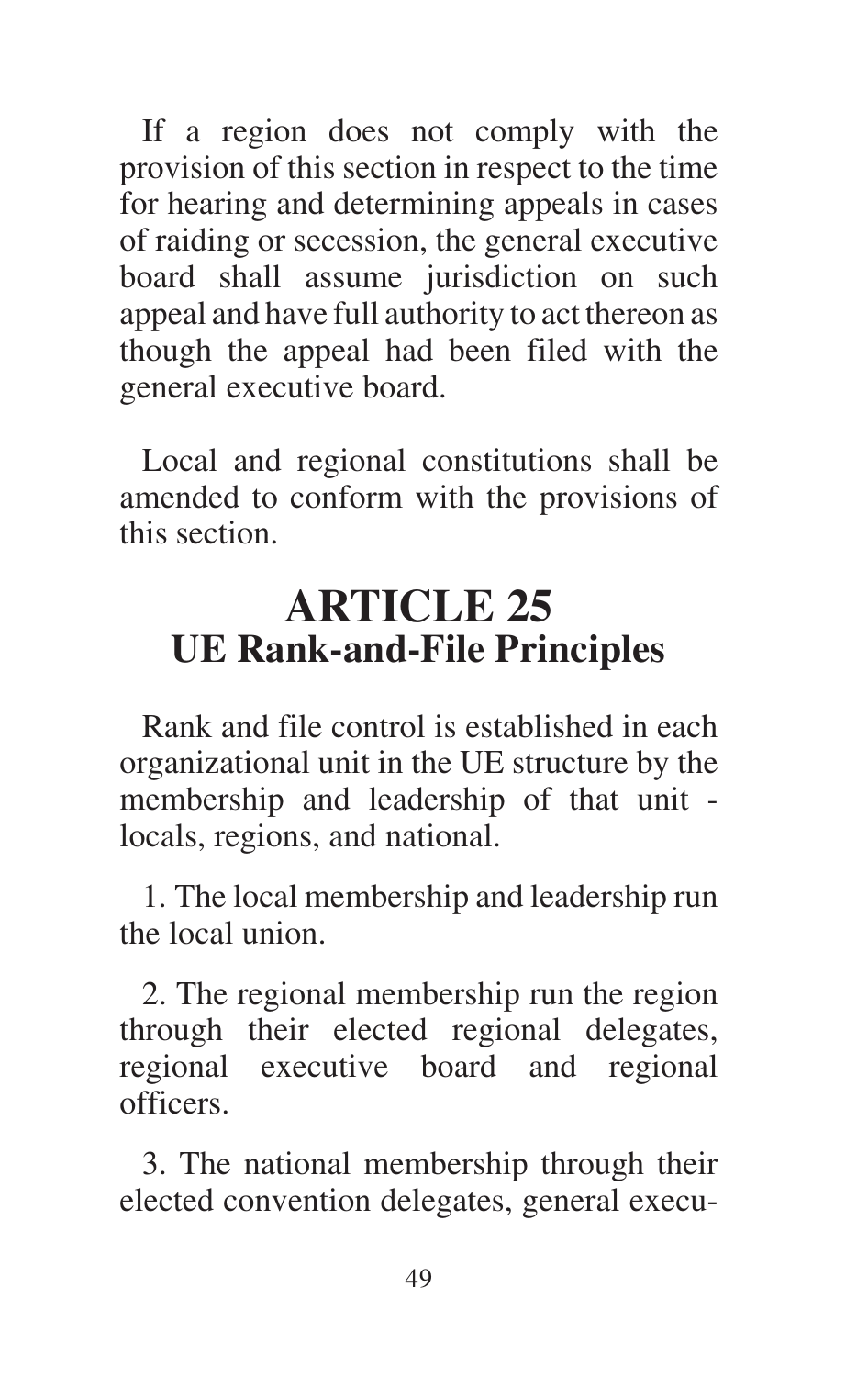tive board and national officers run he national union. This democratic structure is welded into a strong national union by the fact that, while practicing autonomy, all bodies of the union are united by the union's national constitution, and the policies and program adopted by rank-and-file delegates to the national convention. It has always been UE policy that each level in the structure operate without interference by others. It has also been policy that each level accepts and respects the role of the others — local, region and national.

It is the duty of elected officers at all levels to ensure that all bodies operate according to UE policy, programs and constitutions.

The UE staff, except as they are dues-paying members of a local union and exercise the rights of all other members of the local, are not a part of the rank and file structure of UE. Proper staff conduct reinforces rank and file unionism and makes staff a vital part of UE democracy.

The UE staff is employed by the membership through the national officers and general executive board and implements the leadership's decisions to build the union membership, to assist the locals and regions in solving their problems, and to effectuate UE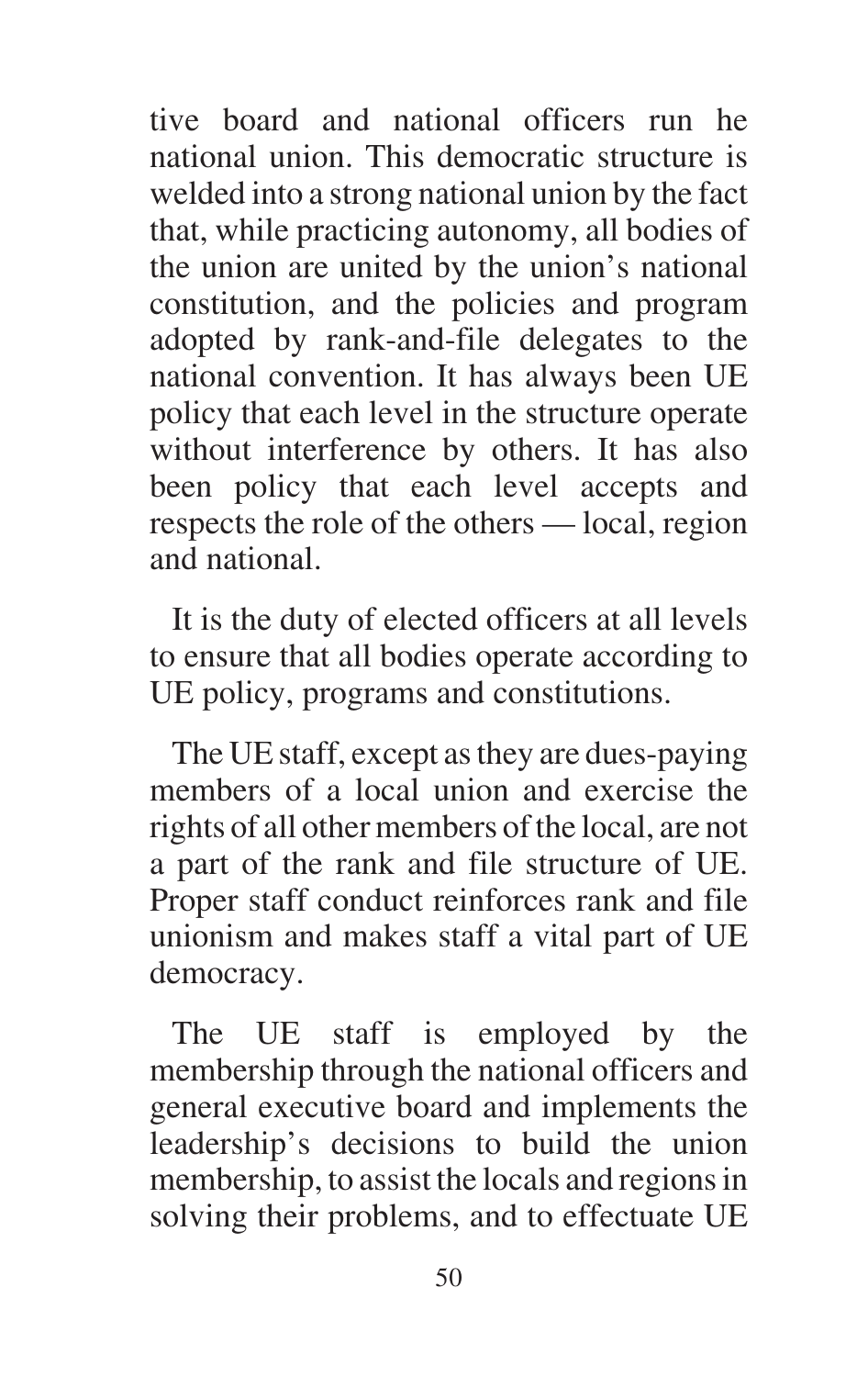programs and policies. Staff members have no right to interfere with UE rank-and-file control, including election processes, at any level of the union. To deviate from this policy would lead to a staff-controlled union.

### **ARTICLE 26 Amendments**

*Section A.* This constitution can be amended by convention subject to ratification by the locals or by referendum. Amendments shall be effective as of December 1st.

#### **ARTICLE 27 Referendum**

*Section A.* Every local in good standing affiliated with the United Electrical, Radio and Machine Workers of America (UE) shall have the right to propose amendments at any time three (3) months after date of the previous convention but not later than ten (10) weeks before the week set for the next convention (postmark of registered letter containing amendment to be determining date). The local initiating the amendment must first secure endorsement of locals comprising not less than twenty-five percent (25%) of the total membership (as per paid per capita average of the previous three months)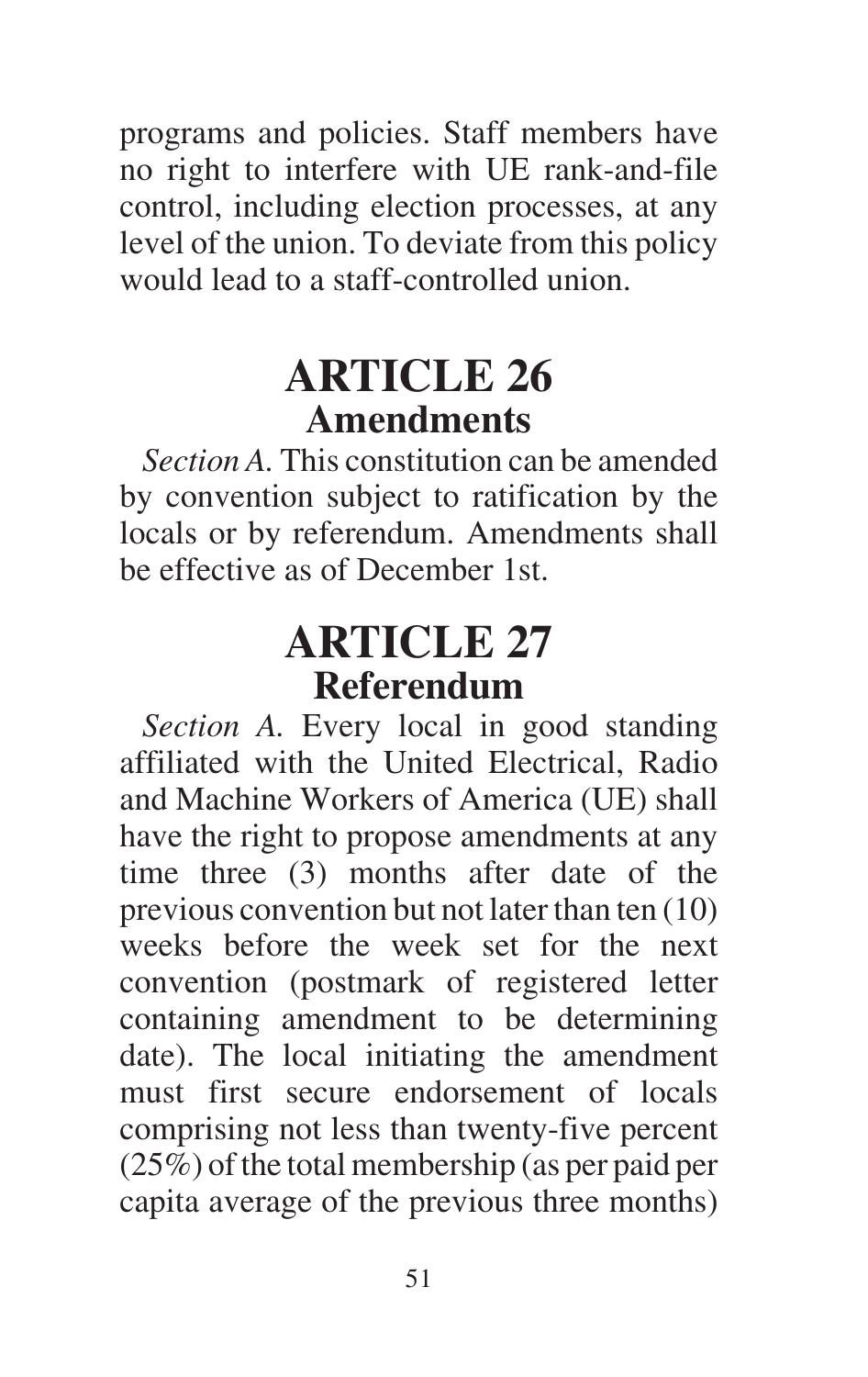to the date of notice of amendment to the general executive board.

*Section B.* Within a week of receipt of proposed amendment and reasons therefore, the general president shall forward copies of same to each member of the general executive board for its approval by a straight aye or nay vote. Copy of the proposed amendment, and the result of the vote of the general executive board shall be sent to each local for its approval or otherwise. The question to the local will read for or against the decision of the general executive board, for its approval by a straight aye or nay vote. The majority of those present and voting shall determine the action of the local.

*Section C.* The trustees shall tabulate the vote of the locals, by crediting each local with the number of votes (as per paid per capita) figure on the average of the three (3) previous months. Any local in good standing not informing the trustees of its action on proposed amendment or amendments within the specified time shall be counted as voting in the affirmative.

*Section D.* The columns of the union's official news organ may be used for discussion for or against proposed amendments.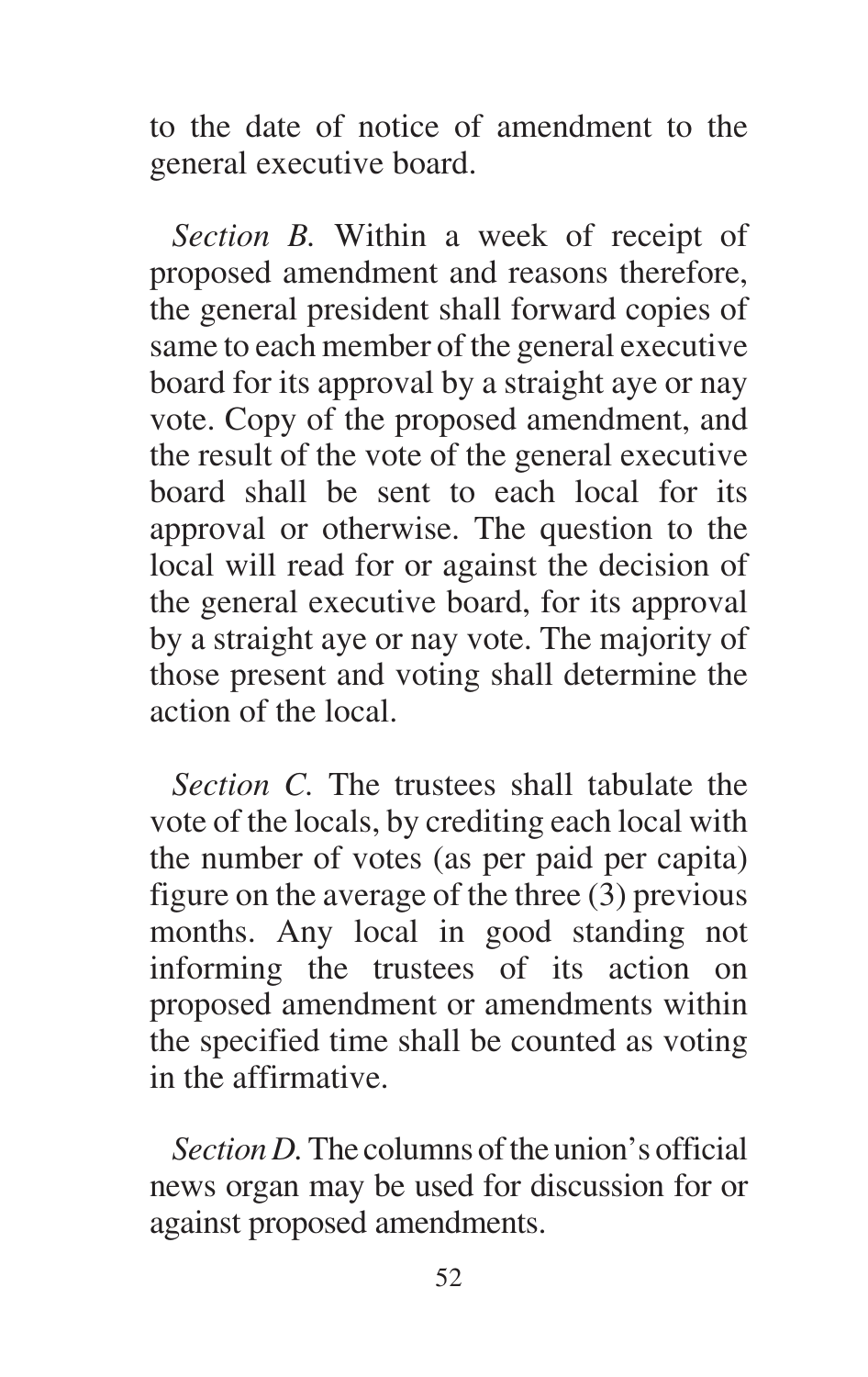#### **ARTICLE 28 Installation of Officers**

*Section A.* The installation of officers shall be conducted by the general president or any other officer designated by the general president of the United Electrical, Radio and Machine Workers of America (UE).

Installing Officer: "Brother and/or Sister, do you accept the office to which you have been elected?"

Officer Elect: "I do."

Installing Officer: "Raise your right hand and repeat after me — I do solemnly promise on my most sacred word of honor, before these members and delegates present, that I will faithfully perform all the duties of the office to which I have been elected; I will bear true and faithful allegiance to the UE; I will preserve, protect and defend the constitution and advance the program and policies of the union; I will protect all property of the UE entrusted to me and turn such property over to my successor in office; I do further promise that I will never defraud this organization of anything whatever, or allow it to be defrauded of anything if in my power to prevent it."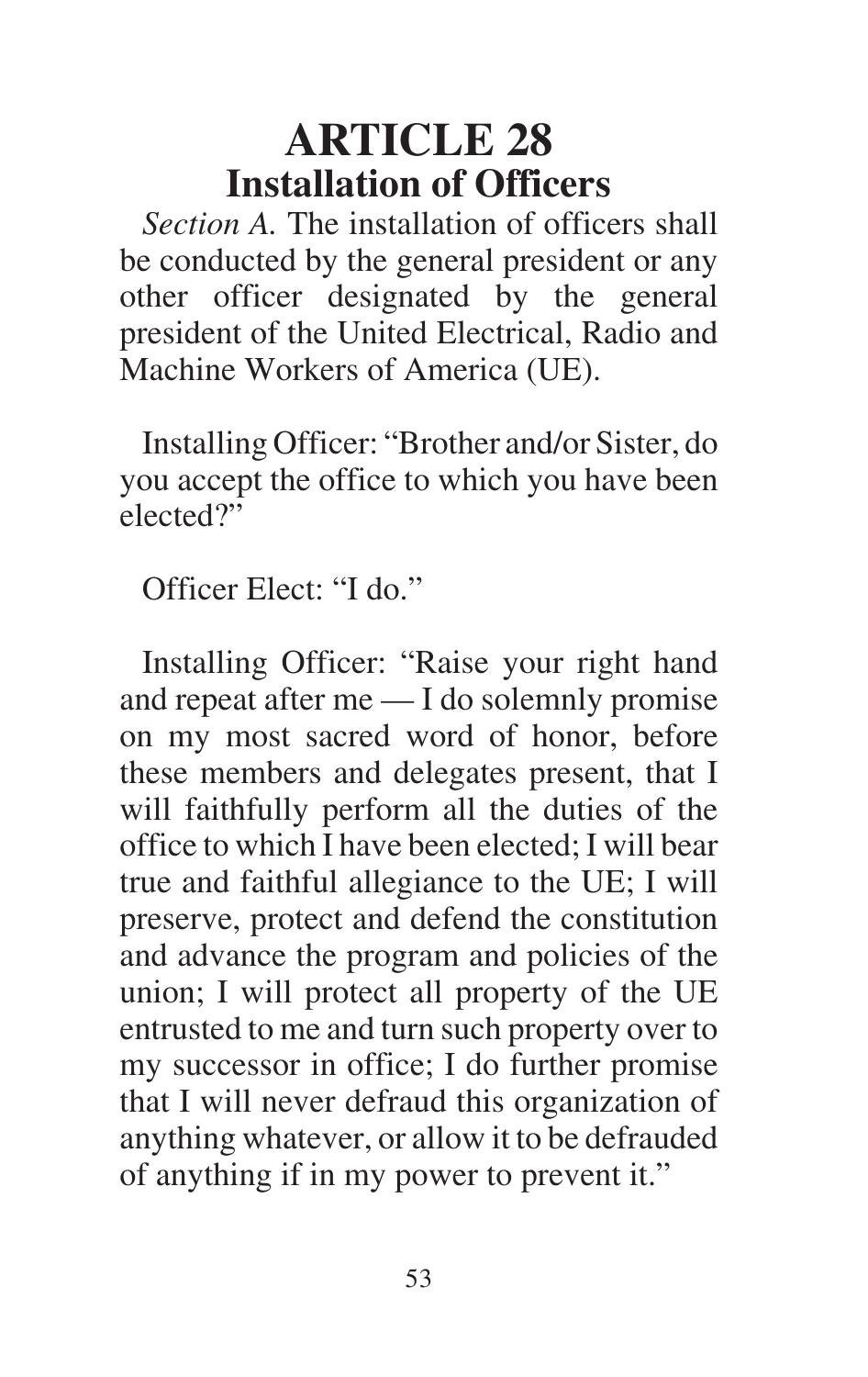## **OBLIGATIONS OF MEMBERS**

"I do solemnly promise, on my most sacred word of honor, that to the best of my ability, I will: Bear true and faithful allegiance to the UE and will advance its programs and policies, and preserve, protect and defend its constitution and by-laws, and those of this Local No. \_\_\_\_\_\_\_\_\_\_\_\_. I will conduct myself at all times in a manner that will bring credit upon this union and that will contribute toward its success. I will never defraud nor misrepresent this union nor allow any other member to do so if in my power to prevent it."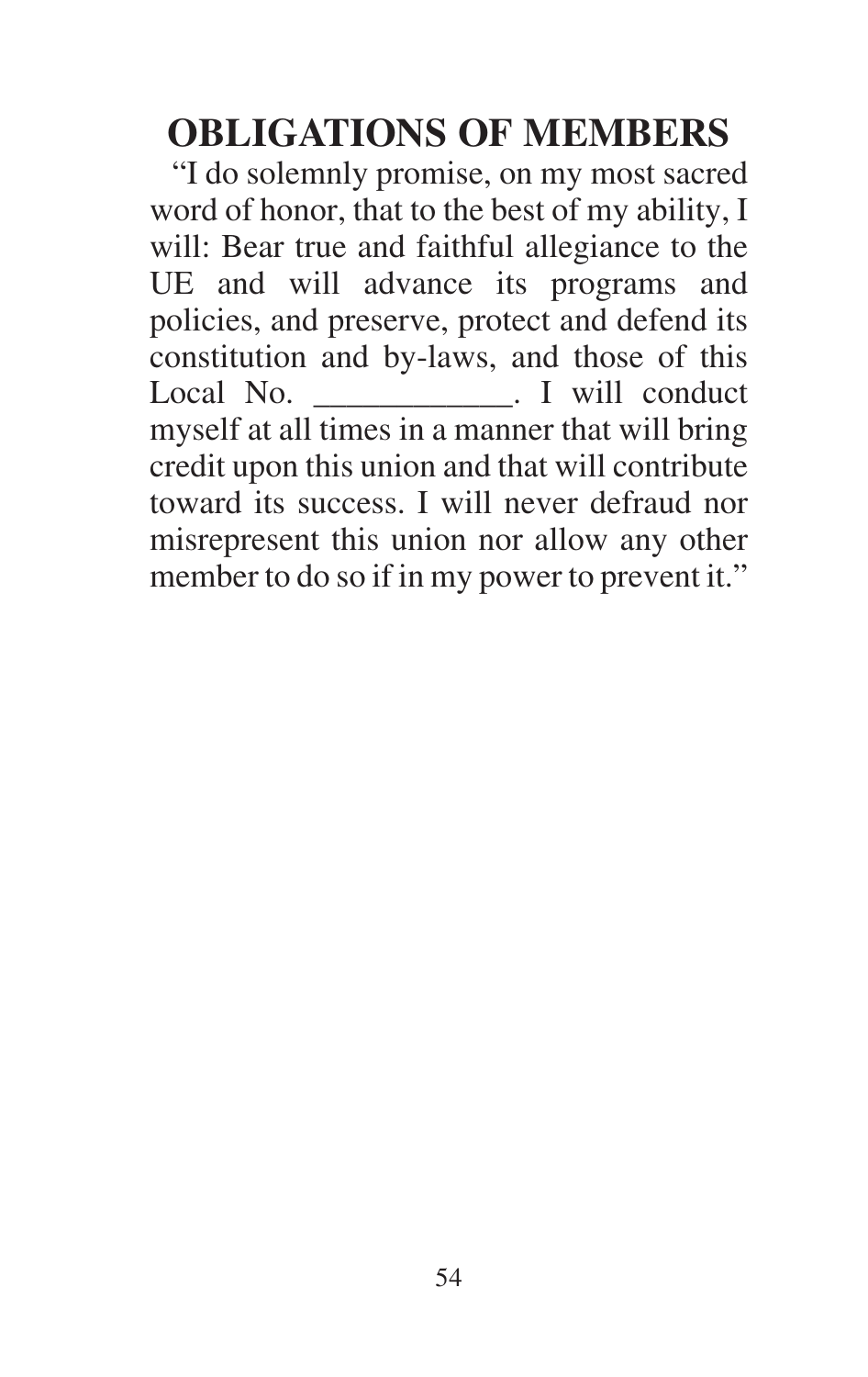|                                        |                                                                                      |                       |                       | Effective |
|----------------------------------------|--------------------------------------------------------------------------------------|-----------------------|-----------------------|-----------|
| Shop Average                           | Effective<br>12/01/09                                                                | Effective<br>12/01/10 | Effective<br>12/01/11 | 12/01/12  |
|                                        |                                                                                      |                       |                       |           |
| $12.00 \& \text{under}$<br>12.01-13.50 |                                                                                      |                       |                       |           |
|                                        | 17.00<br>19.00<br>21.00                                                              |                       |                       |           |
| $13.51 - 15.00$<br>$15.01 - 16.50$     | 23.00                                                                                |                       |                       |           |
|                                        |                                                                                      |                       |                       |           |
| $16.51 - 18.00$ $18.01 - 19.50$        |                                                                                      |                       |                       |           |
|                                        |                                                                                      | 27.00<br>28.00        | 29.00                 |           |
| $19.51 - 21.00$<br>$21.01 - 22.50$     | $\begin{array}{c} 25.00 \\ 26.00 \\ 27.00 \\ 27.00 \\ 27.00 \\ 27.00 \\ \end{array}$ | 28.50<br>29.00        | 30.00<br>31.00        | 31.00     |
| $22.51 +$                              |                                                                                      |                       |                       | 33.00     |

Appendix A: Per Capita **Appendix A: Per Capita**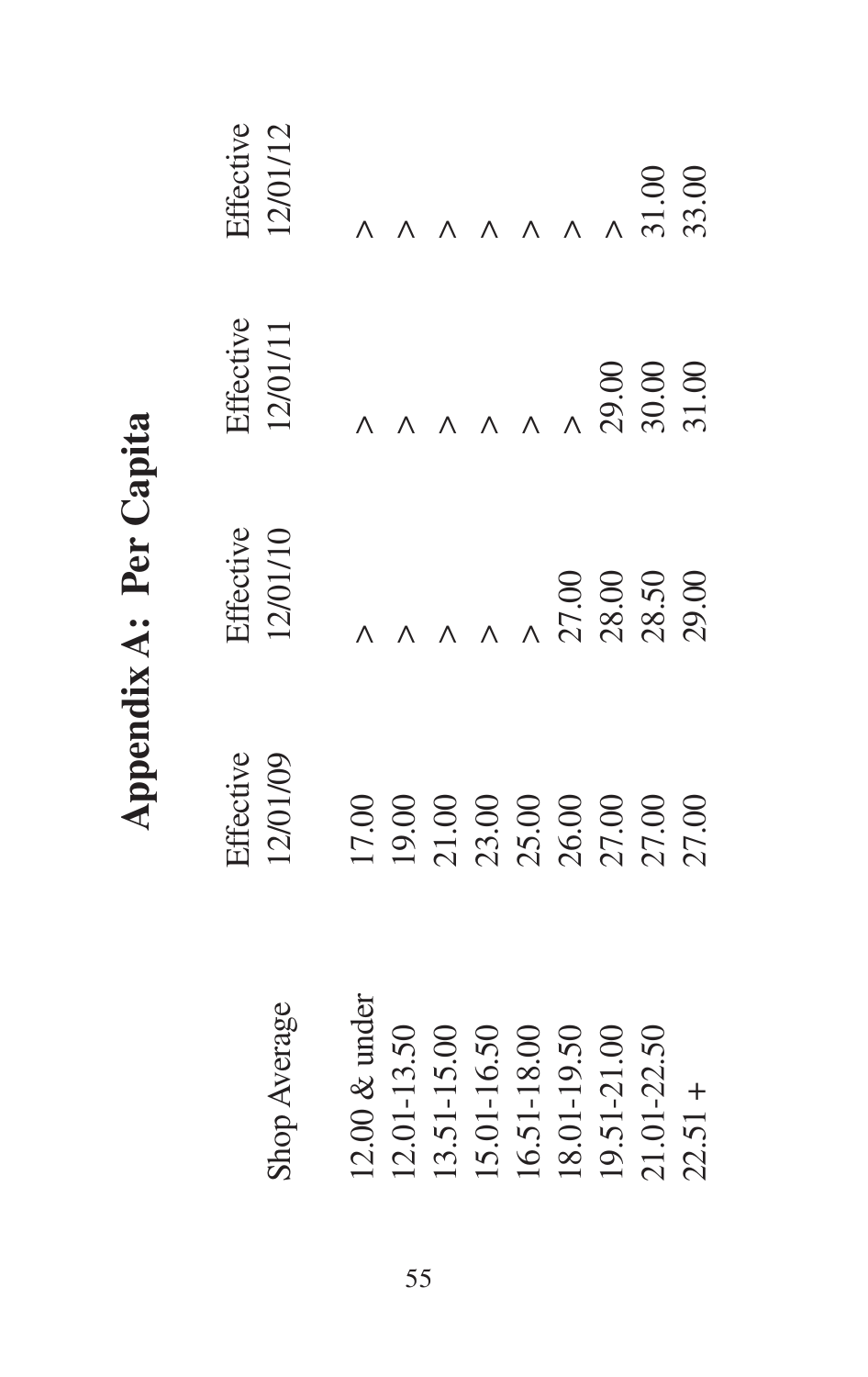|              | 12/01/09<br>Effective | 12/01/10<br>Effective | Effective<br>12/01/11 | Effective<br>12/01/12 |
|--------------|-----------------------|-----------------------|-----------------------|-----------------------|
| Shop Average |                       |                       |                       |                       |
|              | Weekly/Monthly        | <b>Neekly/Monthly</b> | Veekly/Monthly        | Weekly/Monthly        |
| 12.00&under  | 5.77/25.00            | 6.00/26.00            | 6.23/27.00            |                       |
| 12.01-13.50  | 5.77/25.00            | 6.23/27.00            | 6.69/29.00            |                       |
| 13.51-15.00  | 6.23/27.00            | 6.69/29.00            | 7.15/31.00            |                       |
| 15.01-16.50  | 6.69/29.00            | 7.15/31.00            | 7.62/33.00            |                       |
| 16.51-18.00  | 7.15/31.00            | 7.62/33.00            | 8.08/35.00            |                       |
| 18.01-19.50  | 7.62/33.00            | 8.08/35.00            | 8.54/37.00            |                       |
| 19.51-21.00  | 7.62/33.00            | 8.08/35.00            | 8.54/37.00            | 9.00/39.00            |
| 21.01-22.50  | 8.08/35.00            | 8.54/37.00            | 9.00/39.00            | 9.46/41.00            |
| $22.51+$     | 8.08/35.00            | 8.77/38.00            | 9.46/41.00            | 9.92/43.00            |
|              |                       |                       |                       |                       |

# **Appendix B: Dues Appendix B: Dues**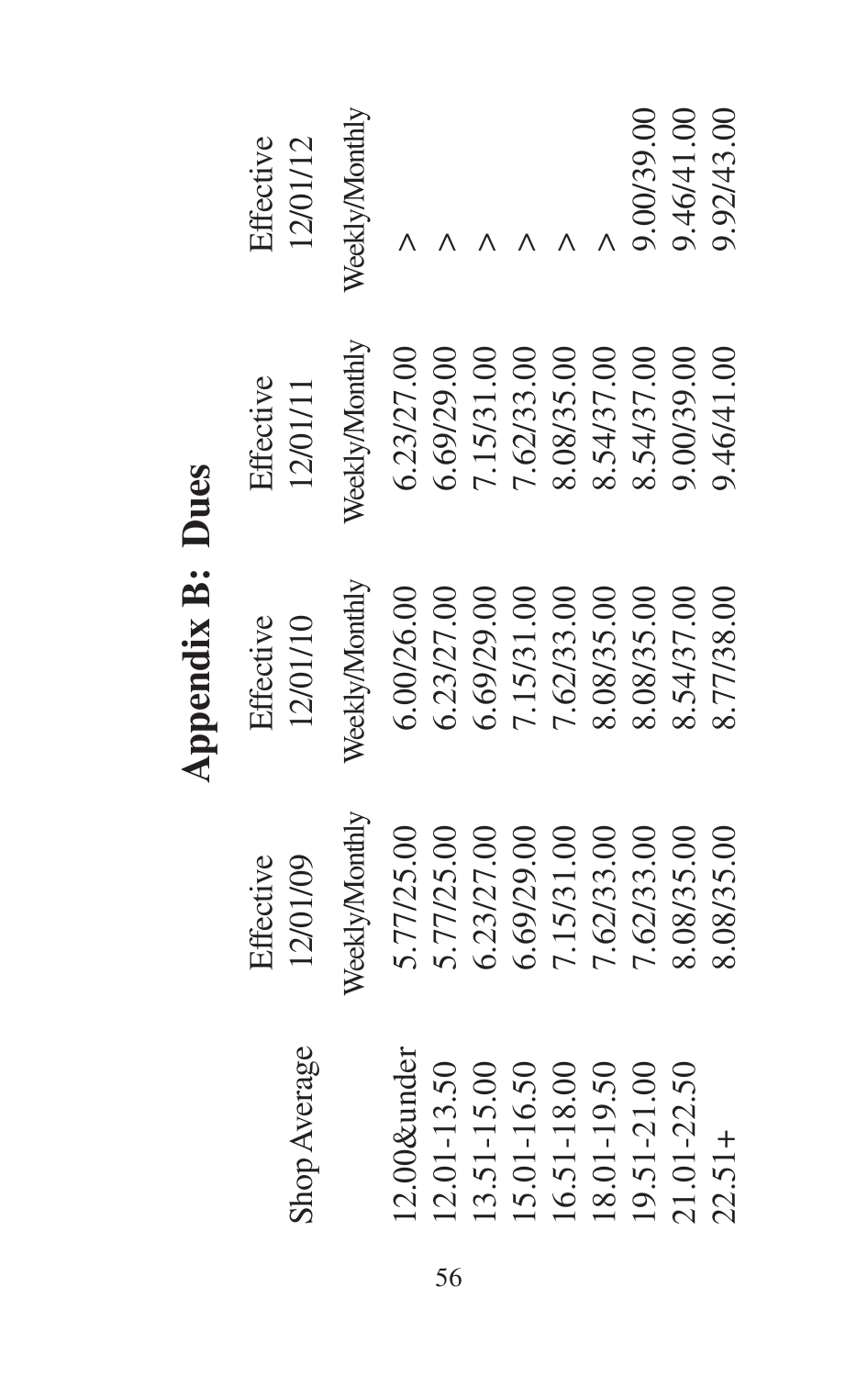#### **Index**

| To the General Executive Board  46, 47, 48, 49 |  |  |
|------------------------------------------------|--|--|
|                                                |  |  |
|                                                |  |  |
|                                                |  |  |
|                                                |  |  |
|                                                |  |  |
|                                                |  |  |
|                                                |  |  |
|                                                |  |  |
|                                                |  |  |
|                                                |  |  |
|                                                |  |  |
|                                                |  |  |
|                                                |  |  |
|                                                |  |  |
|                                                |  |  |
|                                                |  |  |
|                                                |  |  |
|                                                |  |  |
|                                                |  |  |
|                                                |  |  |
|                                                |  |  |
|                                                |  |  |
| Representation and number of delegates         |  |  |
|                                                |  |  |
|                                                |  |  |
|                                                |  |  |
|                                                |  |  |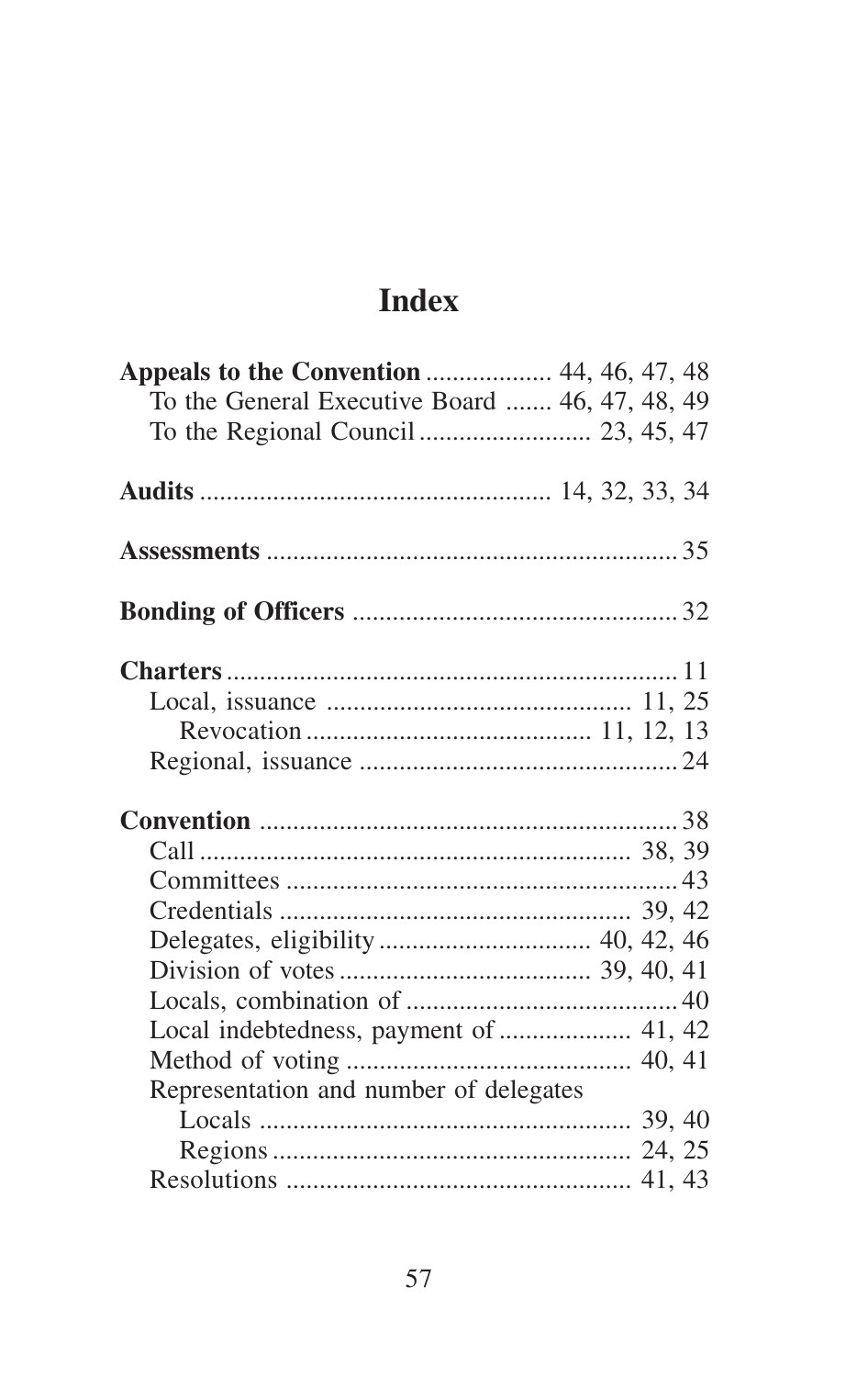#### **Constitutions**

| National, amendments to  41, 43, 51, 52 |
|-----------------------------------------|
|                                         |
|                                         |
|                                         |
|                                         |
|                                         |
|                                         |
|                                         |
|                                         |
|                                         |
|                                         |
|                                         |
|                                         |
|                                         |
|                                         |
|                                         |
|                                         |
|                                         |
|                                         |
|                                         |
|                                         |
|                                         |
|                                         |
|                                         |
|                                         |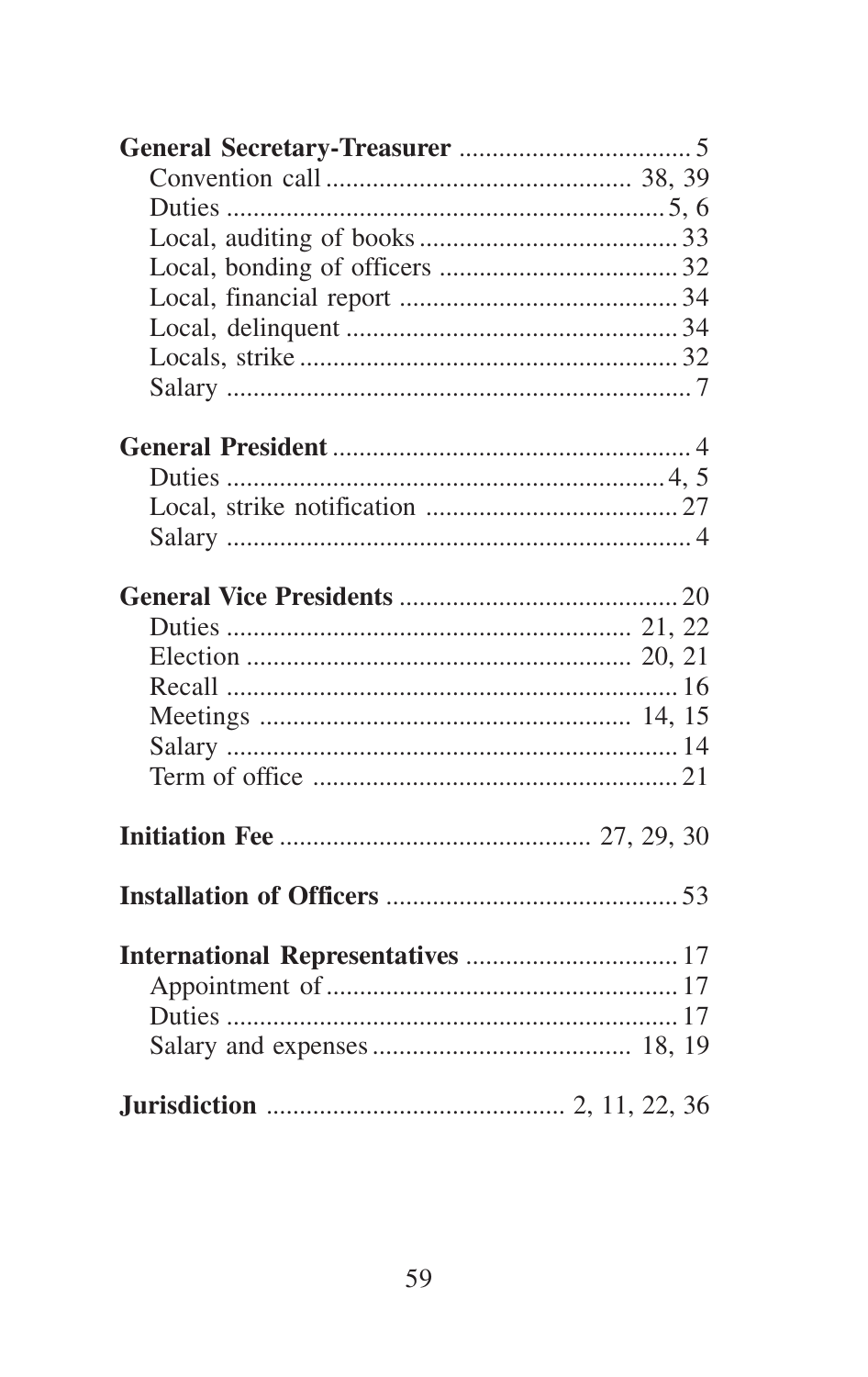#### **Local Unions**

| Convention, basis of representation  39, 40 |  |
|---------------------------------------------|--|
|                                             |  |
|                                             |  |
|                                             |  |
|                                             |  |
| Strike Defense Fund  26, 27, 28, 32         |  |
|                                             |  |
|                                             |  |
|                                             |  |
| Membership, Duties and Rights  44           |  |
|                                             |  |
|                                             |  |
|                                             |  |
|                                             |  |
|                                             |  |
|                                             |  |
|                                             |  |
|                                             |  |
|                                             |  |
|                                             |  |
|                                             |  |
|                                             |  |
|                                             |  |
| <b>Officers</b>                             |  |
|                                             |  |
|                                             |  |
|                                             |  |
|                                             |  |
|                                             |  |
|                                             |  |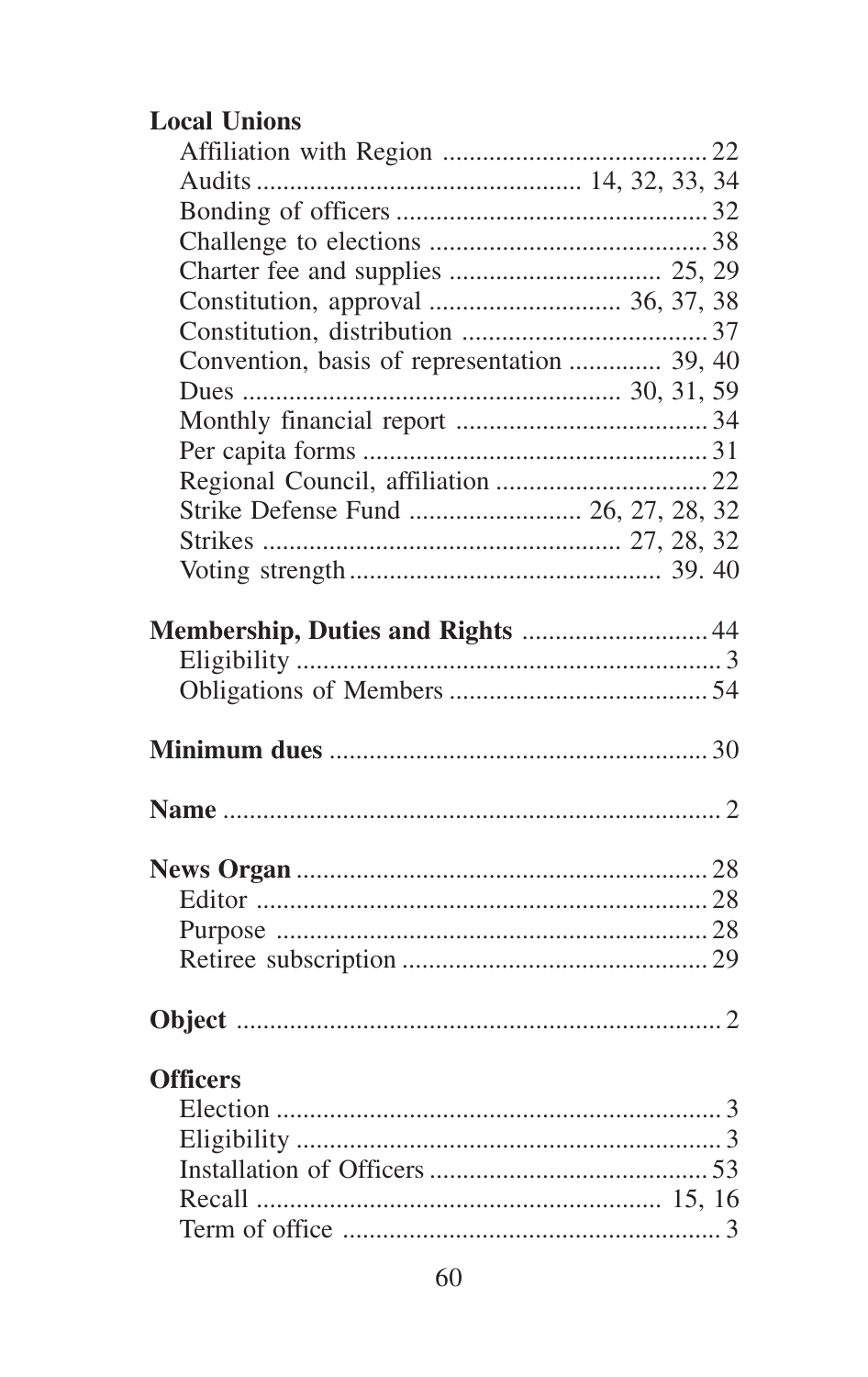| <b>Recall of Officers</b>                      |  |
|------------------------------------------------|--|
|                                                |  |
|                                                |  |
|                                                |  |
|                                                |  |
|                                                |  |
| Convention, delegates and voting strength  25  |  |
|                                                |  |
| Geographic composition  19, 20                 |  |
|                                                |  |
|                                                |  |
|                                                |  |
|                                                |  |
| <b>Revenue</b>                                 |  |
|                                                |  |
|                                                |  |
|                                                |  |
|                                                |  |
|                                                |  |
|                                                |  |
| <b>Strike and Defense Fund  26, 27, 28, 32</b> |  |
|                                                |  |